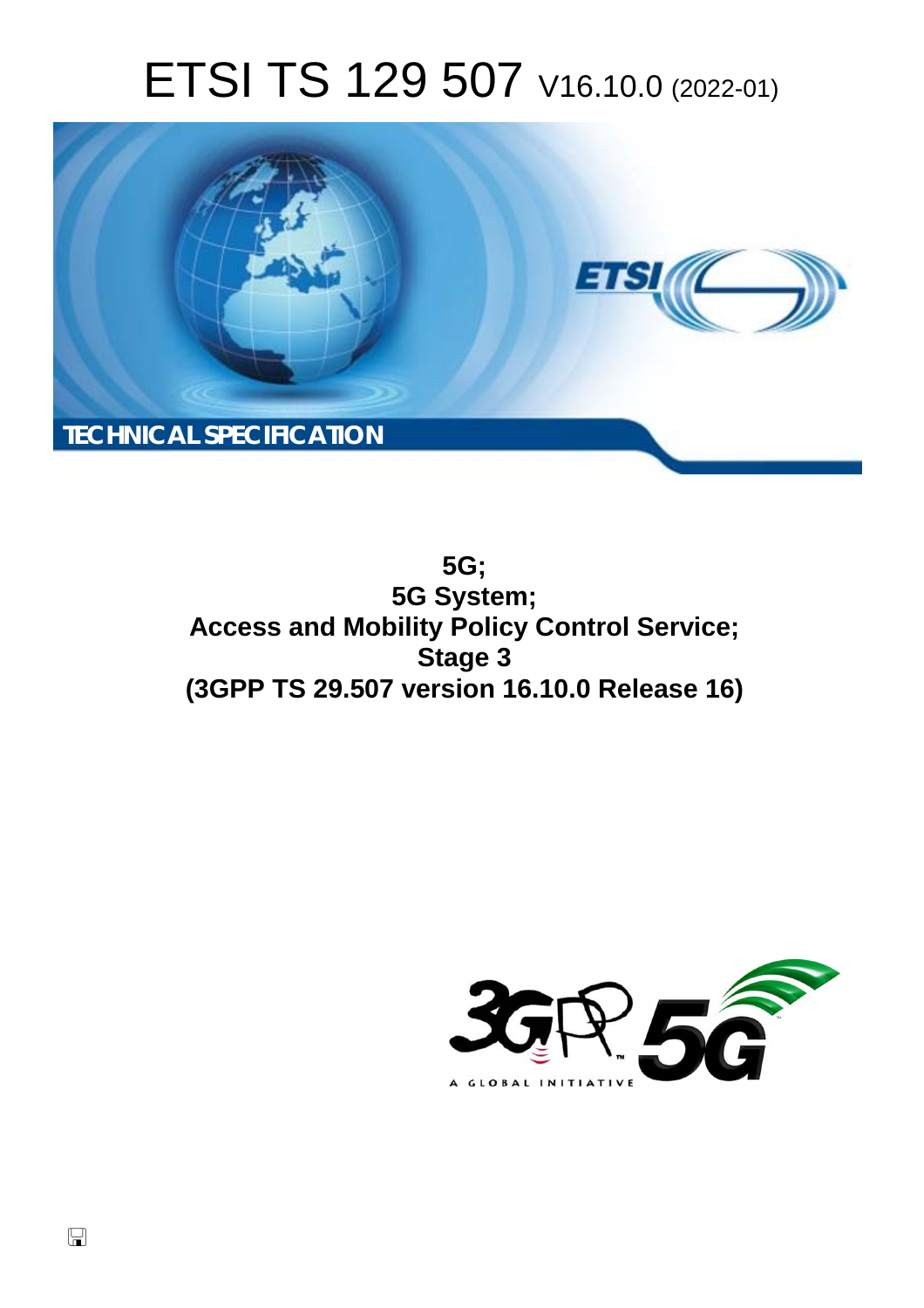Reference RTS/TSGC-0329507vga0

Keywords

 $\overline{5G}$ 

#### *ETSI*

650 Route des Lucioles F-06921 Sophia Antipolis Cedex - FRANCE

Tel.: +33 4 92 94 42 00 Fax: +33 4 93 65 47 16

Siret N° 348 623 562 00017 - APE 7112B Association à but non lucratif enregistrée à la Sous-Préfecture de Grasse (06) N° w061004871

#### *Important notice*

The present document can be downloaded from: <http://www.etsi.org/standards-search>

The present document may be made available in electronic versions and/or in print. The content of any electronic and/or print versions of the present document shall not be modified without the prior written authorization of ETSI. In case of any existing or perceived difference in contents between such versions and/or in print, the prevailing version of an ETSI deliverable is the one made publicly available in PDF format at [www.etsi.org/deliver](http://www.etsi.org/deliver).

Users of the present document should be aware that the document may be subject to revision or change of status. Information on the current status of this and other ETSI documents is available at <https://portal.etsi.org/TB/ETSIDeliverableStatus.aspx>

If you find errors in the present document, please send your comment to one of the following services: <https://portal.etsi.org/People/CommiteeSupportStaff.aspx>

#### *Notice of disclaimer & limitation of liability*

The information provided in the present deliverable is directed solely to professionals who have the appropriate degree of experience to understand and interpret its content in accordance with generally accepted engineering or other professional standard and applicable regulations.

No recommendation as to products and services or vendors is made or should be implied.

No representation or warranty is made that this deliverable is technically accurate or sufficient or conforms to any law and/or governmental rule and/or regulation and further, no representation or warranty is made of merchantability or fitness for any particular purpose or against infringement of intellectual property rights.

In no event shall ETSI be held liable for loss of profits or any other incidental or consequential damages.

Any software contained in this deliverable is provided "AS IS" with no warranties, express or implied, including but not limited to, the warranties of merchantability, fitness for a particular purpose and non-infringement of intellectual property rights and ETSI shall not be held liable in any event for any damages whatsoever (including, without limitation, damages for loss of profits, business interruption, loss of information, or any other pecuniary loss) arising out of or related to the use of or inability to use the software.

#### *Copyright Notification*

No part may be reproduced or utilized in any form or by any means, electronic or mechanical, including photocopying and microfilm except as authorized by written permission of ETSI. The content of the PDF version shall not be modified without the written authorization of ETSI.

The copyright and the foregoing restriction extend to reproduction in all media.

© ETSI 2022. All rights reserved.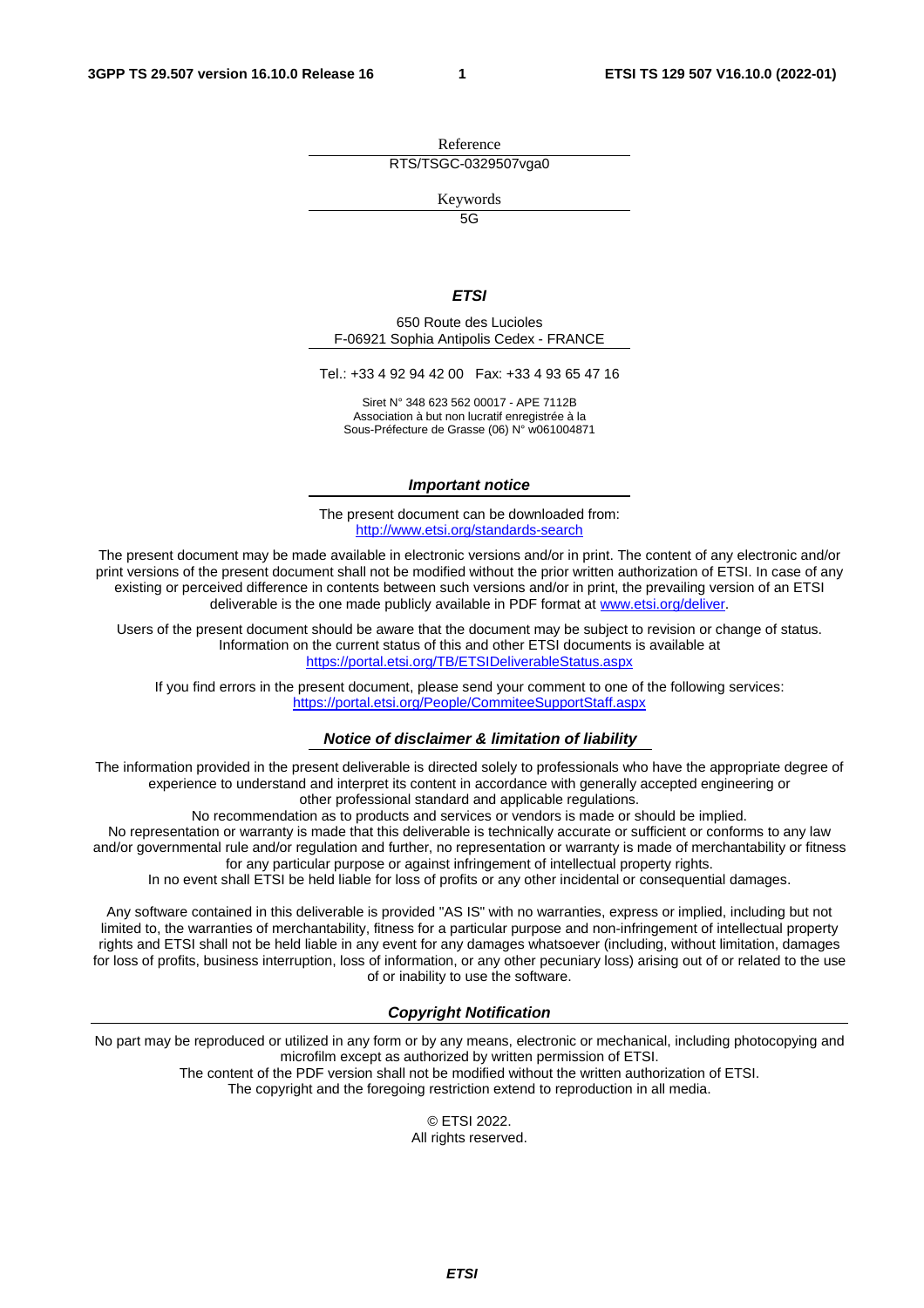## Intellectual Property Rights

#### Essential patents

IPRs essential or potentially essential to normative deliverables may have been declared to ETSI. The declarations pertaining to these essential IPRs, if any, are publicly available for **ETSI members and non-members**, and can be found in ETSI SR 000 314: *"Intellectual Property Rights (IPRs); Essential, or potentially Essential, IPRs notified to ETSI in respect of ETSI standards"*, which is available from the ETSI Secretariat. Latest updates are available on the ETSI Web server ([https://ipr.etsi.org/\)](https://ipr.etsi.org/).

Pursuant to the ETSI Directives including the ETSI IPR Policy, no investigation regarding the essentiality of IPRs, including IPR searches, has been carried out by ETSI. No guarantee can be given as to the existence of other IPRs not referenced in ETSI SR 000 314 (or the updates on the ETSI Web server) which are, or may be, or may become, essential to the present document.

#### **Trademarks**

The present document may include trademarks and/or tradenames which are asserted and/or registered by their owners. ETSI claims no ownership of these except for any which are indicated as being the property of ETSI, and conveys no right to use or reproduce any trademark and/or tradename. Mention of those trademarks in the present document does not constitute an endorsement by ETSI of products, services or organizations associated with those trademarks.

**DECT™**, **PLUGTESTS™**, **UMTS™** and the ETSI logo are trademarks of ETSI registered for the benefit of its Members. **3GPP™** and **LTE™** are trademarks of ETSI registered for the benefit of its Members and of the 3GPP Organizational Partners. **oneM2M™** logo is a trademark of ETSI registered for the benefit of its Members and of the oneM2M Partners. **GSM**® and the GSM logo are trademarks registered and owned by the GSM Association.

## Legal Notice

This Technical Specification (TS) has been produced by ETSI 3rd Generation Partnership Project (3GPP).

The present document may refer to technical specifications or reports using their 3GPP identities. These shall be interpreted as being references to the corresponding ETSI deliverables.

The cross reference between 3GPP and ETSI identities can be found under<http://webapp.etsi.org/key/queryform.asp>.

## Modal verbs terminology

In the present document "**shall**", "**shall not**", "**should**", "**should not**", "**may**", "**need not**", "**will**", "**will not**", "**can**" and "**cannot**" are to be interpreted as described in clause 3.2 of the [ETSI Drafting Rules](https://portal.etsi.org/Services/editHelp!/Howtostart/ETSIDraftingRules.aspx) (Verbal forms for the expression of provisions).

"**must**" and "**must not**" are **NOT** allowed in ETSI deliverables except when used in direct citation.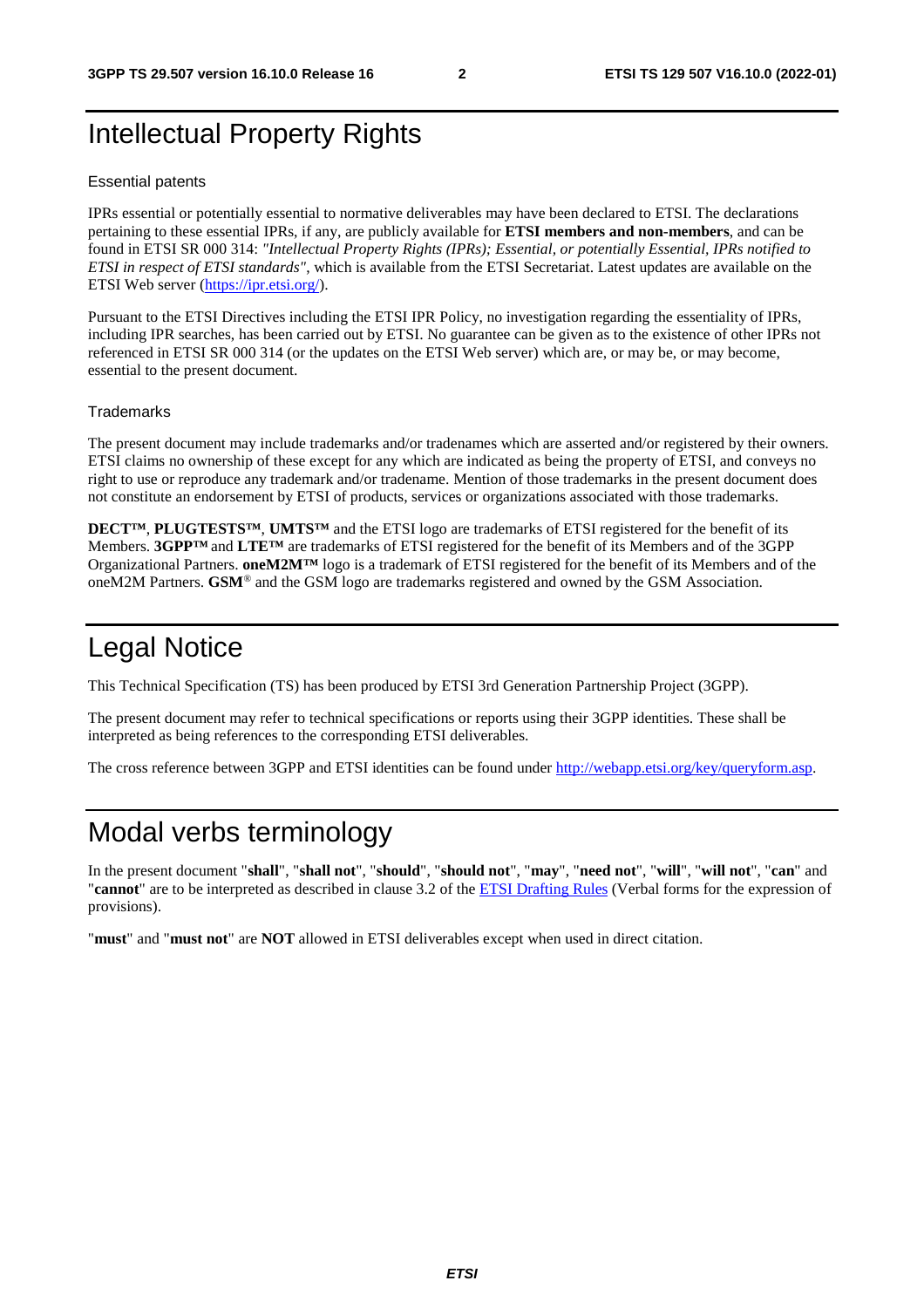$\mathbf{3}$ 

## Contents

| 1              |  |
|----------------|--|
| 2              |  |
| 3              |  |
| 3.1            |  |
| 3.2            |  |
| $\overline{4}$ |  |
| 4.1            |  |
| 4.1.1          |  |
| 4.1.2          |  |
| 4.1.3          |  |
| 4.1.3.1        |  |
| 4.1.3.2        |  |
| 4.2            |  |
| 4.2.1          |  |
| 4.2.2          |  |
| 4.2.2.1        |  |
| 4.2.2.2        |  |
| 4.2.2.2.0      |  |
| 4.2.2.2.1      |  |
| 4.2.2.2.2      |  |
| 4.2.2.3        |  |
| 4.2.2.3.1      |  |
| 4.2.2.3.2      |  |
| 4.2.2.3.3      |  |
| 4.2.2.3.4      |  |
| 4.2.3          |  |
| 4.2.3.1        |  |
| 4.2.3.2        |  |
| 4.2.3.3        |  |
| 4.2.4          |  |
| 4.2.4.1        |  |
| 4.2.4.2        |  |
| 4.2.4.3        |  |
| 4.2.5          |  |
| 5              |  |
| 5.1            |  |
| 5.2            |  |
| 5.2.1          |  |
| 5.2.2          |  |
| 5.2.2.1        |  |
| 5.2.2.2        |  |
| 5.2.3          |  |
| 5.3            |  |
| 5.3.1          |  |
| 5.3.2          |  |
| 5.3.2.1        |  |
| 5.3.2.2        |  |
| 5.3.2.3        |  |
| 5.3.2.3.1      |  |
|                |  |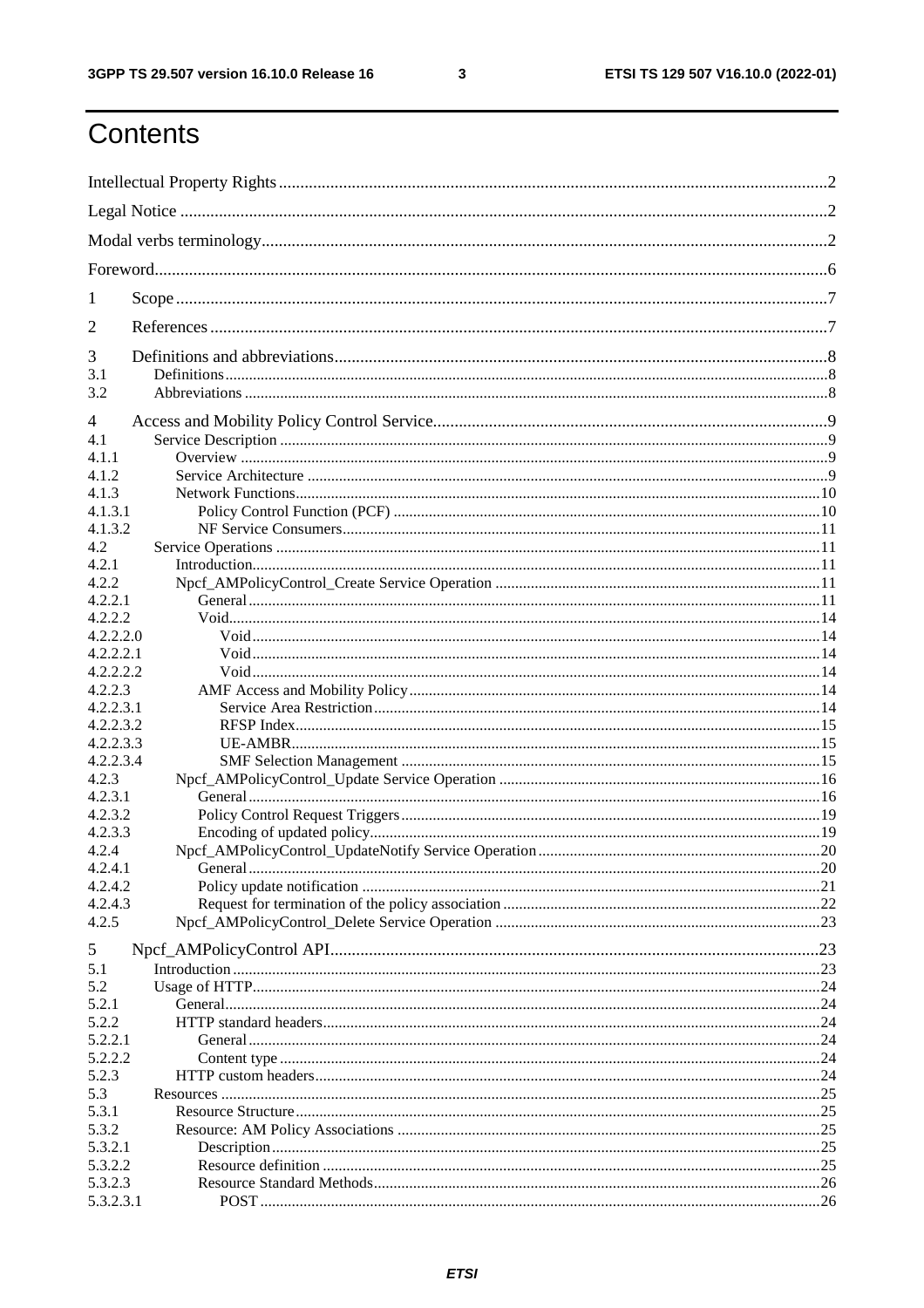$\overline{\mathbf{4}}$ 

| 5.3.3                       |  |
|-----------------------------|--|
| 5.3.3.1                     |  |
| 5.3.3.2                     |  |
| 5.3.3.3                     |  |
| 5.3.3.3.1                   |  |
| 5.3.3.3.2                   |  |
| 5.3.3.4                     |  |
| 5.3.3.4.1                   |  |
| 5.3.3.4.2                   |  |
| 5.3.3.4.2.1                 |  |
| 5.3.3.4.2.2                 |  |
| 5.4<br>5.5                  |  |
| 5.5.1                       |  |
| 5.5.2                       |  |
| 5.5.2.1                     |  |
| 5.5.2.2                     |  |
| 5.5.3                       |  |
| 5.5.3.1                     |  |
| 5.5.3.2                     |  |
| 5.6                         |  |
| 5.6.1                       |  |
| 5.6.2                       |  |
| 5.6.2.1                     |  |
| 5.6.2.2                     |  |
| 5.6.2.3                     |  |
| 5.6.2.4                     |  |
| 5.6.2.5                     |  |
| 5.6.2.6                     |  |
| 5.6.2.7                     |  |
| 5.6.2.8                     |  |
| 5.6.3                       |  |
| 5.6.3.1                     |  |
| 5.6.3.2                     |  |
| 5.6.3.3                     |  |
| 5.6.3.4                     |  |
| 5.7<br>5.7.1                |  |
|                             |  |
| 5.7.2<br>5.7.3              |  |
| 5.8                         |  |
| 5.9                         |  |
|                             |  |
| <b>Annex A (normative):</b> |  |
|                             |  |
| A.1                         |  |
| A.2                         |  |
|                             |  |
| <b>Annex B</b> (normative): |  |
|                             |  |
| B.1                         |  |
| B.2                         |  |
| B.2.1                       |  |
| B.2.1.1                     |  |
| <b>B.2.1.2</b>              |  |
| B.2.1.3                     |  |
| <b>B.2.1.3.1</b>            |  |
| <b>B.2.1.3.2</b>            |  |
| B.3                         |  |
| B.3.1                       |  |
| <b>B.3.2</b>                |  |
|                             |  |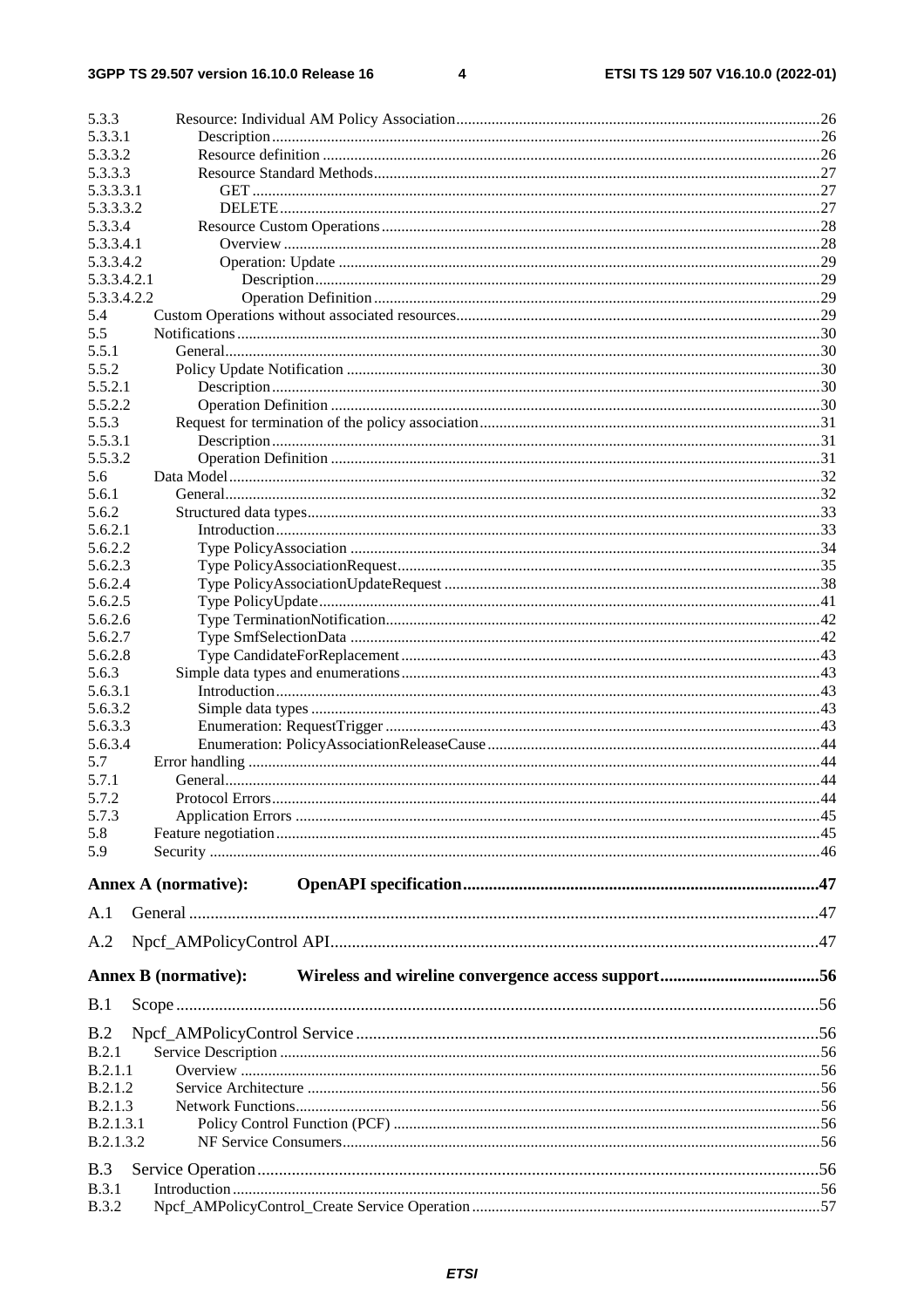#### $5\phantom{a}$

|                  | <b>Annex C</b> (informative): |  |
|------------------|-------------------------------|--|
| B.3.5.1          |                               |  |
| <b>B.3.5</b>     |                               |  |
| B.3.4.3          |                               |  |
| <b>B.3.4.2</b>   |                               |  |
| <b>B.3.4.1</b>   |                               |  |
| <b>B.3.4</b>     |                               |  |
| <b>B.3.3.1</b>   |                               |  |
| <b>B.3.3</b>     |                               |  |
| <b>B.3.2.2.3</b> |                               |  |
| <b>B.3.2.2.2</b> |                               |  |
| B.3.2.2.1        |                               |  |
| <b>B.3.2.2</b>   |                               |  |
| <b>B.3.2.1</b>   |                               |  |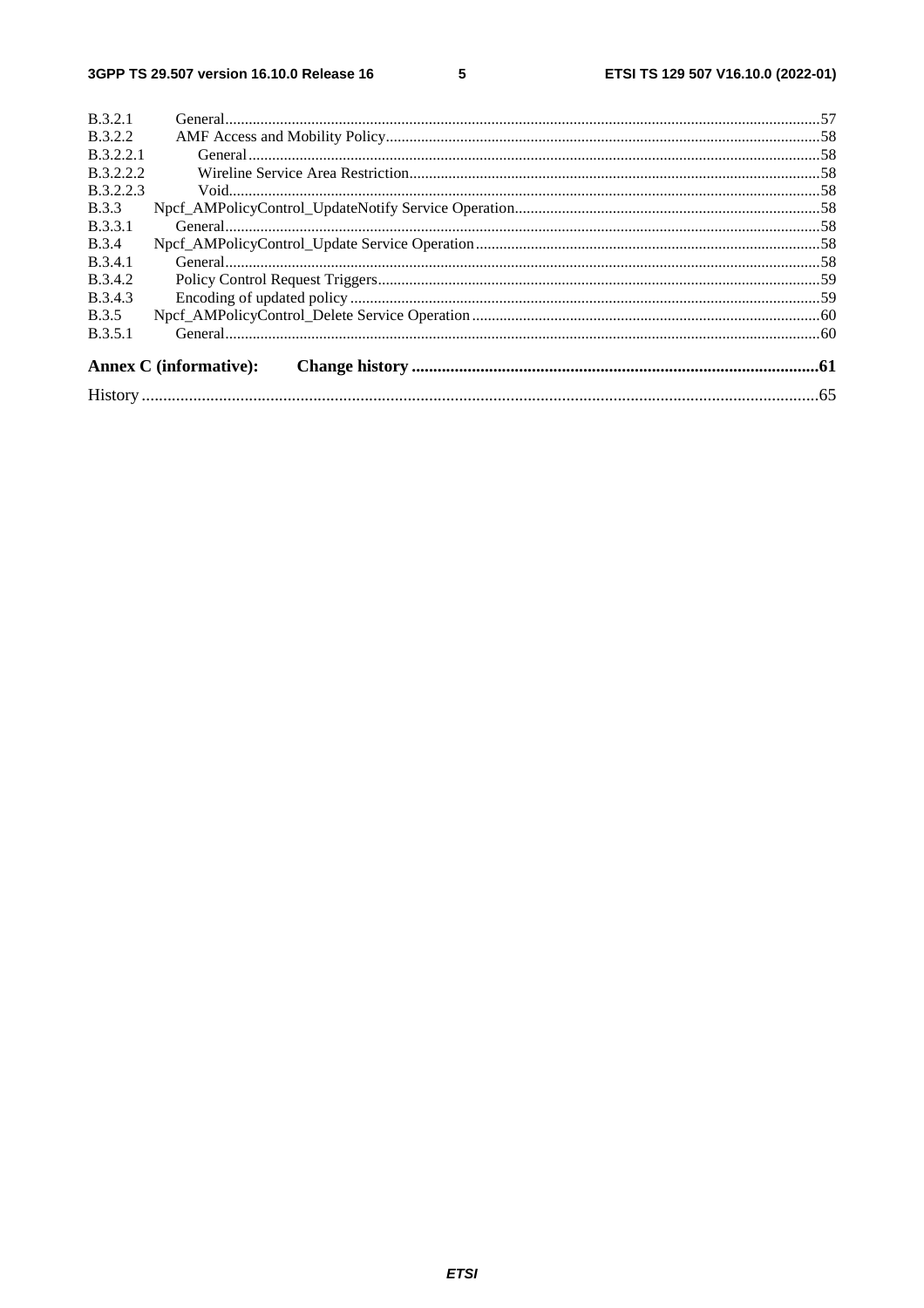## Foreword

This Technical Specification has been produced by the 3<sup>rd</sup> Generation Partnership Project (3GPP).

The contents of the present document are subject to continuing work within the TSG and may change following formal TSG approval. Should the TSG modify the contents of the present document, it will be re-released by the TSG with an identifying change of release date and an increase in version number as follows:

Version x.y.z

where:

- x the first digit:
	- 1 presented to TSG for information;
	- 2 presented to TSG for approval;
	- 3 or greater indicates TSG approved document under change control.
- y the second digit is incremented for all changes of substance, i.e. technical enhancements, corrections, updates, etc.
- z the third digit is incremented when editorial only changes have been incorporated in the document.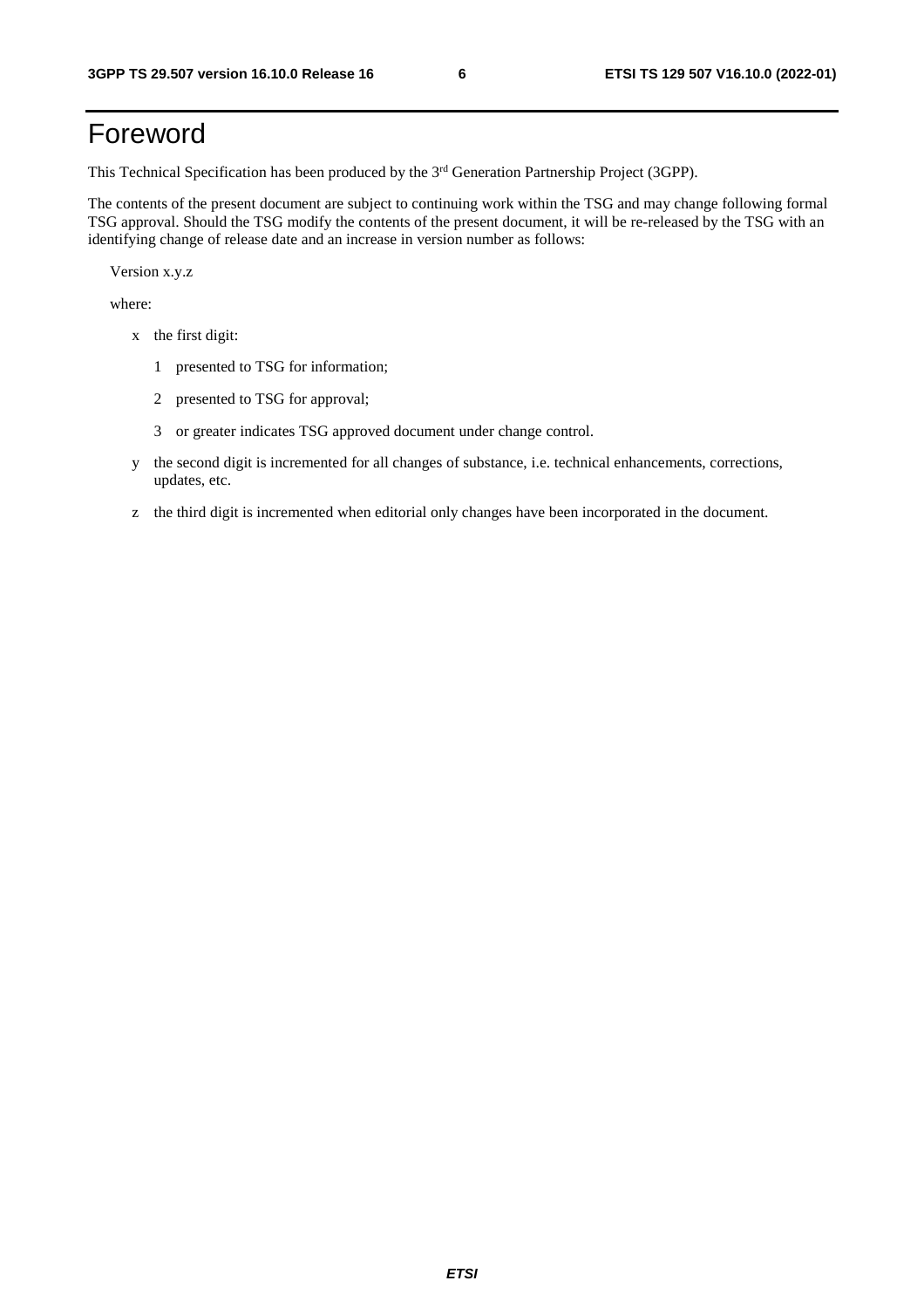## 1 Scope

The present specification provides the stage 3 definition of the Access and Mobility Policy Control Service (Npcf\_AMPolicyControl) of the 5G System.

The stage 2 definition and procedures of the Access and Mobility Policy Control Service are contained in 3GPP TS 23.502 [3] and 3GPP TS 23.503 [4]. The 5G System Architecture is defined in 3GPP TS 23.501 [2].

Stage 3 call flows are provided in 3GPP TS 29.513 [7].

The Technical Realization of the Service Based Architecture and the Principles and Guidelines for Services Definition of the 5G System are specified in 3GPP TS 29.500 [5] and 3GPP TS 29.501 [6].

The Access and Mobility Policy Control Service is provided by the Policy Control Function (PCF). This service provides Access and Mobility Policies.

## 2 References

The following documents contain provisions which, through reference in this text, constitute provisions of the present document.

- References are either specific (identified by date of publication, edition number, version number, etc.) or non-specific.
- For a specific reference, subsequent revisions do not apply.
- For a non-specific reference, the latest version applies. In the case of a reference to a 3GPP document (including a GSM document), a non-specific reference implicitly refers to the latest version of that document *in the same Release as the present document*.
- [1] 3GPP TR 21.905: "Vocabulary for 3GPP Specifications".
- [2] 3GPP TS 23.501: "System Architecture for the 5G System; Stage 2".
- [3] 3GPP TS 23.502: "Procedures for the 5G System; Stage 2".
- [4] 3GPP TS 23.503: "Policy and Charging Control Framework for the 5G System; Stage 2".
- [5] 3GPP TS 29.500: "5G System; Technical Realization of Service Based Architecture; Stage 3".
- [6] 3GPP TS 29.501: "5G System; Principles and Guidelines for Services Definition; Stage 3".
- [7] 3GPP TS 29.513: "5G System; Policy and Charging Control signalling flows and QoS parameter mapping; Stage 3".
- [8] IETF RFC 7540: "Hypertext Transfer Protocol Version 2 (HTTP/2)".
- [9] IETF RFC 8259: "The JavaScript Object Notation (JSON) Data Interchange Format".
- [10] OpenAPI, "OpenAPI 3.0.0 Specification", [https://github.com/OAI/OpenAPI](https://github.com/OAI/OpenAPI-Specification/blob/master/versions/3.0.0.md)-[Specification/blob/master/versions/3.0.0.md](https://github.com/OAI/OpenAPI-Specification/blob/master/versions/3.0.0.md).
- [11] 3GPP TS 29.571: "5G System; Common Data Types for Service Based Interfaces; Stage 3".
- [12] 3GPP TS 23.402: "Architecture enhancements for non-3GPP accesses".
- [13] 3GPP TS 29.510: "5G System; Network Function Repository Services; Stage 3".
- [14] 3GPP TS 29.518: "5G System; Access and Mobility Management Services; Stage 3".
- [15] void.
- [16] void.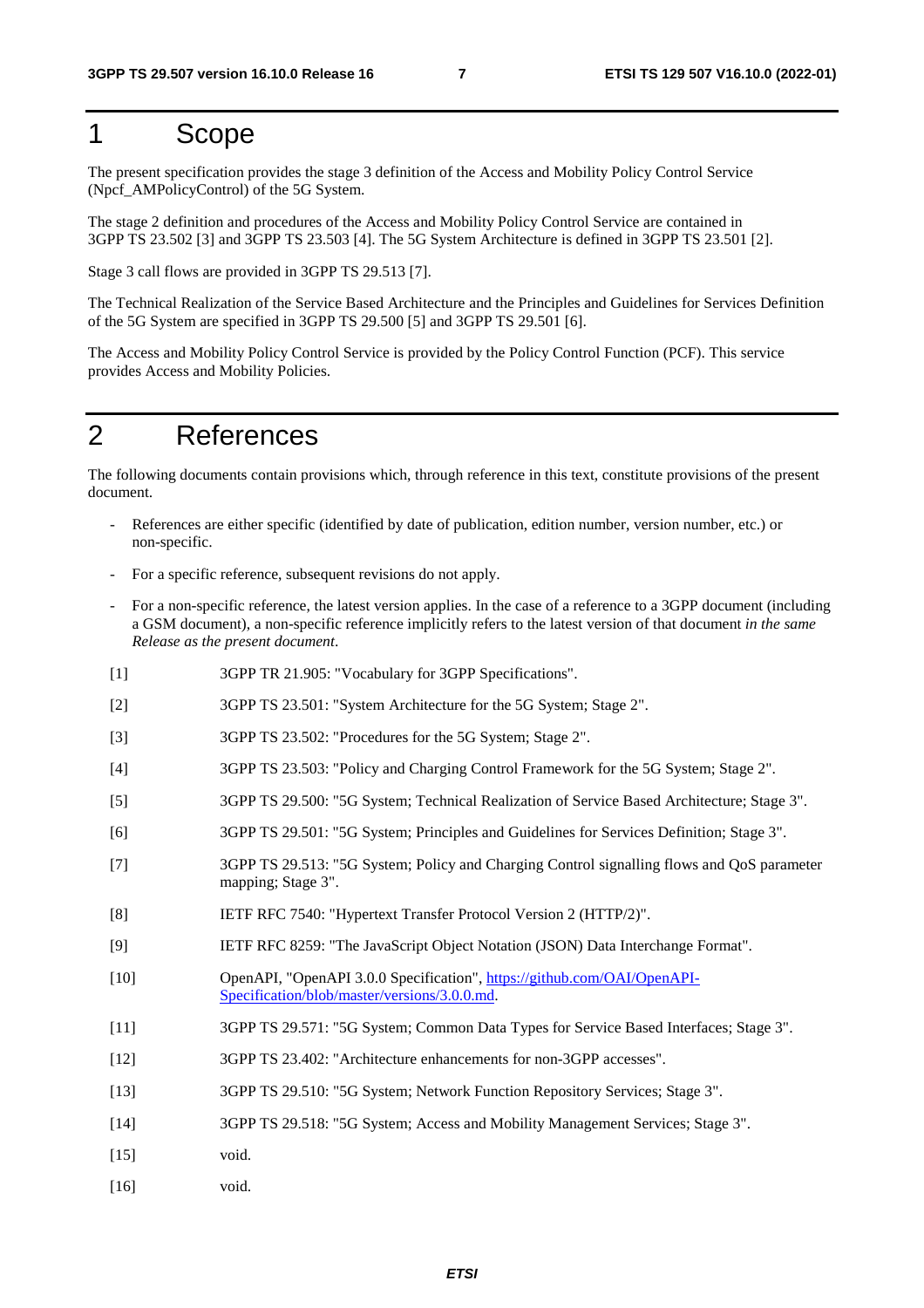- [17] 3GPP TS 29.519: "5G System; Usage of the Unified Data Repository service for Policy Data, Application Data and Structured Data for Exposure; Stage 3".
- [18] 3GPP TS 32.422: "Telecommunication management; Subscriber and equipment trace; Trace control and configuration management".
- [19] 3GPP TS 33.501: "Security architecture and procedures for 5G system".
- [20] IETF RFC 6749: "The OAuth 2.0 Authorization Framework".
- [21] IETF RFC 7807: "Problem Details for HTTP APIs".
- [22] 3GPP TR 21.900: "Technical Specification Group working methods".
- [23] 3GPP TS 23.316: "Wireless and wireling convergence access support for the 5G System (5GS)".
- [24] 3GPP TS 29.531: "5G System; Network Slice Selection Services; Stage 3".

## 3 Definitions and abbreviations

## 3.1 Definitions

For the purposes of the present document, the terms and definitions given in 3GPP TR 21.905 [1] and the following apply. A term defined in the present document takes precedence over the definition of the same term, if any, in 3GPP TR 21.905 [1].

For the purposes of the present document, the following terms and definitions given in 3GPP TS 23.501 [2], subclause 3.1 apply:

**Allowed NSSAI** 

## 3.2 Abbreviations

For the purposes of the present document, the abbreviations given in 3GPP TR 21.905 [1] and the following apply. An abbreviation defined in the present document takes precedence over the definition of the same abbreviation, if any, in 3GPP TR 21.905 [1].

| 5G Broadband Residential Gateway                      |
|-------------------------------------------------------|
| 5G Residential Gateway                                |
| 5G Core Network                                       |
| 5G Cable Residential Gateway                          |
| 5G System                                             |
| Aggregated Maximum Bit Rate                           |
| <b>Access and Mobility Management Function</b>        |
| <b>Broadband Forum</b>                                |
| Data Network Name                                     |
| <b>Evolved Packet System</b>                          |
| Fixed Network Broadband Residential Gateway           |
| Fixed Network Cable Residential Gateway               |
| <b>Fixed Network Residential Gateway</b>              |
| <b>Fully Qualified Domain Name</b>                    |
| <b>Guaranteed Bit Rate</b>                            |
| Generic Public Subscription Identifier                |
| Globally Unique AMF Identifier                        |
| Hybrid Fiber-Coaxial                                  |
| JavaScript Object Notation                            |
| Local Break Out (roaming)                             |
| Network Identifier                                    |
| <b>Network Repository Function</b>                    |
| <b>Network Slice Selection Assistance Information</b> |
|                                                       |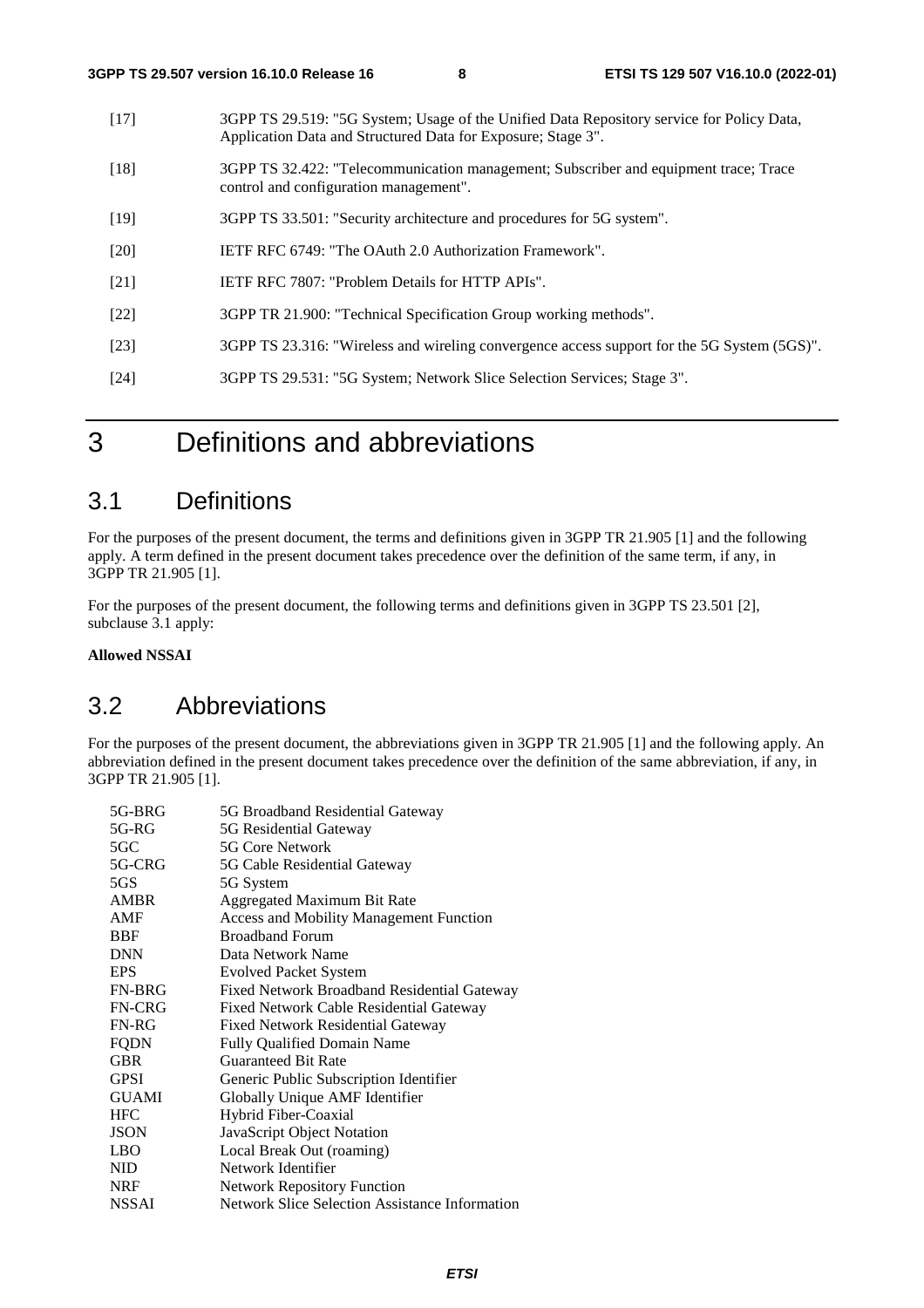| <b>PCF</b>  | <b>Policy Control Function</b>                        |
|-------------|-------------------------------------------------------|
| PEI         | Permanent Equipment Identifier                        |
| <b>PRA</b>  | Presence Reporting Area                               |
| QoS         | <b>Quality of Service</b>                             |
| <b>RFSP</b> | <b>RAT Frequency Selection Priority</b>               |
| <b>SMF</b>  | <b>Session Management Function</b>                    |
| S-NSSAI     | Single Network Slice Selection Assistance Information |
| <b>SNPN</b> | Stand-alone Non-Public Network                        |
| <b>SUPI</b> | <b>Subscription Permanent Identifier</b>              |
| <b>UDM</b>  | Unified Data Management                               |
| V-PCF       | <b>Visited Policy Control Function</b>                |
| W-5GAN      | Wireline 5G Access Network                            |
| W-5GBAN     | Wireline BBF Access Network                           |
| W-5GCAN     | Wireline 5G Cable Access Network                      |
| W-AGF       | Wireline Access Gateway Function                      |
|             |                                                       |

## 4 Access and Mobility Policy Control Service

## 4.1 Service Description

### 4.1.1 Overview

The Access and Mobility Policy Control Service, as defined in 3GPP TS 23.502 [3] and 3GPP TS 23.503 [4], is provided by the Policy Control Function (PCF).

This service provides AMF access control and mobility management related policies to the AMF and offers the following functionalities:

- policy creation based on a request from the AMF during UE registration;
- notification of the AMF of the updated policies which are subscribed; and
- deletion of the policy context for a UE.

### 4.1.2 Service Architecture

The 5G System Architecture is defined in 3GPP TS 23.501 [2]. The Policy and Charging related 5G architecture is also described in 3GPP TS 29.513 [7].

The Access and Mobility Policy Control Service (Npcf\_AMPolicyControl) is part of the Npcf service-based interface exhibited by the Policy Control Function (PCF).

The known consumer of the Npcf\_AMPolicyControl service is the Access and Mobility Management Function (AMF).

The AMF accesses the Access and Mobility Policy Control Service at the PCF via the N15 Reference point. In the roaming scenario, the N15 reference point is located between the V-PCF in the visited network and the AMF.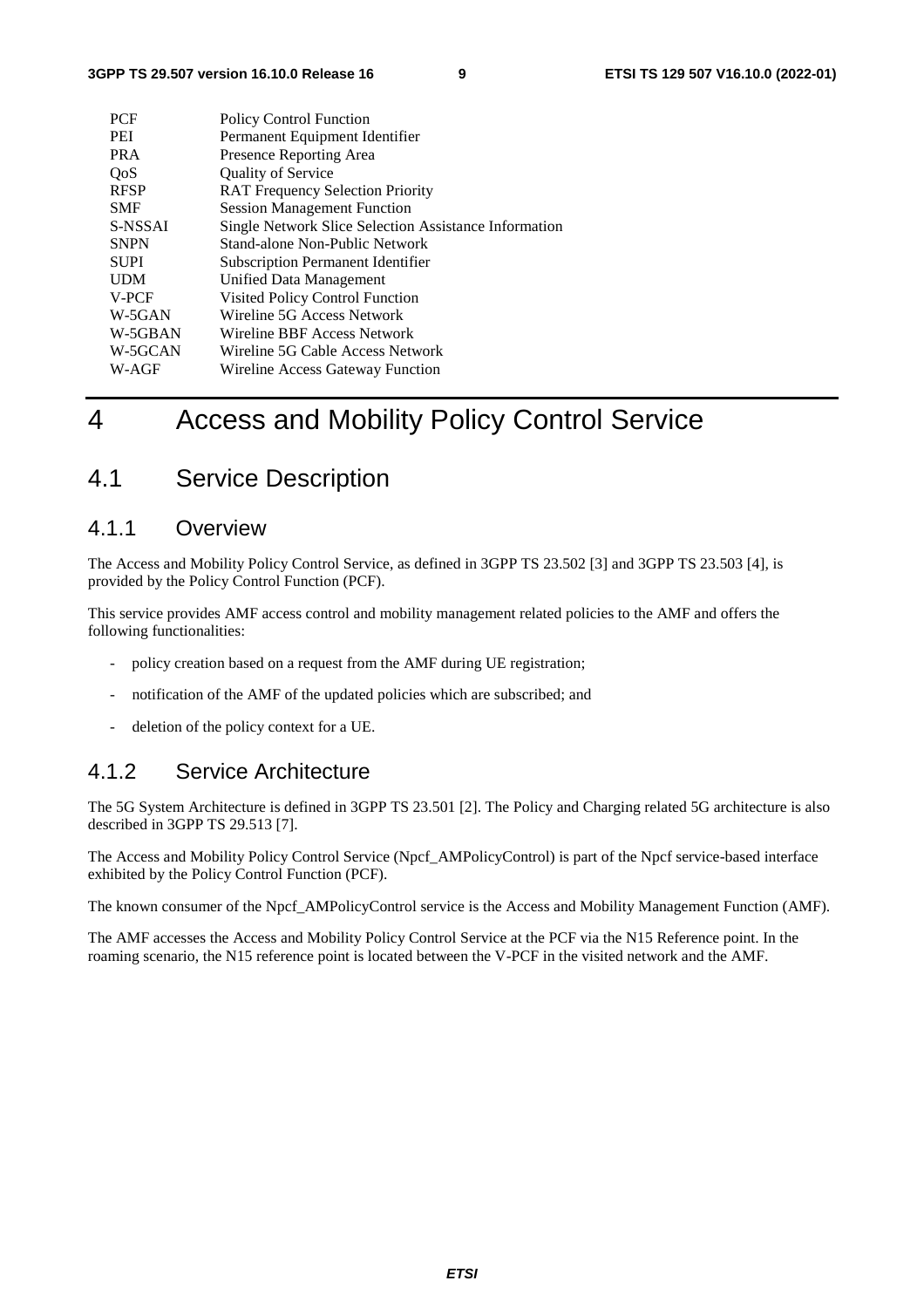

**Figure 4.1.2-1: Reference Architecture for the Npcf\_AMPolicyControl Service; SBI representation** 









## 4.1.3 Network Functions

### 4.1.3.1 Policy Control Function (PCF)

The Policy Control Function (PCF):

- Supports unified policy framework to govern network behaviour; and
- Provides Access and Mobility Management related policies to the AMF that enforces them.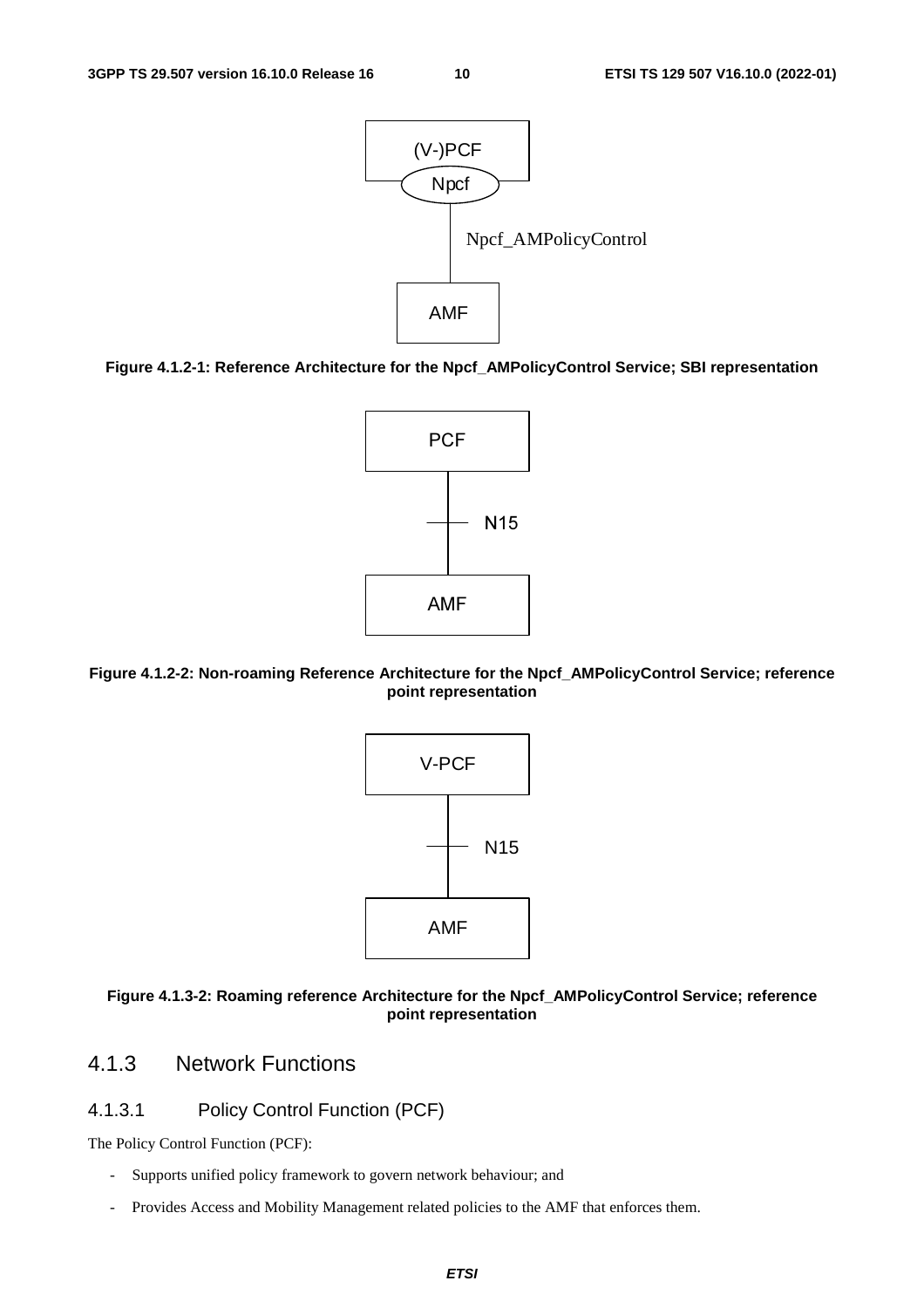In the roaming scenario, the Visited Policy Control Function (V-PCF) provides the functions described in this subclause towards the visited network.

#### 4.1.3.2 NF Service Consumers

The Access and Mobility Management function (AMF) provides:

- Registration management;
- Connection management;
- Reachability management; and
- Mobility Management.

## 4.2 Service Operations

### 4.2.1 Introduction

#### **Service operation name Description Initiated by** Npcf\_AMPolicyControl\_Create Creates an AM Policy Association and provides corresponding policies to the NF consumer. NF consumer (AMF) Npcf\_AMPolicyControl\_Update | Update | Updates an AM Policy Association and provides corresponding policies to the NF consumer when a policy control request trigger is met or the AMF is relocated due to UE mobility and the old PCF is selected. NF consumer (AMF) Npcf AMPolicyControl UpdateNotify Provides updated policies to the NF consumer. PCF (V-PCF in roaming case) Npcf AMPolicyControl Delete Provides means for the NF consumer to delete the AM Policy Association. NF consumer (AMF)

#### **Table 4.2.1-1: Operations of the Npcf\_AMPolicyControl Service**

## 4.2.2 Npcf AMPolicyControl Create Service Operation

### 4.2.2.1 General

The procedure in the present subclause is applicable when the NF service consumer creates an AM policy association when the UE registers to the network, and when the AMF is relocated (between the different AMF sets) and the new AMF selects a new PCF. The procedure for the case where the AMF is relocated and the new AMF selects the old PCF is defined in subclause 4.2.3.1.

The creation of an AM policy association only applies for normally registered UEs, i.e., it does not apply for Emergency Registered UEs.

Figure 4.2.2.1-1 illustrates the creation of a policy association.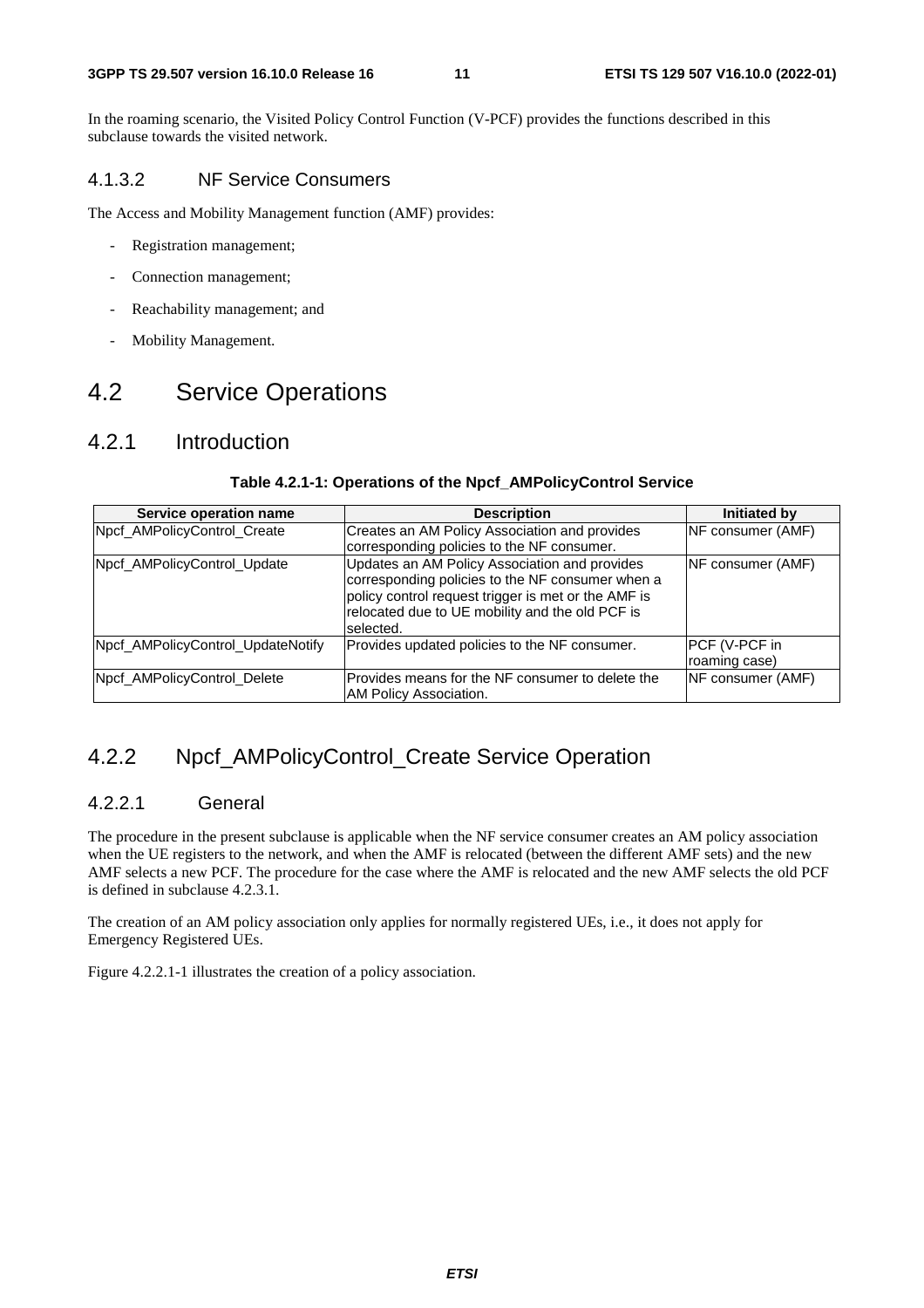

**Figure 4.2.2.1-1: Creation of a policy association** 

When a UE registers and a UE context is being established, the AMF can obtain Service Area Restrictions, RFSP index, subscribed UE-AMBR and GPSI(s) from the UDM during the Access and Mobility Subscription Data retrieval procedure and the allowed NSSAI from local configuration or from the NSSF during the slice selection procedure and shall decide based on local policies whether to request policies from the PCF.

To request policies from the PCF, the NF service consumer (e.g. AMF) shall send an HTTP POST request with: "{apiRoot}/npcf-am-policy-control/v1/policies" as Resource URI and the PolicyAssociationRequest data structure as request body that shall include:

- Notification URI encoded as "notificationUri" attribute;
- SUPI encoded as "supi" attribute; and
- if the feature "SliceSupport" or the feature "DNNReplacementControl" is supported in the AMF and the UE is registered via a 3GPP access, the allowed NSSAI in the 3GPP access encoded in the "allowedSnssais" attribute;

and that shall include when available:

- GPSI encoded as "gpsi" attribute;
- if the feature "MultipleAccessTypes" is not supported, the access type encoded as "accessType" attribute;
- Permanent Equipment Identifier (PEI) encoded as "pei" attribute;
- User Location Information encoded as "userLoc" attribute:
- UE Time Zone encoded as "timeZone" attribute;
- Serving PLMN Identifier and for SNPN the NID encoded as "servingPlmn" attribute;
- if the feature "MultipleAccessTypes" is not supported, the RAT type encoded as "ratType" attribute;
- Service Area Restrictions (see subclause 4.2.2.3.1) derived from the Service Area Restrictions obtained from the UDM by mapping any service areas denoted by geographical information into Tracking Area Identities (TAIs) and encoded as "servAreaRes" attribute;
- RFSP index (see subclause 4.2.2.3.2) as obtained from the UDM encoded as "rfsp" attribute;
- A list of Internal Group Identifiers encoded as "groupIds" attribute;
- if the NF service consumer is an AMF, the GUAMI encoded as "guami" attribute;
- if the NF service consumer is an AMF, the name of a service produced by the AMF that expects to receive information within Npcf\_AMPolicyControl\_UpdateNotify service operation encoded as "serviceName" attribute;
- Alternate or backup IPv4 Address(es) where to send Notifications encoded as "altNotifIpv4Addrs" attribute;
- Alternate or backup IPv6 Address(es) where to send Notifications encoded as "altNotifIpv6Addrs" attribute;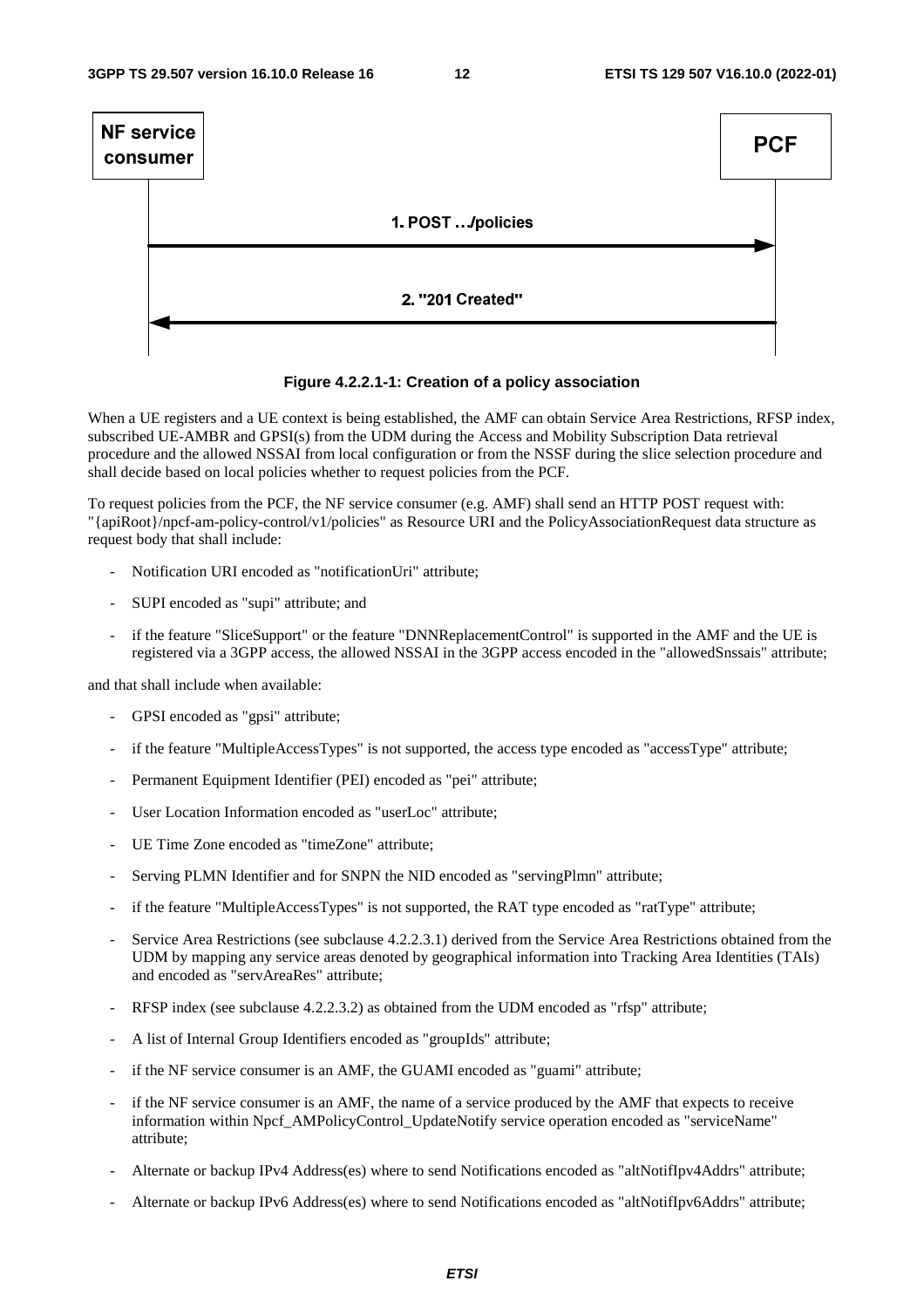- Alternate or backup FQDN(s) where to send Notifications encoded as "altNotifFqdns" attribute;
- trace control and configuration parameters information encoded as "traceReq" attribute;
- if the feature "UE-AMBR\_Authorization" is supported in the AMF, the subscribed UE-AMBR (see subclause 4.2.2.3.3) in the "ueAmbr" attribute; and
- if the feature"DNNReplacementControl" is supported, the mapping of each S-NSSAI of the Allowed NSSAI to the corresponding S-NSSAI of the HPLMN encoded in the "mappingSnssais" attribute.

Upon the reception of this HTTP POST request, the PCF shall:

- assign a policy association ID;
- determine the applicable policy (taking into consideration and optionally modifying possibly received UE-AMBR, Service Area Restrictions and/or RFSP index);
- for the successful case, send a HTTP "201 Created" response with the URI for the created resource in the "Location" header field
- NOTE 1: The assigned policy association ID is part of the URI for the created resource and is thus associated with the SUPI.

and the PolicyAssociation data type as response body including:

- conditionally AMF Access and Mobility Policy (see subclause 4.2.2.3), i.e.:
	- a) if the PCF received the "servAreaRes" attribute in the request, Service Area Restrictions encoded as "servAreaRes" attribute; and/or
	- b) if the PCF received the "rfsp" attribute in the request, RAT Frequency Selection Priority (RFSP) Index encoded as "rfsp" attribute; and/or
	- c) if the feature "UE-AMBR\_Authorization" is supported and the PCF received the "ueAmbr" attribute in the request, the authorized UE-AMBR encoded as "ueAmbr" attribute;
- optionally one or several of the following Policy Control Request Trigger(s) encoded as "triggers" attribute (see subclause 4.2.3.2):
	- a) Location change (tracking area); and
	- b) Change of UE presence in PRA; and
	- c) if the "SliceSupport" feature or the "DNNReplacementControl" feature is supported, change of allowed NSSAI; and
	- d) if the "DNNReplacementControl" feature is supported, change of SMF selection information; and
- if the Policy Control Request Trigger "Change of UE presence in PRA" is provided, the presence reporting areas for which reporting is required encoded as "pras" attribute;
- NOTE 2: If the PCF uses a Presence Reporting Area identifier referring to a Set of Core Network predefined Presence Reporting Areas as defined in 3GPP TS 23.501 [2], the PCF includes the identifier of this Presence Reporting Area set within the "praId" attribute.
	- if the Policy Control Request Trigger "Change of SMF selection information" is provided, the SMF selection information representing the conditions upon which the AMF shall request a DNN replacement (see subclause 4.2.2.3.4) encoded as "smfSelInfo" attribute;
- if errors occur when processing the HTTP POST request, apply error handling procedures as specified in subclause 5.7 and according to the following provisions:
	- if the user information received within the "supi" attribute is unknown, the PCF shall reject the request and include in an HTTP "400 Bad Request" response message the "cause" attribute of the ProblemDetails data structure set to "USER\_UNKNOWN";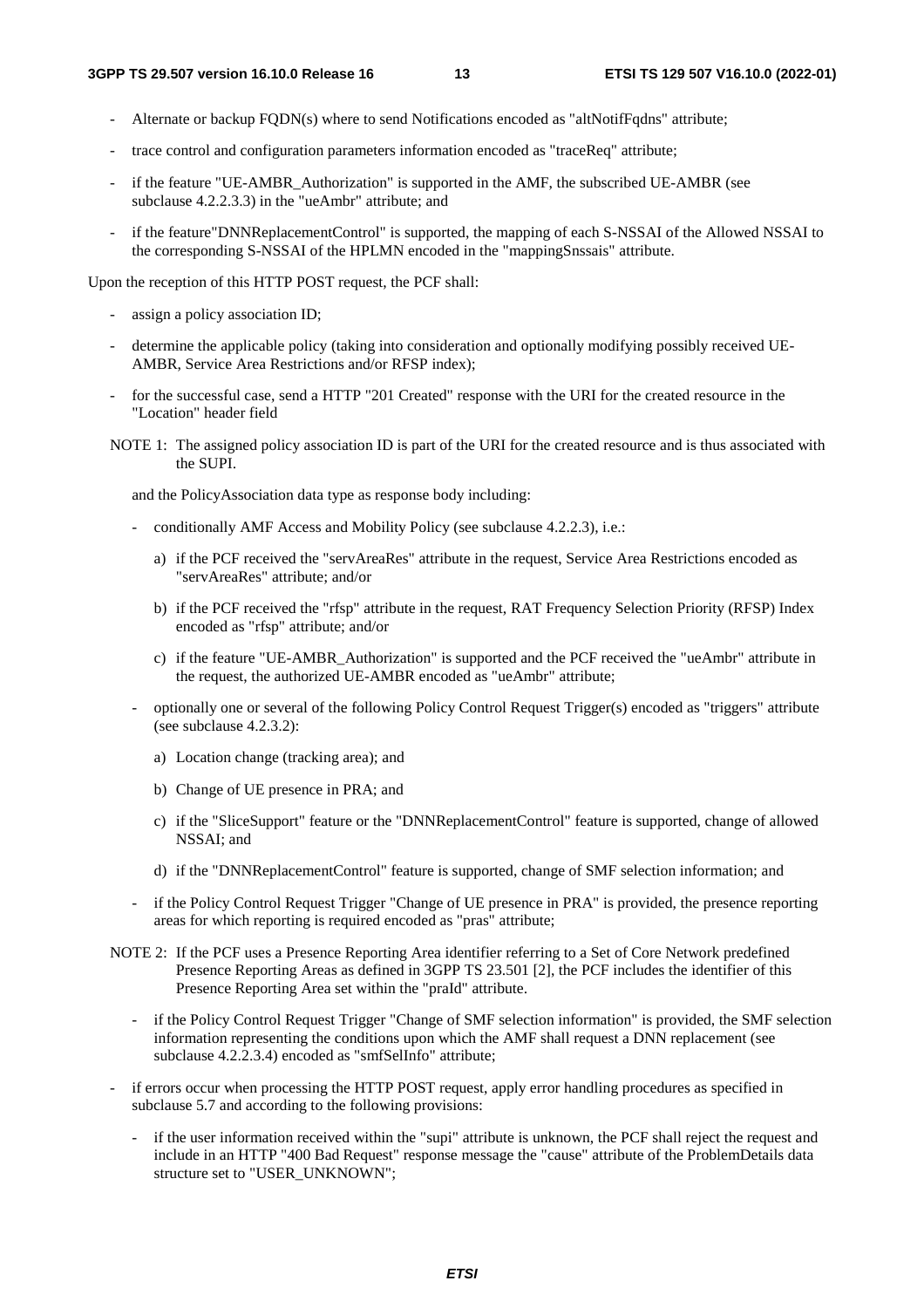- if the PCF is, due to incomplete, erroneous or missing information in the request, not able to provision an AM policy decision, the PCF may reject the request and include in an HTTP "400 Bad Request" response message the "cause" attribute of the ProblemDetails data structure set to "ERROR\_REQUEST\_PARAMETERS".
- if the PCF rejects the AM policy association establishment, the NF service consumer shall apply the policy retrieved from the UDM if available; otherwise, the NF service consumer shall apply the operator configured policy.

If the PCF received a GUAMI, the PCF may subscribe to GUAMI changes using the AMFStatusChange service operation of the Namf\_Communication service specified in 3GPP TS 29.518 [14], and it may use the Nnrf\_NFDiscovery Service specified in 3GPP TS 29.510 [13] (using the obtained GUAMI and possibly service name) to query the other AMFs within the AMF set.

If the PCF received a "traceReq" attribute, it shall perform trace procedures as defined in 3GPP TS 32.422 [18].

- 4.2.2.2 Void 4.2.2.2.0 Void
- 4.2.2.2.1 Void

4.2.2.2.2 Void

#### 4.2.2.3 AMF Access and Mobility Policy

#### 4.2.2.3.1 Service Area Restriction

If service area restrictions are enabled, the Service Area Restriction information is encoded using the "ServiceArea Restriction" data type defined in 3GPP TS 29.571 [11] and consists of:

- a limited allowed area represented as:
	- a) the maximum number of allowed TAs that can be traversed encoded as "maxNumOfTAs" attribute; or
	- b) both of:
		- (i) a list of allowed Tracking Area Identities (TAIs) encoded as "tacs" attributes within the "areas" attribute; and
		- (ii) the "restrictionType" attribute set to "ALLOWED\_AREAS"; or
	- c) both a) and b) above;
- or a limited allowed area represented as:
	- a) the maximum number of allowed TAs that can be traversed encoded as "maxNumOfTAsForNotAllowedAreas" attribute; or
	- b) all of:
		- (i) a list of not allowed Tracking Area Identities (TAIs) encoded as "tacs" attributes within the "areas" attribute; and
		- (ii) the "restrictionType" attribute set to "NOT\_ALLOWED\_AREAS"; and
		- (iii) the maximum number of allowed TAs that can be traversed encoded as "maxNumOfTAsForNotAllowedAreas" attribute;
- or a not allowed area represented as:
	- a) a list of not allowed Tracking Area Identities (TAIs) encoded as "tacs" attributes within the "areas" attribute; and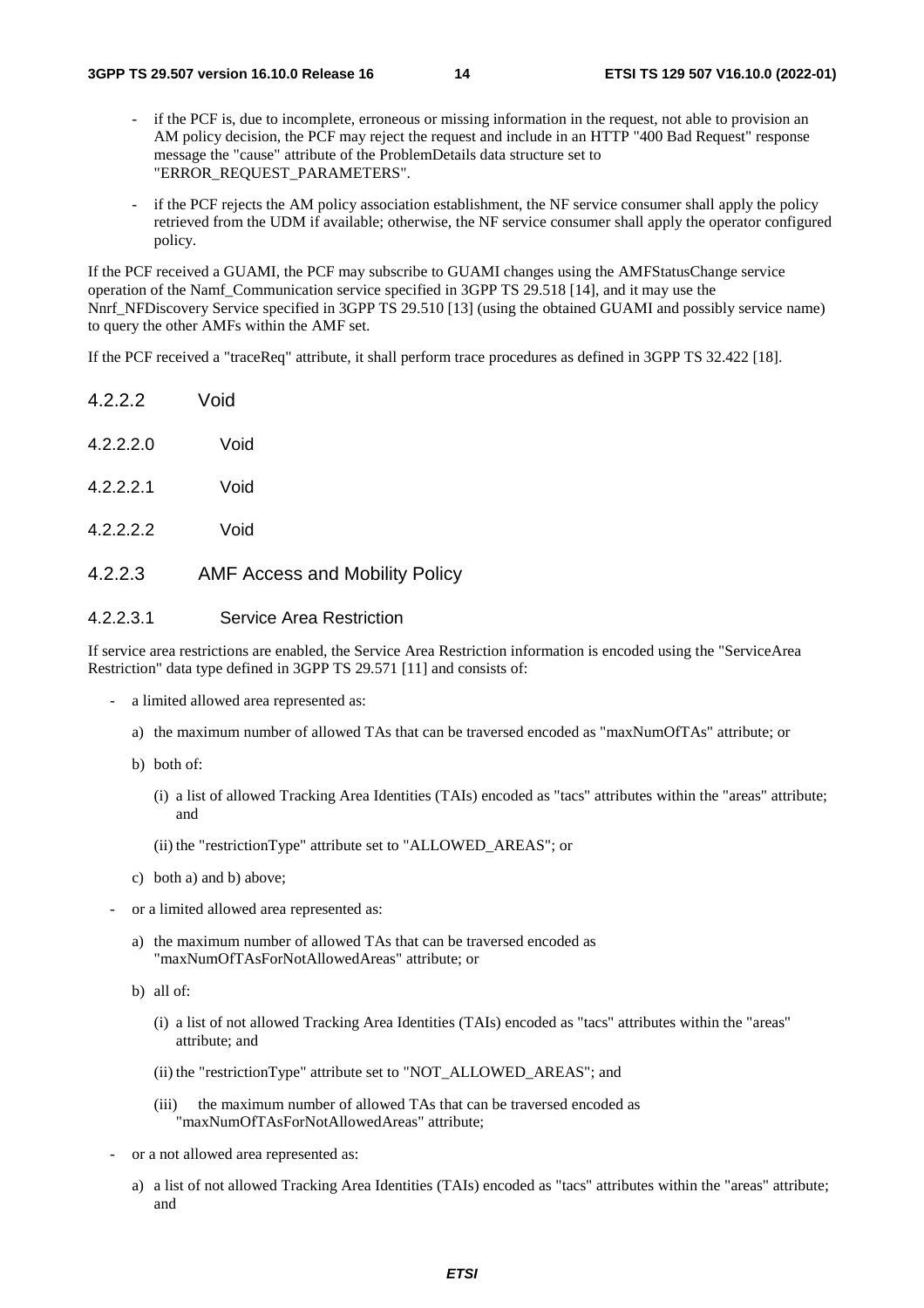b) the "restrictionType" attribute set to "NOT\_ALLOWED\_AREAS".

When the "restrictionType" attribute is set to "NOT\_ALLOWED\_AREAS", the "maxNumOfTAs" attribute shall not be present.

When the "restrictionType" attribute is set to "ALLOWED AREAS", the "maxNumOfTAsForNotAllowedAreas" attribute shall not be present.

When for a limited allowed area both, "maxNumOfTAs" and "areas" attributes are present, the "maxNumOfTAs" attribute represents the upper limit of the limited allowed area. The AMF may add any not yet visited tracking areas to the allowed area represented by the "areas" attribute until the total number of TAs reaches the "maxNumOfTAs" attribute value.

NOTE 1: The "maxNumOfTAs" attribute value represents the maximum number of TAs of the limited allowed area. When "maxNumOfTAs" attribute value is lower than the number of TAs in the "areas" attribute it represents the maximum number of TAs allowed inside the limited allowed area defined by the TAs contained in the "areas" attribute. When the "maxNumOfTAs" attribute value is higher than the number of TAs in the "areas" attribute it represents that additional TAs up to the "maxNumOfTAs" attribute value can be dynamically added to the area defined by the TAs contained in the "areas" attribute..

When for a limited allowed area the following three attributes are present:

- "maxNumOfTAsForNotAllowedAreas" attribute; and
- the "restrictionType" attribute set to "NOT\_ALLOWED\_AREAS"; and
- the "areas" attribute,

the "maxNumOfTAsForNotAllowedAreas" attribute represents the maximum number of TAs allowed in a limited allowed area outside the not allowed area represented in the "areas" attribute. The limited allowed area is dynamically calculated by the AMF, and the TAs outside of the dynamically calculated limited allowed area become not allowed TAs.

NOTE 2: Both, the "maxNumOfTAsForNotAllowedAreas" attribute and the "maxNumOfTAs" attribute, when present in a "ServiceAreaRestriction" data type instance that does not include the "areas" attribute and the "restrictionType" attribute, represent a maximum number of allowed TAs in a limited allowed area dynamically calculated by the AMF.

When the authorized service area restrictions result in an unlimited set of tracking areas, the PCF shall include an empty "servAreaRes" attribute.

#### 4.2.2.3.2 RFSP Index

The RFSP Index is an index referring to a UE information used locally by the Access Network in order to apply specific radio resource management strategies. It shall be encoded using the RfspIndex data type defined in 3GPP TS 29.571 [11].

#### 4.2.2.3.3 UE-AMBR

The UE-AMBR limits the aggregate bit rate that can be expected to be provided across all Non-GBR QoS Flows of a UE. It shall be encoded using the Ambr data type defined in 3GPP TS 29.571 [11].

#### 4.2.2.3.4 SMF Selection Management

If the "DNNReplacementControl" feature is supported, when SMF Selection Management is enabled, the SMF selection information is encoded using the "SmfSelectionData" data type, which consists of:

- the conditions upon which the AMF shall request to the PCF the replacement of SMF selection data, which may include:
	- a) an indication of whether the AMF shall request DNN replacement when the UE requested an unsupported DNN during PDU session establishment encoded in the "unsuppDnn" attribute; and/or
	- b) a list of candidate DNNs for replacement encoded in the "candidates" map, where: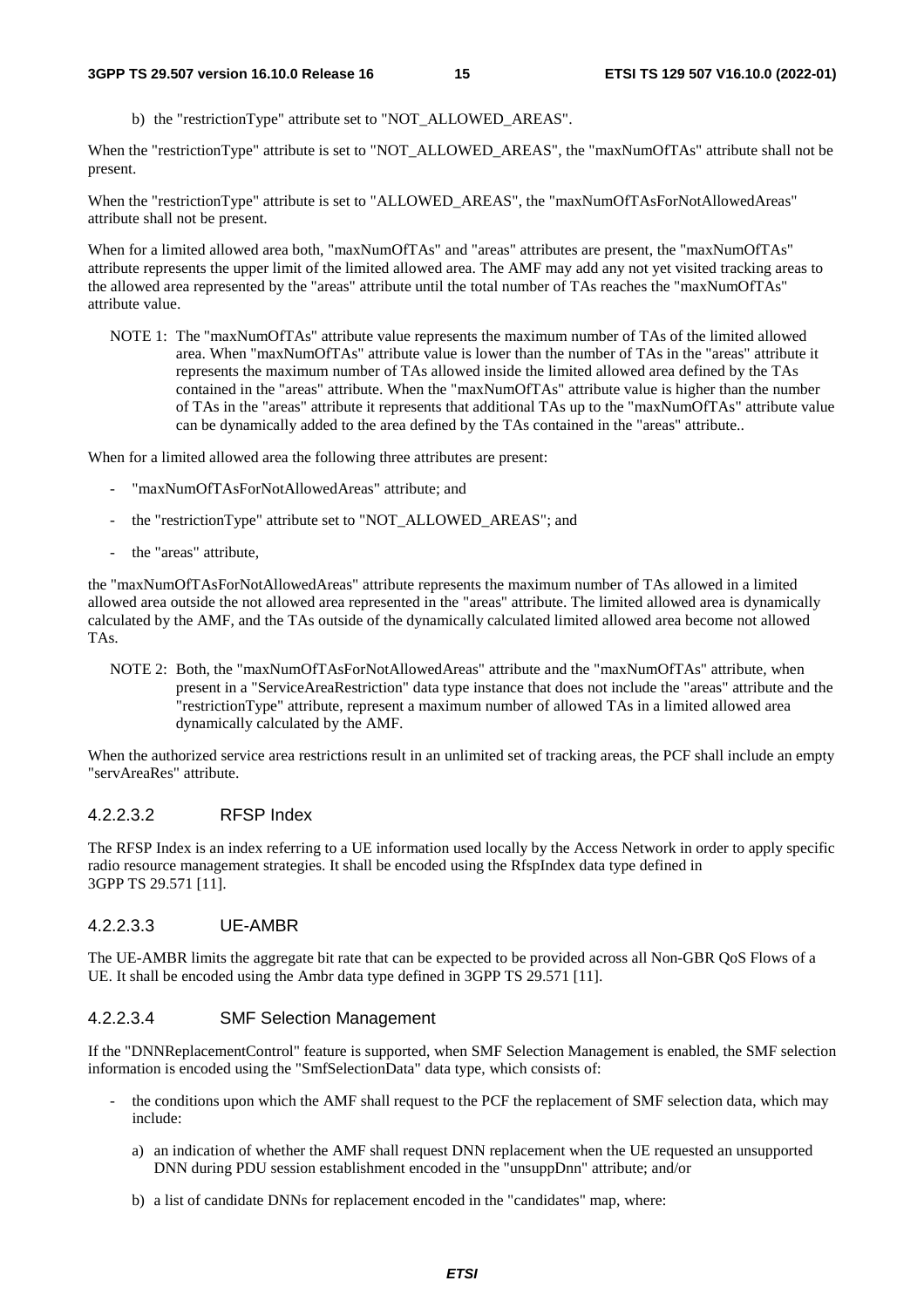- i) the key of the map is the S-NSSAI; and
- ii) each entry of the map is of "CandidateForReplacement" data type, which:
	- shall include the S-NSSAI encoded in the "snssai" attribute; and
	- may include the list of candidate DNNs for the S-NSSAI encoded in the "dnns" attribute;
- NOTE 1: The S-NSSAIs included in the map are S-NSSAIs of the allowed NSSAI valid in the serving network. The PCF keeps updated information of the allowed NSSAI valid in the serving network by subscribing to the policy control request trigger Change of allowed NSSAI of the served UE.

- and,

- a) when included within the Npcf\_AMPolicyControl\_Update request, the UE requested DNN and S-NSSAI at PDU session establishment that matched an entry of the "candidates" map, encoded in the "dnn" attribute and in the "snssai" attribute respectively, and the mapping to the home S-NSSAI encoded in the "mappingSnssai" attribute if available; and
- b) when included within the Npcf\_AMPolicyControl\_Update response, the PCF selected DNN encoded in the "dnn" attribute;
- NOTE 2: The PCF can select the same DNN and S-NSSAI as the UE requested DNN and S-NSSAI. When the PCF returns an unsupported DNN, the AMF applies internal policies to reject the PDU session establishment.

When the "dnns" attribute is omitted in an entry of the "candidates" map it represents that the AMF shall invoke the procedure for any UE request matching the S-NSSAI value included in the "snssai" attribute.

## 4.2.3 Npcf\_AMPolicyControl\_Update Service Operation

#### 4.2.3.1 General

The procedure in the present subclause is applicable when the NF service consumer modifies an existing AM policy association (including the case where the AMF is relocated and the new AMF selects the old PCF to maintain the policy association and to update the Notification URI).

Figure 4.2.3.1-1 illustrates the update of a policy association.



#### **Figure 4.2.3.1-1: Update of a policy association**

The AMF as NF service consumer invokes this procedure when a policy control request trigger (see subclause 4.2.3.2) occurs. When a policy control request trigger that does not require the subscription as defined in table 5.6.3.3-1 (e.g. Service Area Restriction change trigger)occurs, the AMF shall always invoke the procedure. When a policy control request trigger that requires the subscription as defined in table 5.6.3.3-1 (e.g. location change trigger) occurs, the AMF shall only invoke the procedure if the PCF has subscribed to that event trigger.

If an AMF knows by implementation specific means that the UE context has been transferred to an AMF with another GUAMI within the AMF set, it may also invoke this procedure to update the Notification URI and the GUAMI.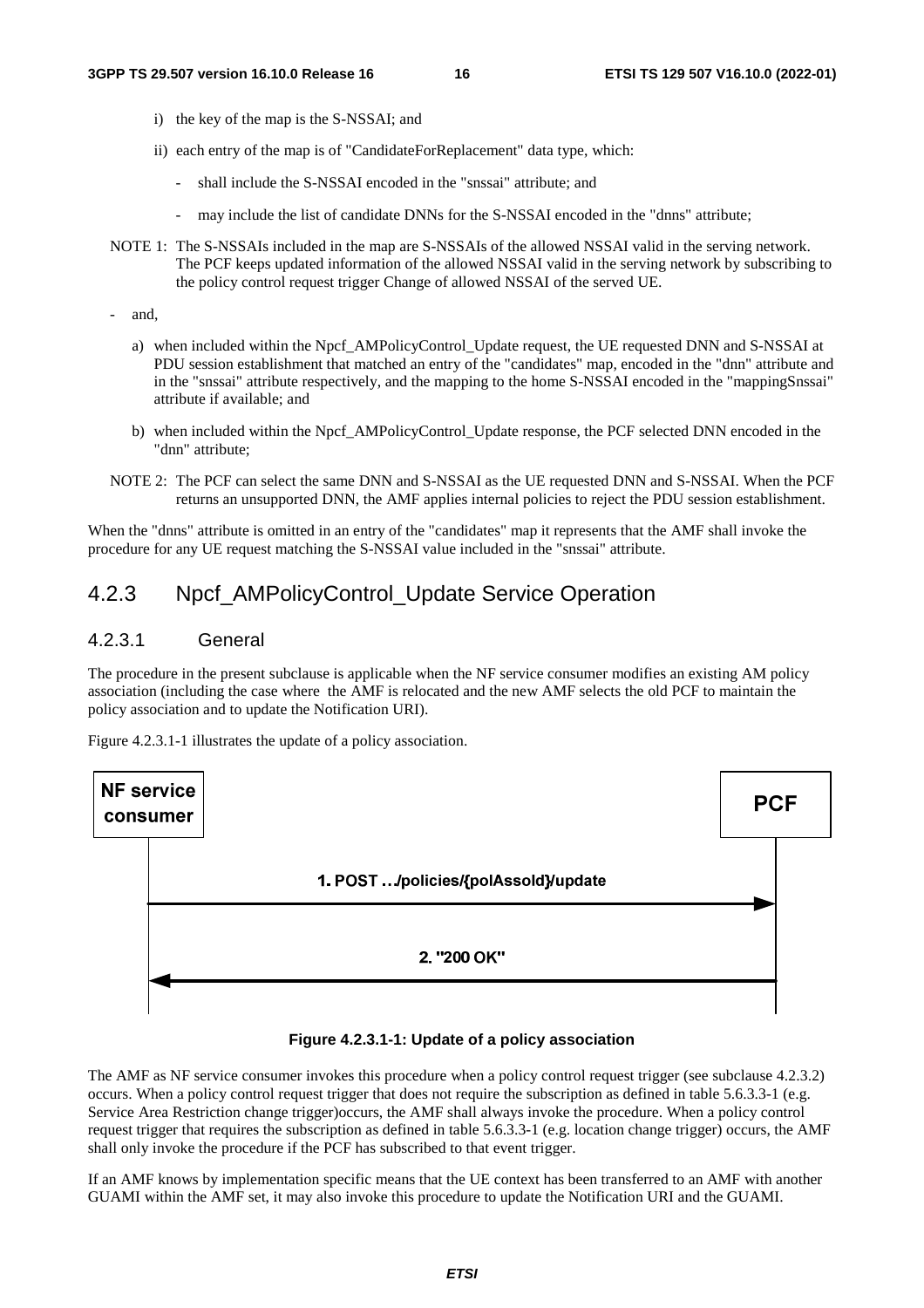NOTE 1: Either the old or the new AMF can invoke this procedure.

During the AMF relocation, if the new AMF received the resource URI of the individual AM Policy from the old AMF and selects the old PCF, the new AMF shall also invoke this procedure to update the Notification URI and the GUAMI. The new AMF may also update the alternate or backup IP addresses.

To request policies from the PCF, to update the Notification URI, to update the trace control configuration and/or to request the termination of trace, the NF Service Consumer (e.g. AMF) shall request the update of the AM Policy Association by providing the relevant parameters about the UE context by sending an HTTP POST request with "{apiRoot}/npcf-am-policy-control/v1/policies/{polAssoId}/update" as Resource URI and the PolicyAssociationUpdateRequest data structure as request body that shall include:

- at least one of the following:
	- 1. a new Notification URI encoded in the "notificationUri" attribute;
	- 2. observed Policy Control Request Trigger(s) (see subclause 4.2.3.2) encoded as "triggers" attribute;
	- 3. if a Service Area restriction change occurred, the Service Area Restrictions (see subclause 4.2.2.3.1) as obtained from the UDM encoded as "servAreaRes" attribute;
	- 4. if a RFSP index change occurred, the RFSP index (see subclause 4.2.2.3.2) as obtained from the UDM encoded as "rfsp" attribute;
	- 5. if a UE location change occurred, the UE location encoded as "userLoc" attribute;
	- 6. if the Policy Control Request Trigger "Change of UE presence in PRA" is provided, the current presence status of the UE for the presence reporting areas for which reporting was requested, if not previously provided, or the presence reporting areas for which reporting was requested and the status has changed encoded as "praStatuses" attribute.
- NOTE 1: If the PCF included the identifer of a Core Network predefined Presence Reporting Area Set within the "praId" attribute during the subscription to changes of UE presence in PRA, the AMF only provides the presence reporting area information corresponding to the concerned individual Presence Reporting Area Identifier(s) within the Set. The "praId" attribute within each returned "PresenceInfo" data type hence includes the identifier of the concerned individual Presence Reporting Area.
	- 7. if the trace control configuration needs to be updated, trace control and configuration parameters information encoded as "traceReq" attribute;
	- 8. if trace needs to be terminated, the "traceReq" attribute set to the Null value;
	- 9. if the "SliceSupport" feature or the "DNNReplacementControl" feature is supported, the UE is registered via 3GPP access, the allowed NSSAI changed, and the Policy Control Request Trigger "Change of allowed NSSAI" was provided, then the allowed NSSAI encoded in the "allowedSnssais" attribute;
	- 10. for AMF relocation scenarios, if available, alternate or backup IPv4 Address(es) where to send Notifications encoded as "altNotifIpv4Addrs" attribute;
	- 11. for AMF relocation scenarios, if available, alternate or backup IPv6 Address(es) where to send Notifications encoded as "altNotifIpv6Addrs" attribute;
	- 12. for AMF relocation scenarios, if available, alternate or backup FQDN(s) where to send Notifications encoded as "altNotifFqdns" attribute;
	- 13. for AMF relocation scenarios, if available, the GUAMI encoded as "guami" attribute;
- NOTE 2: An alternate NF service consumer than the one that requested the generation of the subscription resource can send the request. For instance, an AMF as service consumer can change.
	- 14. if the feature "UE-AMBR\_Authorization" is supported, and a subscribed UE-AMBR change occurred, the UE-AMBR (see subclause 4.2.2.3.x) as obtained from the UDM encoded as "ueAmbr" attribute;
	- 15. if the feature "DNNReplacementControl" is supported, DNN replacement applies and the Policy Control Request Trigger "Change of SMF selection information" is provided, the "smfSelInfo" attribute including: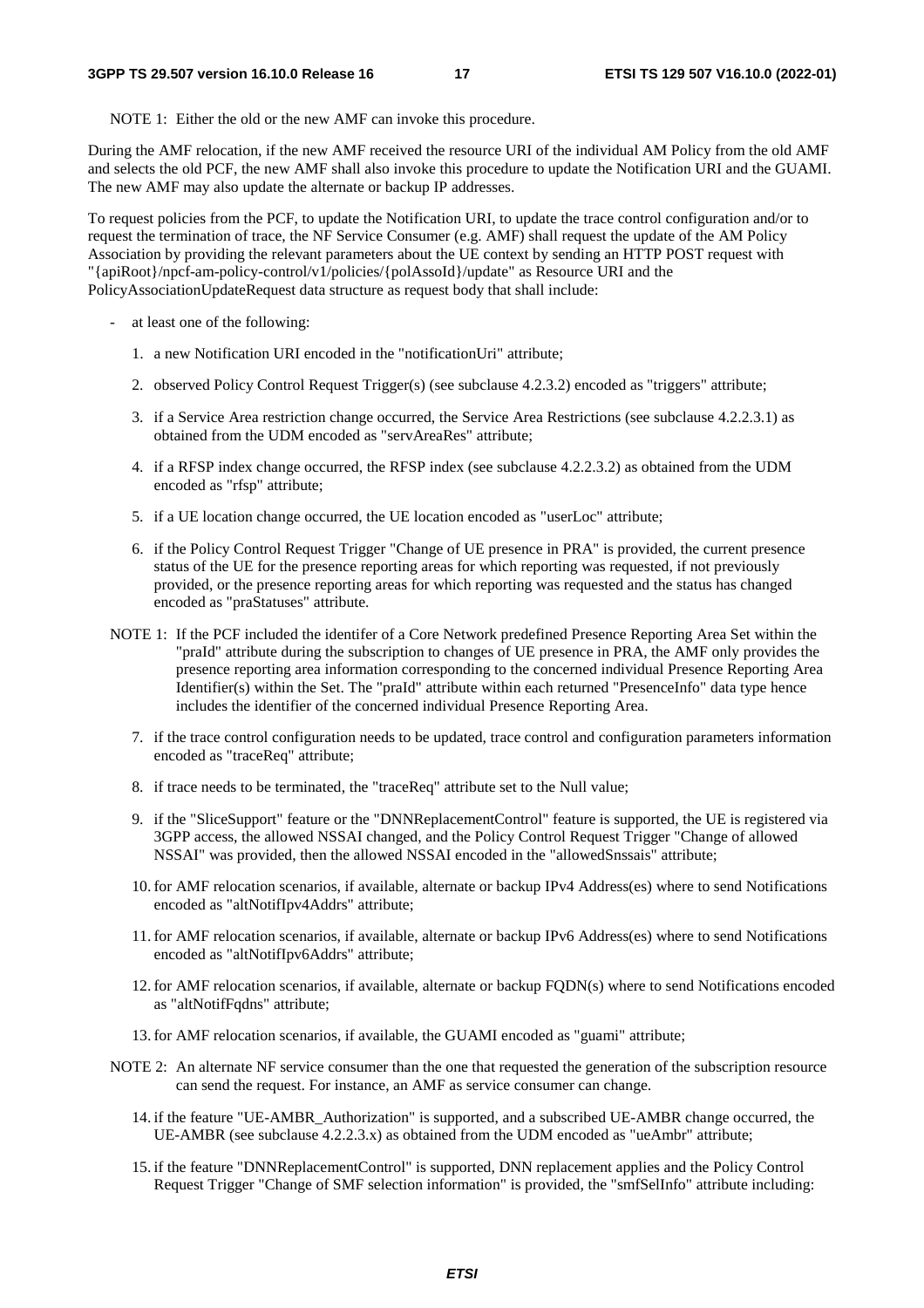- the UE requested DNN in the "dnn" attribute; and
- the UE requested S-NSSAI in the "snssai" attribute and, if available, the corresponding mapped home S-NSSAI in the "mappingSnssai" attribute;

when:

- the UE requested an unsupported DNN and the "unsuppDnn" attribute is set to "true"; or
- the UE requested DNN and S-NSSAI matched one of the S-NSSAI and DNN provided in the "candidates" attribute; and
- 16. if feature "DNNReplacementControl" is supported, the UE is registered via 3GPP access, the Allowed NSSAI changed and/or the mapping of a S-NSSAI of the Allowed NSSAI to the corresponding S-NSSAI of the HPLMN changed, and the Policy Control Request Trigger" Change of allowed NSSAI" was provided, then the mapping of each S-NSSAI of the Allowed NSSAI to the corresponding S-NSSAI of the HPLMN encoded in the "mappingSnssais" attribute.
- NOTE 3: When the feature "DNNReplacementControl" is supported, the AMF applies DNN replacement for nonroaming scenarios and LBO. For a PDU session with home routed roaming, whether to perform DNN replacement is based on operator agreement.

Upon the reception of the HTTP POST request, the PCF shall:

- update the corresponding individual AM Policy resource based on the information provided by the AMF;
- determine the applicable policy based on local policy;
- for the succesfull case, send a HTTP "200 OK" response with the PolicyUpdate data type as body with possible updates for that applicable policy and Policy Control Request Trigger(s) encoded as described in subclause 4.2.3.3 and according to the following provisions:
	- a) if the PCF received the "servAreaRes" attribute in the request, Service Area Restrictions encoded as "servAreaRes" attribute;
	- b) if the PCF received the "rfsp" attribute in the request, RAT Frequency Selection Priority (RFSP) Index encoded as "rfsp" attribute;
	- c) if the feature "UE-AMBR\_Authorization" is supported and the PCF received the "ueAmbr" attribute in the request, UE-AMBR encoded as "ueAmbr" attribute; and/or
	- d) if the PCF received the "smfSelInfo" attribute in the request, the "smfSelInfo" attribute encoding the PCF selected DNN in the "dnn" attribute corresponding to the S-NSSAI received in the "snssai" attribute;
- if errors occur when processing the HTTP POST request, apply error handling procedures as specified in subclause 5.7 and according to the following provisions:
	- if the PCF is, due to incomplete, erroneous or missing information in the request, not able to provision an AM policy decision, the PCF may reject the request and include in an HTTP "400 Bad Request" response message the "cause" attribute of the ProblemDetails data structure set to "ERROR\_REQUEST\_PARAMETERS".
	- if the "ES3XX" feature is supported and the PCF (service) instance has changed, the PCF may respond with an HTTP 3xx redirect response pointing to a new PCF (service) instance as defined in subclause 6.5.3.3 of 3GPP TS 29.500 [5].

If the PCF received a "traceReq" attribute, it shall perform trace procedures as defined in 3GPP TS 32.422 [18].

If the AMF received the request of removal of Service Area Restrictions and/or RFSP and/or UE-AMBR from the UDM, the AMF shall remove the authorized Service Area Restrictions and/or RFSP and/or UE-AMBR provisioned by the PCF and apply the configured Service Area Restrictions and/or RFSP and/or UE-AMBR at the AMF without interacting with the PCF.

If feature "DNNReplacementControl" is supported and the AMF received the update of the SMF selection information within the "smfSelInfo" attribute in the response, the AMF shall apply the updated SMF selection information to the new PDU Sessions only, i.e. already established PDU Sessions are not affected.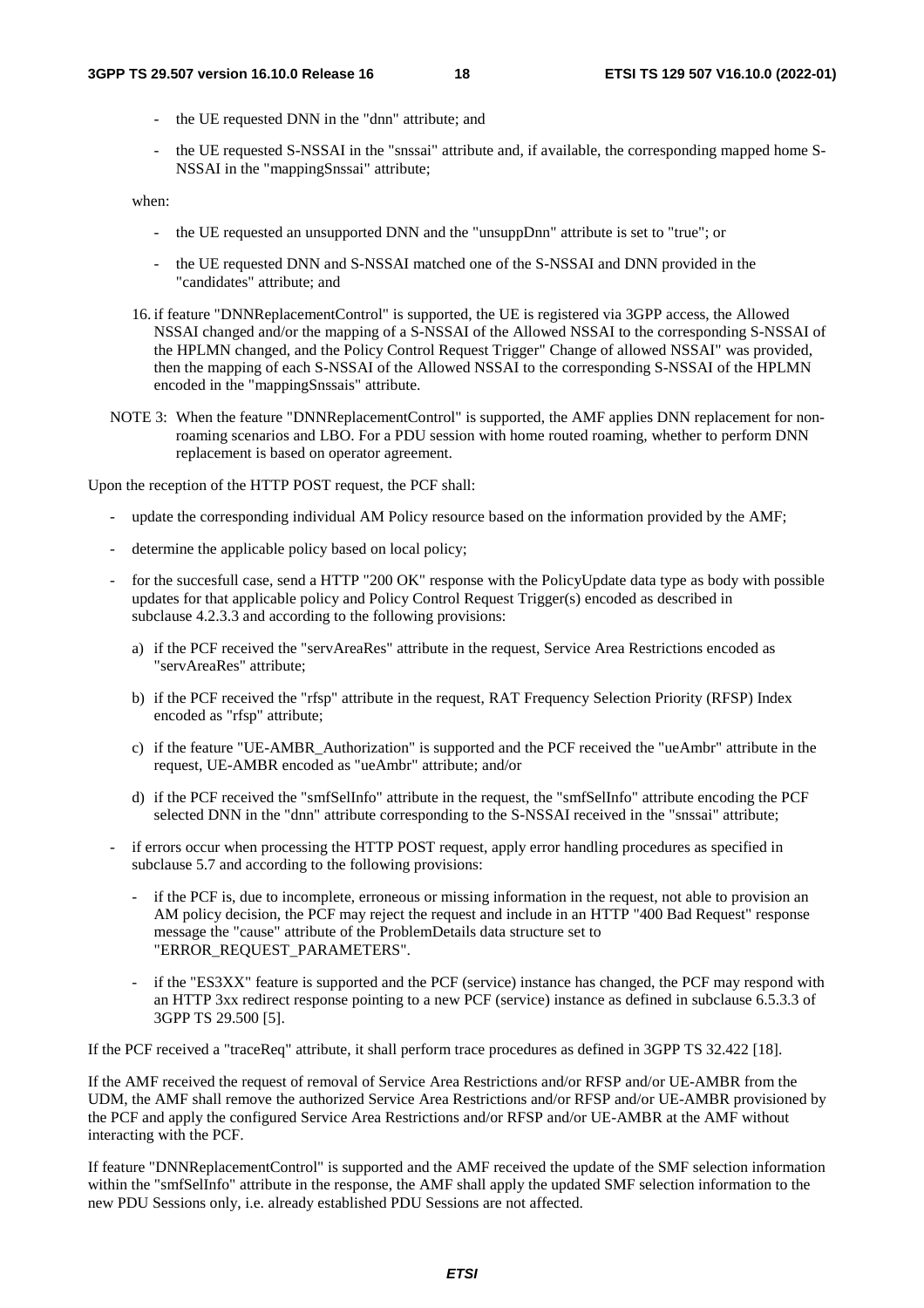If the PCF received a new GUAMI, the PCF may subscribe to GUAMI changes using the AMFStatusChange service operation of the Namf\_Communication service specified in 3GPP TS 29.518 [14], and it may use the Nnrf\_NFDiscovery Service specified in 3GPP TS 29.510 [13] (using the obtained GUAMI and possibly service name) to query the other AMFs within the AMF set.

#### 4.2.3.2 Policy Control Request Triggers

The following Policy Control Request Triggers are defined (see subclause 6.1.2.5 of 3GPP TS 23.503 [4]):

- "LOC\_CH", i.e. location change (tracking area): the tracking area of the UE has changed;
- "PRA\_CH", i.e. change of UE presence in PRA: the UE is entering/leaving a Presence Reporting Area, this includes reporting the initial status at the time the request for reports is initiated;
- "SERV\_AREA \_CH", i.e. Service Area Restriction change: the UDM notifies the AMF that the subscribed service area restriction information has changed;
- "RFSP\_CH", i.e. RFSP index change: the UDM notifies the AMF that the subscribed RFSP index has changed;
- "ALLOWED NSSAI CH", i.e. change of allowed NSSAI of the served UE;
- NOTE 1: The "ALLOWED\_NSSAI\_CH" trigger only applies if the "SliceSupport" feature or the "DNNReplacementControl" feature is supported.
- "UE\_AMBR\_CH", i.e. UE-AMBR change: the UDM notifies the AMF that the subscribed UE-AMBR has changed;

NOTE 2: The "UE\_AMBR\_CH" trigger only applies if the "UE-AMBR\_Authorization" feature is supported.

- "SMF\_SELECT\_CH", i.e. SMF selection information change: UE request for an unsupported DNN or UE request for a DNN within the list of DNN candidates for replacement per S-NSSAI; and
- NOTE 3: The "SMF\_SELECT\_CH" trigger only applies if the "DNNReplacementControl" feature is supported and "ALLOWED NSSAI CH" trigger is also subscribed.
- "ACCESS TYPE CH", i.e. the access type change: the AMF notifies that the access type and the RAT type combinations available in the AMF for a UE with simultaneous 3GPP and non-3GPP connectivity has changed.
- NOTE 4: The "ACCESS\_TYPE\_CH" trigger only applies if the "MultipleAccessTypes" feature is supported as specified in Annex B.

#### 4.2.3.3 Encoding of updated policy

Updated policies shall be encoded within the PolicyUpdate data type that may include:

- AMF Access and Mobility Policy (see subclause 4.2.2.3) Service Area Restriction encoded as "servAreaRes" attribute;
- AMF Access and Mobility Policy (see subclause 4.2.2.3) RFSP Index encoded as "rfsp" attribute;
- if the "UE-AMBR\_Authorization" feature is supported, AMF Access and Mobility Policy (see subclause 4.2.2.3) UE-AMBR encoded as "ueAmbr" attribute;
	- NOTE: PCF can stop applying policies to already provided attributes under PolicyUpdate data type. In that case, PCF will modify those attributes by e.g. providing configured values. How the PCF gets those values is out of specification.
- if the "DNNReplacementControl" feature is supported, AMF Access and Mobility Policy (see subclause 4.2.2.3) SMF selection information encoded as "smfSelInfo" attribute;
- updated Policy Control Request Trigger(s) (see subclause 4.2.3.2) encoded as "triggers" attribute i.e.:
	- 1) either a new complete list of applicable Policy Control Request Trigger(s) including one or several of the following: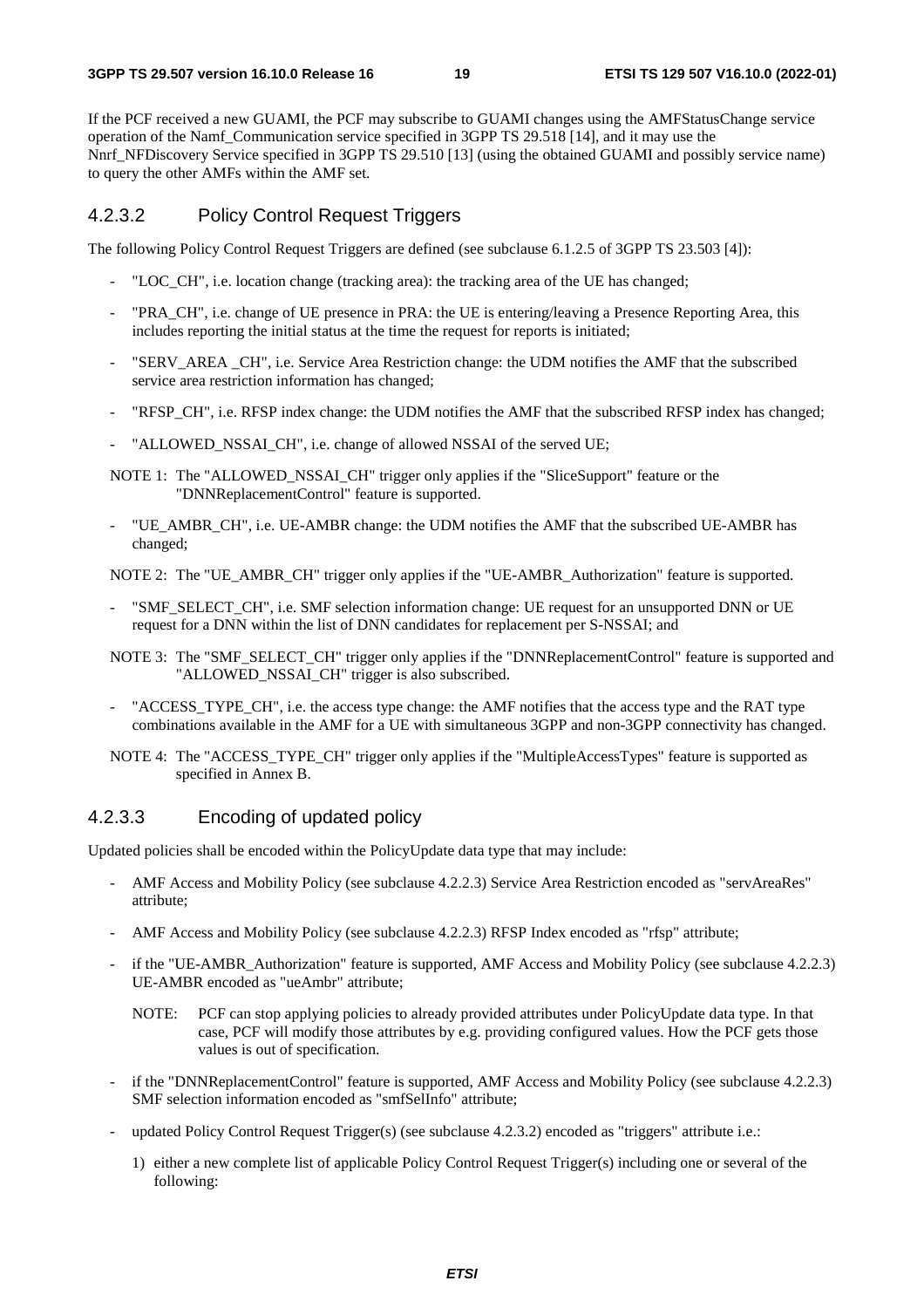- a) Location change (tracking area); and/or
- b) Change of UE presence in PRA; and/or
- c) if the "SliceSupport" feature or the "DNNReplacementControl" feature is supported, change of allowed NSSAI; and/or
- d) if the "DNNReplacementControl" feature is supported, SMF selection information change; or
- 2) a "NULL" value to request the removal of all previously installed Policy Control Request Trigger(s); and
- if the Policy Control Request Trigger "Change of UE presence in PRA" is provided or if that trigger was already set but the requested presence reporting areas need to be changed, the presence reporting areas for which reporting is required encoded as "pras" attribute encoded as follows:
	- a) A new entry shall be added by supplying a new identifier as key and the corresponding PresenceInfo data type instance with complete contents as value as an entry within the map.
	- b) An existing entry shall be modified by supplying the existing identifier as key and the PresenceInfo data type instance with complete contents as value as an entry within the map.
	- c) An existing entry shall be deleted by supplying the existing identifier as key and "NULL" as value as an entry within the map.
	- d) For an unmodified entry, no entry needs to be provided within the map; and
- if the Policy Control Request Trigger "Change of UE presence in PRA" is removed, the presence reporting areas for which reporting was required shall be removed by providing the "pras" attribute with "NULL" as value.
- if the Policy Control Request Trigger "SMF selection information change" is provided or if that trigger was already set and the indication of DNN replacement when the requested DNN is unknown needs to be set or changed, the "unsuppDnn" attribute within "smfSelInfo" attribute shall be provided including the appropriate value.
- if the Policy Control Request Trigger "SMF selection information change" is provided or if that trigger was already set and the list of candidate DNNs for replacement needs to be set or changed, the "candidates" attribute within the "smfSelInfo" attribute is encoded as follows:
	- a) A new entry shall be added by supplying a new S-NSSAI as key and the corresponding CandidateForReplacement data type instance with complete contents as value as an entry within the map.
	- b) An existing entry shall be modified by supplying the existing S-NSSAI as key and the CandidateForReplacement data type instance with complete contents as value as an entry within the map.
	- c) An existing entry shall be deleted by supplying the existing S-NSSAI as key and "NULL" as value as an entry within the map.
	- d) For an unmodified entry, no entry needs to be provided within the map;
	- e) The complete list of candidate DNNs for which reporting is required shall be removed by providing the "candidates" attribute with "NULL" as value.
- if the Policy Control Request Trigger "SMF selection information change" is removed, the candidate DNNs for which reporting was required shall be removed by providing the "smfSelInfo" attribute with "NULL" as value.

## 4.2.4 Npcf\_AMPolicyControl\_UpdateNotify Service Operation

### 4.2.4.1 General

The PCF may decide to update policies or to request the termination of the policy association and shall then use an Npcf\_AMPolicyControl\_UpdateNotify service operation.

The following procedures using the Npcf\_AMPolicyControl\_UpdateNotify service operation are supported:

- policy update notification; and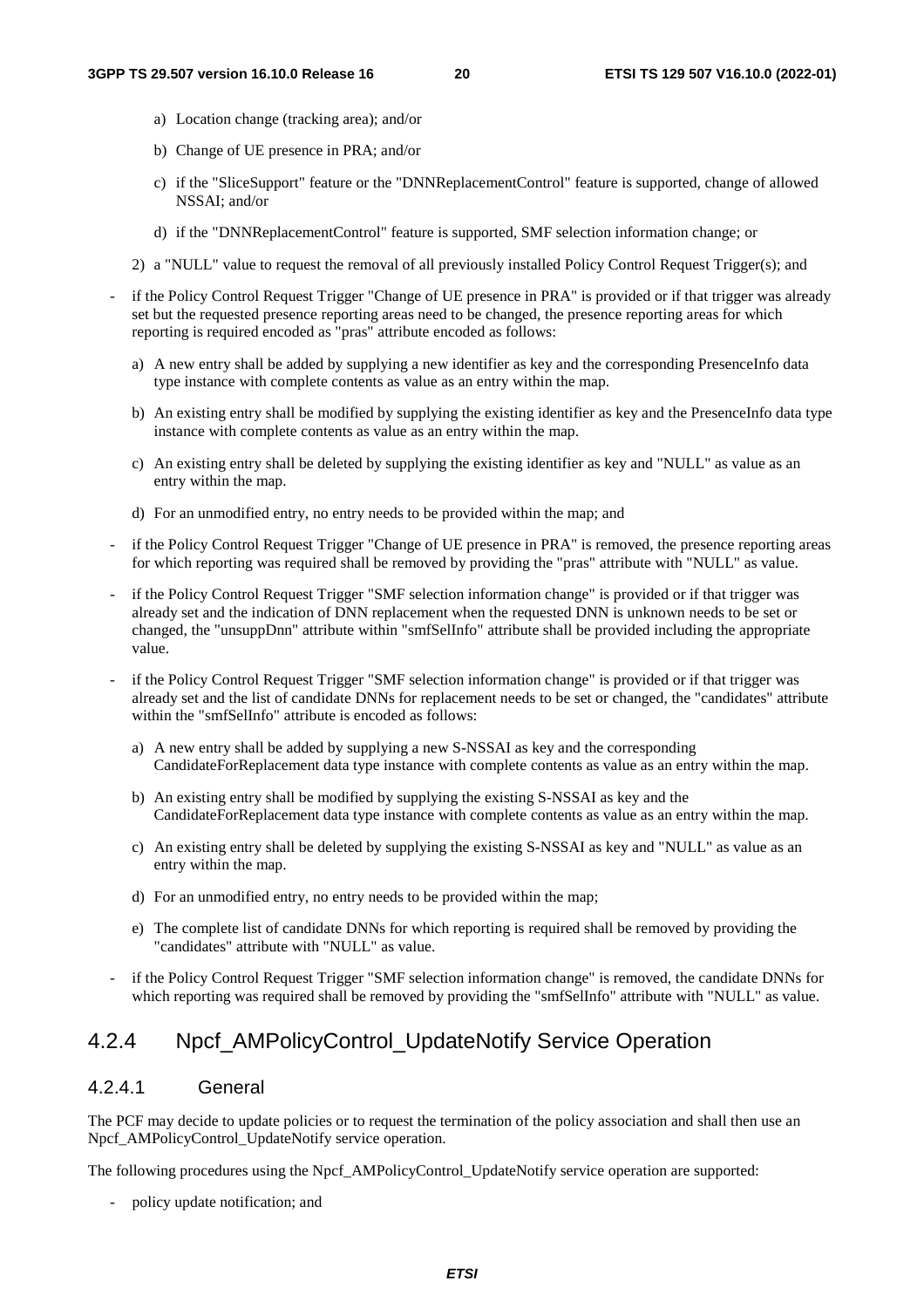request for termination of the policy association.

#### 4.2.4.2 Policy update notification

Figure 4.2.4.2-1 illustrates the policy update notification.



#### **Figure 4.2.4.2-1: policy update notification**

The PCF may decide to update Access and Mobility policies and shall then send an HTTP POST request with "{notificationUri}/update" as URI (where the Notification URI was previously supplied by the NF service consumer) and the PolicyUpdate data structure as request body encoded as described in subclause 4.2.3.3.

Upon the reception of the HTTP POST request, the NF service consumer shall:

- enforce the received updated policy;
- either send a HTTP "204 No Content" response indicating the success of the enforcement or an appropriate failure response; and
- if errors occur when processing the HTTP POST request, send an HTTP error response as specified in subclause 5.7; or
- if the feature "ES3XX" is supported, and the NF service consumer determines the received HTTP POST request needs to be redirected, send an HTTP redirect response as specified in subclause 6.10.9 of 3GPP TS 29.500 [5].

If the AMF as NF service consumer is not able to handle the notification but knows by implementation specific means that another AMF is able to handle the notification, it shall reply with an HTTP "307 Temporary redirect" response pointing to the URI of the new AMF. If the AMF is not able to handle the notification but another unknown AMF could possibly handle the notification, it shall reply with an HTTP "404 Not found" error response.

If the PCF receives a "307 Temporary redirect" response, the PCF shall resend the failed policy update notification request using the received URI in the Location header field as Notification URI. Subsequent policy update notifications, triggered after the failed one, shall be sent to the Notification URI provided by the NF service consumer during the corresponding policy association creation/update.

If the PCF becomes aware that a new AMF is requiring notifications (e.g. via the "404 Not found" response, via Namf\_Communication service AMFStatusChange Notifications, see 3GPP TS 29.518 [14], or via link level failures), and the PCF knows alternate or backup IPv4, IPv6 Addess(es) or FQDN(s) where to send Notifications (e.g. via "altNotifIpv4Addrs", "altNotifIpv6Addrs" or "altNotifFqdns" attributes received when the policy association was created, via AMFStatusChange Notifications or via the Nnrf\_NFDiscovery Service specified in 3GPP TS 29.510 [13] (using the service name and GUAMI obtained during the creation of the subscription) to discover the other AMFs within the AMF set), the PCF shall exchange the authority part of the corresponding Notification URI with one of those addresses and shall use that URI in any subsequent communication.

If the PCF received a "404 Not found" response, the PCF should resend the failed policy update notification request to that URI.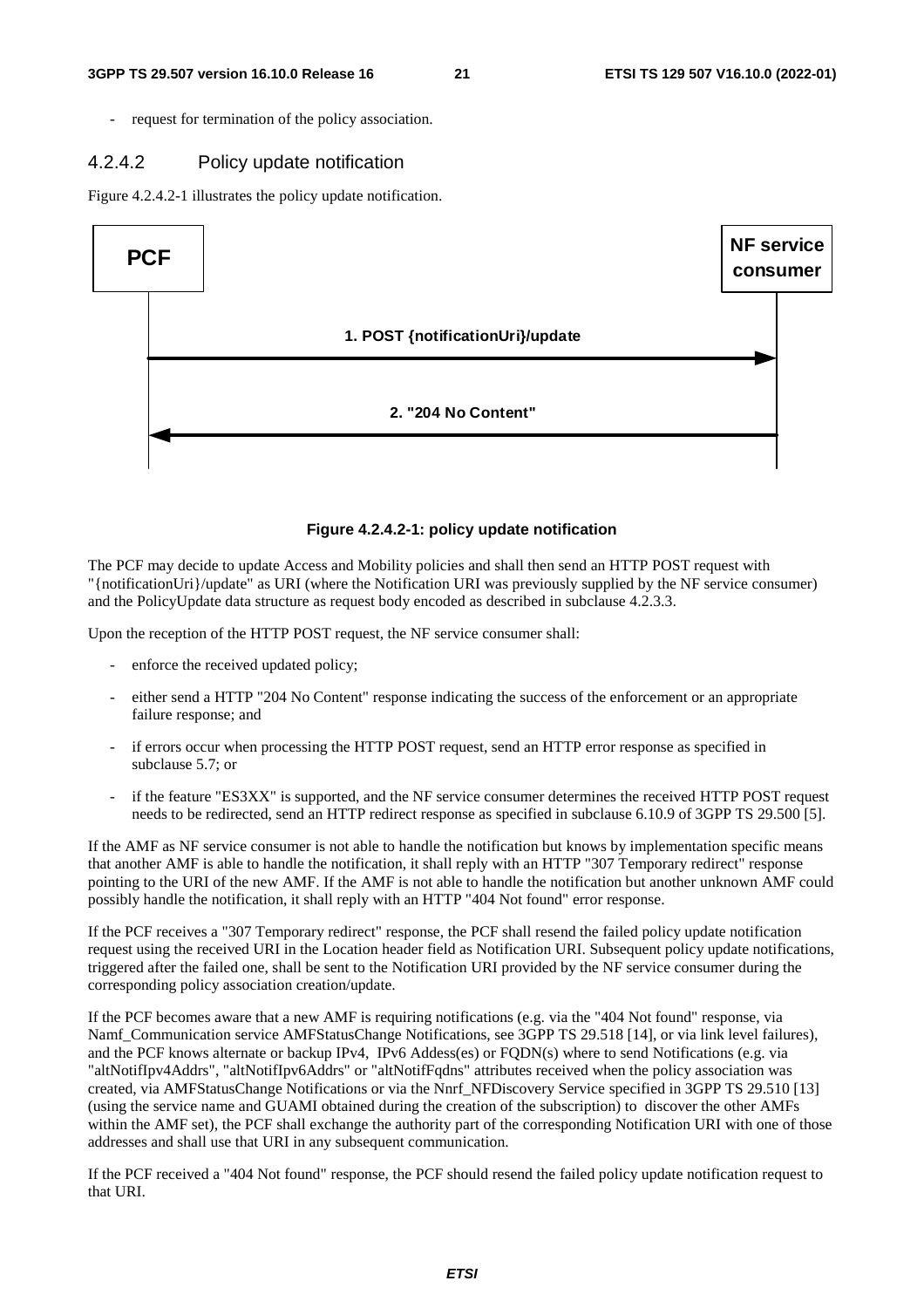If the feature "DNNReplacementControl" is supported and the AMF received the update of the SMF selection information within the "smfSelInfo" attribute in the request, the AMF shall apply the updated SMF selection information to the new PDU Sessions only, i.e. already established PDU Sessions are not affected.

#### 4.2.4.3 Request for termination of the policy association

Figure 4.2.4.3-1 illustrates the request for a termination of the policy association.



**Figure 4.2.4.3-1: request for a termination of the policy association** 

The PCF may request the termination of the policy association and shall then send an HTTP POST request with "{notificationUri}/terminate" as URI (where the Notification URI was previously supplied by the NF service consumer) and the TerminationNotification data structure as request body that shall include:

- the policy association ID encoded as "polAssoId" attribute; and
- the cause why the PCF requests the termination of the policy association encoded as "cause" attribute.

Upon the reception of the HTTP POST request, the NF service consumer shall:

- either send a HTTP "204 No Content" response for the succesfull processing of the HTTP POST request or an appropriate failure response; and
- if errors occur when processing the HTTP POST request, send an HTTP error response as specified in subclause 5.7; or
- if the feature "ES3XX" is supported, and the NF service consumer determines the received HTTP POST request needs to be redirected, send an HTTP redirect response as specified in subclause 6.10.9 of 3GPP TS 29.500 [5].

After the succesfull processing of the HTTP POST request, the NF service consumer shall remove the context related to the policy association but still apply the provisioned AM policies to the UE and invoke the Npcf AMPolicyControl Delete Service Operation defined in subclause 4.2.5 to terminate the policy association.

If the AMF as NF service consumer is not able to handle the notification but knows by implementation specific means that another AMF is able to handle the notification, it shall reply with an HTTP "307 Temporary redirect" response pointing to the URI of the new AMF. If the AMF is not able to handle the notification but another unknown AMF could possibly handle the notification, it shall reply with an HTTP "404 Not found" error response.

If the PCF receives a "307 Temporary redirect" response, the PCF shall resend the failed request for termination of the policy association using the received URI in the Location header field as Notification URI.

If the PCF becomes aware that a new AMF is requiring notifications (e.g. via the "404 Not found" response, via Namf\_Communication service AMFStatusChange Notifications, see 3GPP TS TS 29.518 [14], or via link level failures), and the PCF knows alternate or backup IPv4, IPv6 Addess(es) or FODN(s) where to send Notifications (e.g. via "altNotifIpv4Addrs", "altNotifIpv6Addrs" or "altNotifFqdns" attributes received when the policy association was created, via AMFStatusChange Notifications or via the Nnrf\_NFDiscovery Service specified in 3GPP TS 29.510 [13] (using the service name and GUAMI obtained during the creation of the subscription) to discover the other AMFs within the AMF set), the PCF shall exchange the authority part of the corresponding Notification URI with one of those addresses and shall resend the failed request for termination of the policy association to that URI.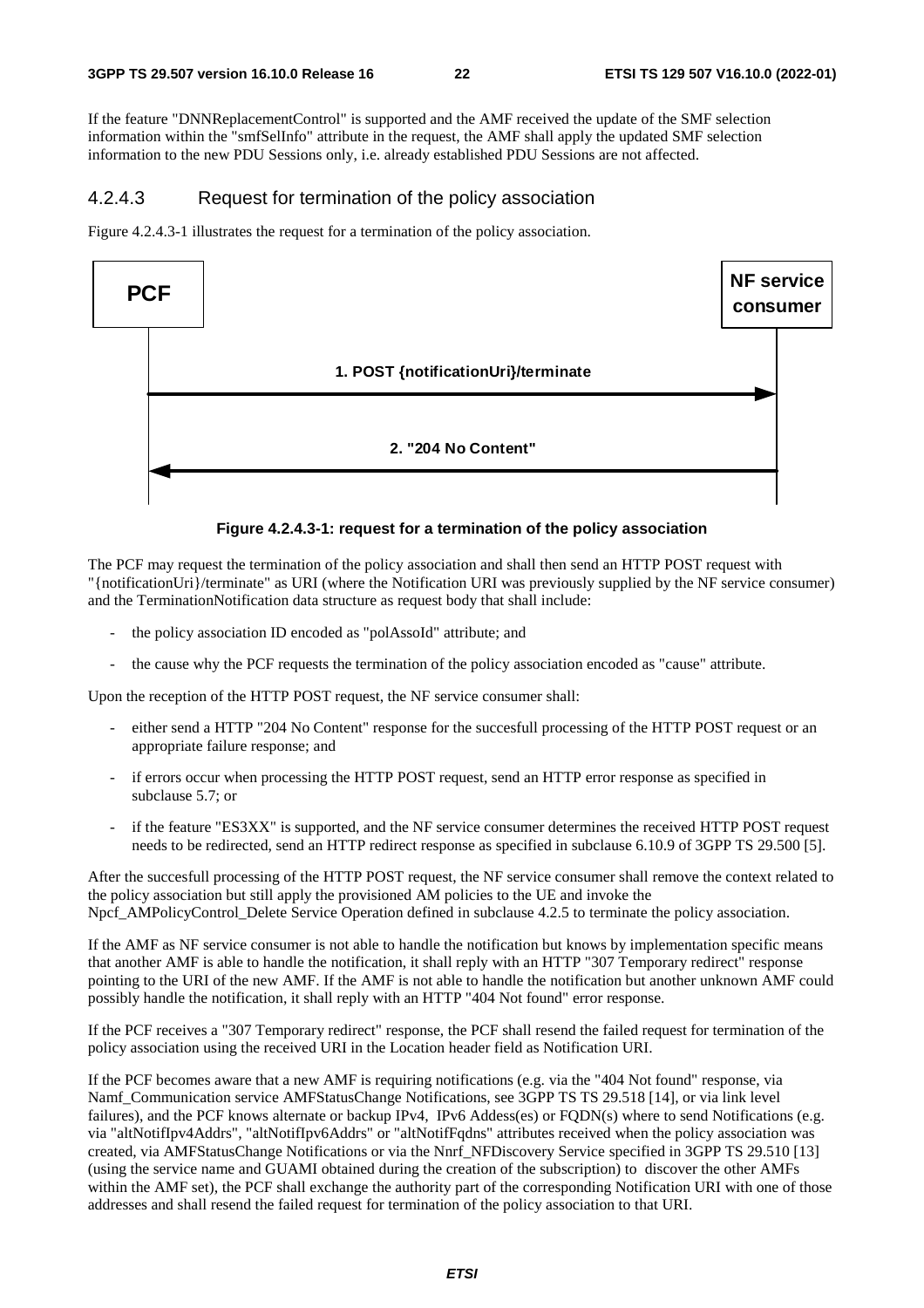If the PCF received a "404 Not found" response, the PCF should resend the failed request for termination of the policy association to that URI.

## 4.2.5 Npcf AMPolicyControl Delete Service Operation

Figure 4.2.5-1 illustrates the deletion of a policy association.



#### **Figure 4.2.5-1: Deletion of a policy association**

The AMF as NF service consumer requests that the policy association is deleted when the corresponding UE context is terminated, e.g. during UE de-registration from the network, or when the UE moves from 5GS to EPS and the UE is not connected to the 5GC over a non-3GPP access.

During the AMF relocation, the old AMF shall invoke this procedure when:

- the resource URI of the "Individual AM Policy Association" resource is not transferred to the new AMF; or
- the new AMF informs the old AMF that the "Individual AM Policy Association" resource is not being reused (i.e. the old PCF is not being reused).

To request that the policy association is deleted, the NF service consumer (e.g. AMF) shall send an HTTP DELETE request with "{apiRoot}/npcf-am-policy-control/v1/policies/{polAssoId}" as Resource URI.

Upon the reception of the HTTP DELETE request, the PCF shall:

- delete the policy association;
- send either an HTTP "204 No Content" response indicating the success of the deletion or an appropriate failure response; and
- if errors occur when processing the HTTP DELETE request, send an HTTP error response as specified in subclause 5.7; or
- if the feature "ES3XX" is supported, and the PCF determines the received HTTP DELETE request needs to be redirected, send an HTTP redirect response as specified in subclause 6.10.9 of 3GPP TS 29.500 [5].

## 5 Npcf\_AMPolicyControl API

## 5.1 Introduction

The Access and Mobility Policy Control Service shall use the Npcf\_AMPolicyControl API.

The API URI of the Npcf\_AMPolicyControl API shall be:

**{apiRoot}/<apiName>/<apiVersion>/**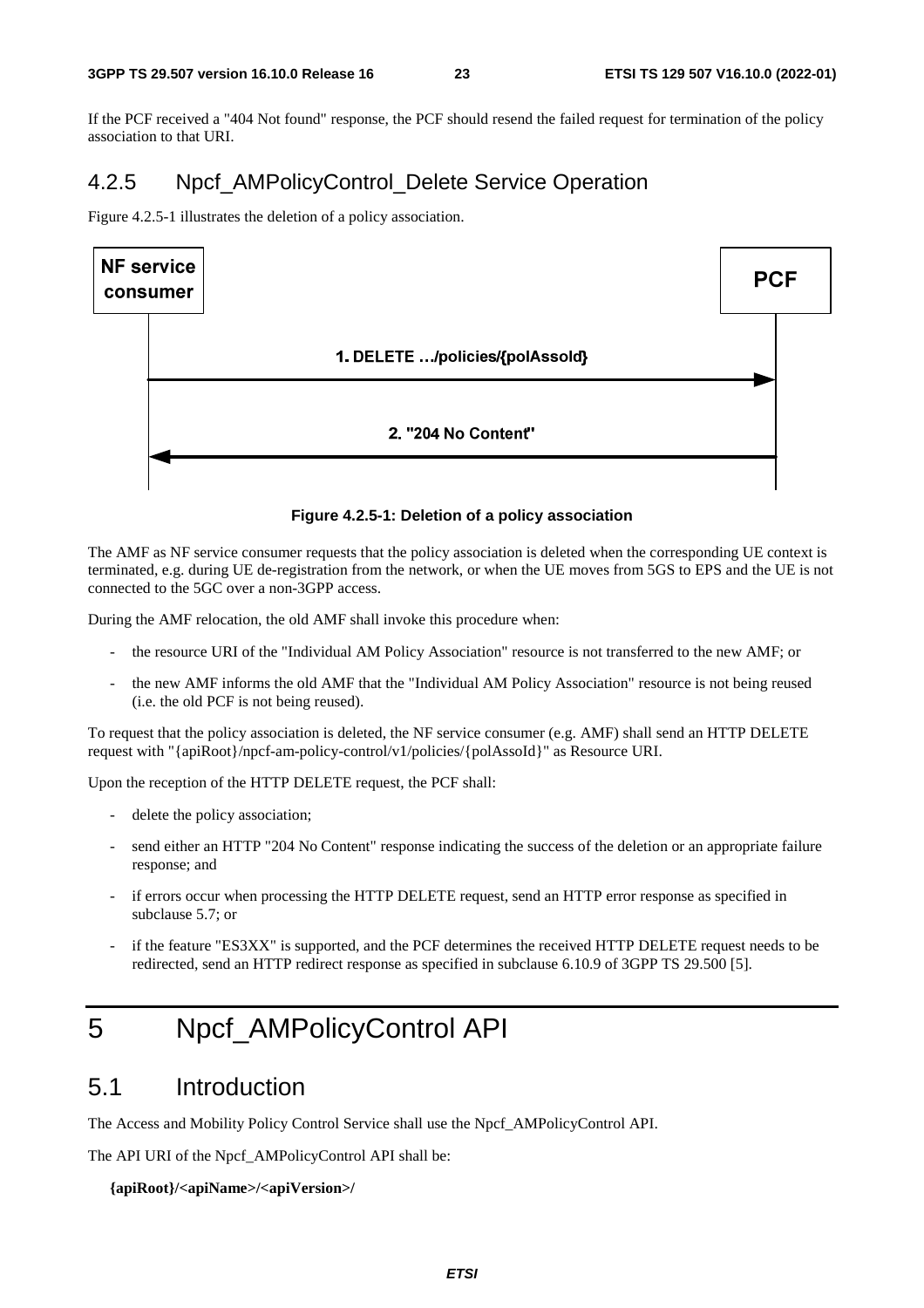The request URIs used in HTTP requests from the NF service consumer towards the PCF shall have the Resource URI structure defined in subclause 4.4.1 of 3GPP TS 29.501 [6], i.e.:

#### **{apiRoot}/<apiName>/<apiVersion>/<apiSpecificResourceUriPart>**

with the following components:

- The {apiRoot} shall be set as described in 3GPP TS 29.501 [6].
- The <apiName> shall be "npcf-am-policy-control".
- The  $\langle$ apiVersion $>$ shall be "v1".
- The <apiSpecificResourceUriPart> shall be set as described in subclause 5.3.

## 5.2 Usage of HTTP

### 5.2.1 General

HTTP/2, IETF RFC 7540 [8], shall be used as specified in clause 5 of 3GPP TS 29.500 [5].

HTTP/2 shall be transported as specified in subclause 5.3 of 3GPP TS 29.500 [5].

The OpenAPI [10] specification of HTTP messages and content bodies for the Npcf\_AMPolicyControl is contained in Annex A.

## 5.2.2 HTTP standard headers

#### 5.2.2.1 General

See subclause 5.2.2 of 3GPP TS 29.500 [5] for the usage of HTTP standard headers.

### 5.2.2.2 Content type

JSON, IETF RFC 8259 [9], shall be used as content type of the HTTP bodies specified in the present specification as specified in subclause 5.4 of 3GPP TS 29.500 [5] The use of the JSON format shall be signalled by the content type "application/json".

"Problem Details" JSON object shall be used to indicate additional details of the error in a HTTP response body and shall be signalled by the content type "application/problem+json", as defined in IETF RFC 7807 [21].

### 5.2.3 HTTP custom headers

The mandatory HTTP custom header fields specified in subclause 5.2.3.2 of 3GPP TS 29.500 [5] shall be applicable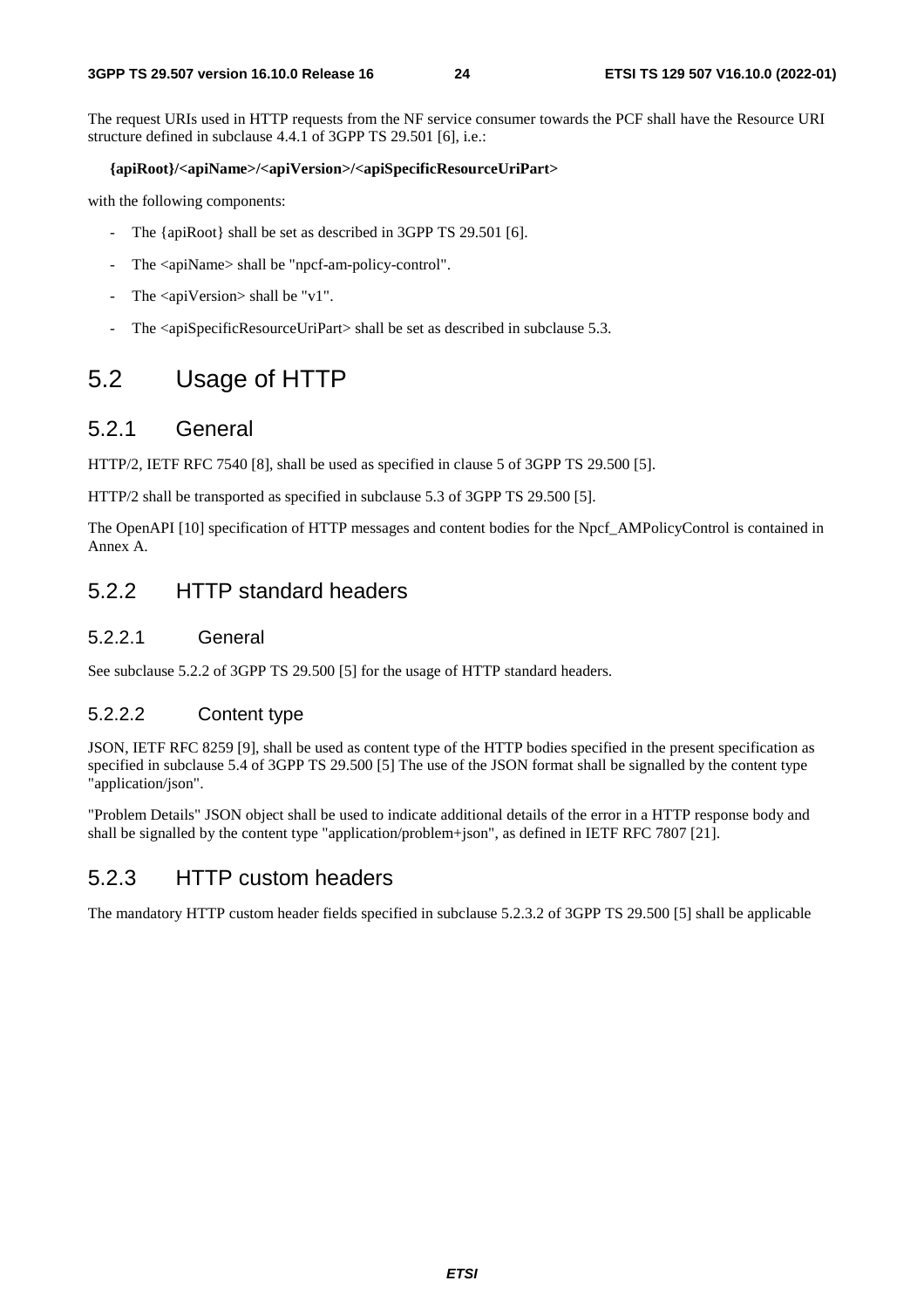## 5.3 Resources

### 5.3.1 Resource Structure

#### {apiRoot}/npcf-am-policy-control/v1



#### **Figure 5.3.1-1: Resource URI structure of the Npcf\_AMPolicyControl API**

Table 5.3.1-1 provides an overview of the resources and applicable HTTP methods.

| Table 5.3.1-1: Resources and methods overview |  |
|-----------------------------------------------|--|
|-----------------------------------------------|--|

| Resource name                 | <b>Resource URI</b>          | <b>HTTP</b> method or<br>custom operation | <b>Description</b>                |
|-------------------------------|------------------------------|-------------------------------------------|-----------------------------------|
| <b>AM Policy Associations</b> | /policies/                   | <b>POST</b>                               | Create a new Individual AM Policy |
|                               |                              |                                           | Association resource.             |
| Individual AM Policy          | /policies/{polAssold}        | <b>GET</b>                                | Read the Individual AM Policy     |
| Association                   |                              |                                           | Association resource.             |
|                               |                              | <b>DELETE</b>                             | Delete the Individual AM Policy   |
|                               |                              |                                           | Association resource.             |
|                               | /policies/{polAssold}/update | update (POST)                             | Report observed event trigger and |
|                               |                              |                                           | obtain updated policies.          |

## 5.3.2 Resource: AM Policy Associations

### 5.3.2.1 Description

This resource represents a collection of Individual AM policy Associations.

### 5.3.2.2 Resource definition

#### Resource URI: **{apiRoot}/npcf-am-policy-control/v1/policies**

This resource shall support the resource URI variables defined in table 5.3.2.2-1.

### **Table 5.3.2.2-1: Resource URI variables for this resource**

| יהם<br>Name                 |        | .<br>$\mathbf{r}$<br>- -<br>чνњ         |
|-----------------------------|--------|-----------------------------------------|
| $\cdot$ $-$<br>lapil<br>.OO | strinc | subc'<br>5ee<br>$\cdots$<br>.Jiduse p.⊥ |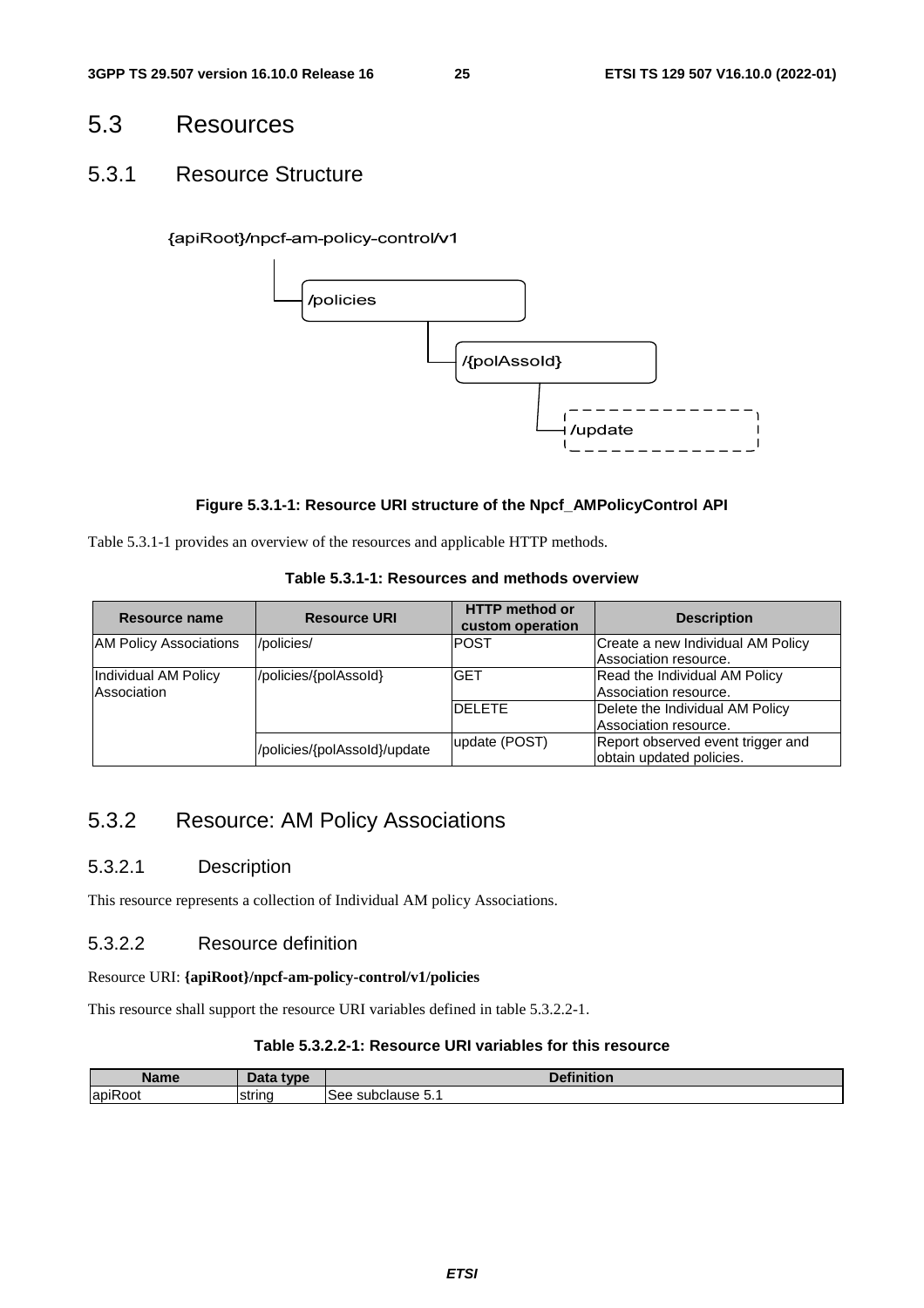### 5.3.2.3 Resource Standard Methods

#### 5.3.2.3.1 POST

This method shall support the URI query parameters specified in table 5.3.2.3.1-1.

#### **Table 5.3.2.3.1-1: URI query parameters supported by the POST method on this resource**

| <b>Name</b> | <b>Data type</b> | <b>Singlity</b><br>`ord | <i>sintine</i> |
|-------------|------------------|-------------------------|----------------|
| ln/a        |                  |                         |                |

This method shall support the request data structures specified in table 5.3.2.3.1-2 and the response data structures and response codes specified in table 5.3.2.3.1-3.

#### **Table 5.3.2.3.1-2: Data structures supported by the POST Request Body on this resource**

| Data type                |   | <b>Cardinality</b> | Description                                                 |
|--------------------------|---|--------------------|-------------------------------------------------------------|
| PolicyAssociationRequest | M |                    | llnput parameters for the creation of a policy association. |

#### **Table 5.3.2.3.1-3: Data structures supported by the POST Response Body on this resource**

| Data type                                                                                                              | P | Cardinality | <b>Response</b><br>codes | <b>Description</b>                                                 |  |
|------------------------------------------------------------------------------------------------------------------------|---|-------------|--------------------------|--------------------------------------------------------------------|--|
| PolicyAssociation                                                                                                      | м |             | 201 Created              | Policy association was created and policies are being<br>provided. |  |
| <b>INOTE:</b><br>The mandatory HTTP error status codes for the POST method listed in Table 5.2.7.1-1 of 3GPP TS 29.500 |   |             |                          |                                                                    |  |
| [5] also apply.                                                                                                        |   |             |                          |                                                                    |  |

#### **Table 5.3.2.3.1-4: Headers supported by the 201 Response Code on this resource**

| <b>Name</b> | Data type |   | <b>Cardinality</b> | <b>Description</b>                                                                                                                          |
|-------------|-----------|---|--------------------|---------------------------------------------------------------------------------------------------------------------------------------------|
| Location    | string    | M |                    | Contains the URI of the newly created resource, according to<br>the structure: {apiRoot}/npcf-am-policy-<br>control/v1/policies/{polAssold} |

## 5.3.3 Resource: Individual AM Policy Association

#### 5.3.3.1 Description

This document resource represents an individual AM policy association.

#### 5.3.3.2 Resource definition

#### Resource URI: **{apiRoot}/npcf-am-policy-control/v1/policies/{polAssoId}**

This resource shall support the resource URI variables defined in table 5.3.2.2-1.

#### **Table 5.3.2.2-1: Resource URI variables for this resource**

| Name              | Data type | <b>Definition</b>                   |
|-------------------|-----------|-------------------------------------|
| apiRoot           | Istrina   | ISee subclause 5.1.                 |
| <b>IpolAssold</b> | string    | Identifier of a policy association. |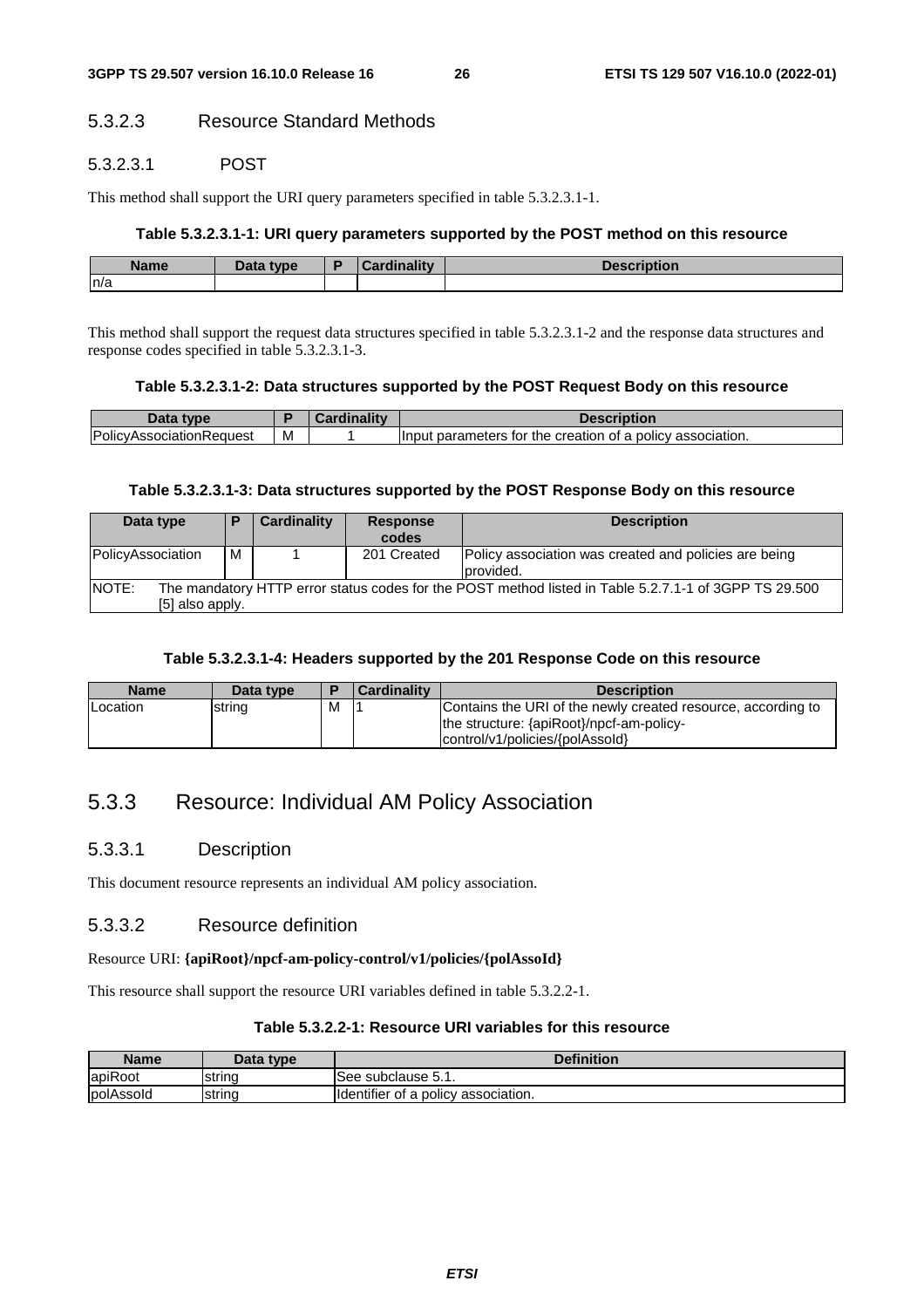### 5.3.3.3 Resource Standard Methods

### 5.3.3.3.1 GET

This method shall support the URI query parameters specified in table 5.3.2.3.1-1.

#### **Table 5.3.3.3.1-1: URI query parameters supported by the GET method on this resource**

| <b>Name</b> | Data type | <b><i><u>aralinality</u></i></b><br>пашм | <b>Description</b> |
|-------------|-----------|------------------------------------------|--------------------|
| n/a         |           |                                          |                    |

This method shall support the request data structures specified in table 5.3.2.3.1-2 and the response data structures and response codes specified in table 5.3.2.3.1-3.

#### **Table 5.3.3.3.1-2: Data structures supported by the GET Request Body on this resource**

| Data type | Cordinality<br>™unidill⊾.<br>$\overline{\phantom{a}}$ | De<br><b>SCribtion</b> |
|-----------|-------------------------------------------------------|------------------------|
| n/a       |                                                       |                        |

#### **Table 5.3.3.3.1-3: Data structures supported by the GET Response Body on this resource**

| Data type            | Р        | <b>Cardinality</b> | <b>Response</b><br>codes   | <b>Description</b>                                                                                                                                                                                                                                                           |
|----------------------|----------|--------------------|----------------------------|------------------------------------------------------------------------------------------------------------------------------------------------------------------------------------------------------------------------------------------------------------------------------|
| PolicyAssociation    | М        |                    | 200 OK                     |                                                                                                                                                                                                                                                                              |
| RedirectResponse     | $\Omega$ | 0.1                | 307 Temporary<br>Redirect  | Temporary redirection, during Individual AM policy<br>retrieval. The response shall include a Location header<br>field containing an alternative URI of the resource located<br>in an alternative PCF (service) instance.<br>Applicable if the feature "ES3XX" is supported. |
| RedirectResponse     | O        | 0.1                | I308 Permanent<br>Redirect | Permanent redirection, during Individual AM policy<br>retrieval. The response shall include a Location header<br>field containing an alternative URI of the resource located<br>in an alternative PCF (service) instance.<br>Applicable if the feature "ES3XX" is supported. |
| NOTE:<br>also apply. |          |                    |                            | The mandatory HTTP error status codes for the GET method listed in Table 5.2.7.1-1 of 3GPP TS 29.500 [5]                                                                                                                                                                     |

#### **Table 5.3.3.3.1-4: Headers supported by the 307 Response Code on this resource**

| <b>Name</b>               | Data type      | E | Cardinality | <b>Description</b>                                                                               |  |
|---------------------------|----------------|---|-------------|--------------------------------------------------------------------------------------------------|--|
| Location                  | string         | м |             | IAn alternative URI of the resource located in an alternative<br><b>IPCF</b> (service) instance. |  |
| 3gpp-Sbi-Target-<br>Nf-Id | <b>Istrina</b> |   | 101         | Identifier of the target NF (service) instance towards which the<br>request is redirected        |  |

#### **Table 5.3.3.3.1-5: Headers supported by the 308 Response Code on this resource**

| <b>Name</b>               | Data type | Е | <b>Cardinality</b> | <b>Description</b>                                                                         |  |
|---------------------------|-----------|---|--------------------|--------------------------------------------------------------------------------------------|--|
| Location                  | string    | м |                    | IAn alternative URI of the resource located in an alternative                              |  |
|                           |           |   |                    | <b>IPCF</b> (service) instance.                                                            |  |
| 3gpp-Sbi-Target-<br>Nf-Id | string    |   | 101                | Identifier of the target NF (service) instance towards which the<br>Irequest is redirected |  |

### 5.3.3.3.2 DELETE

This method shall support the URI query parameters specified in table 5.3.3.3.2-1.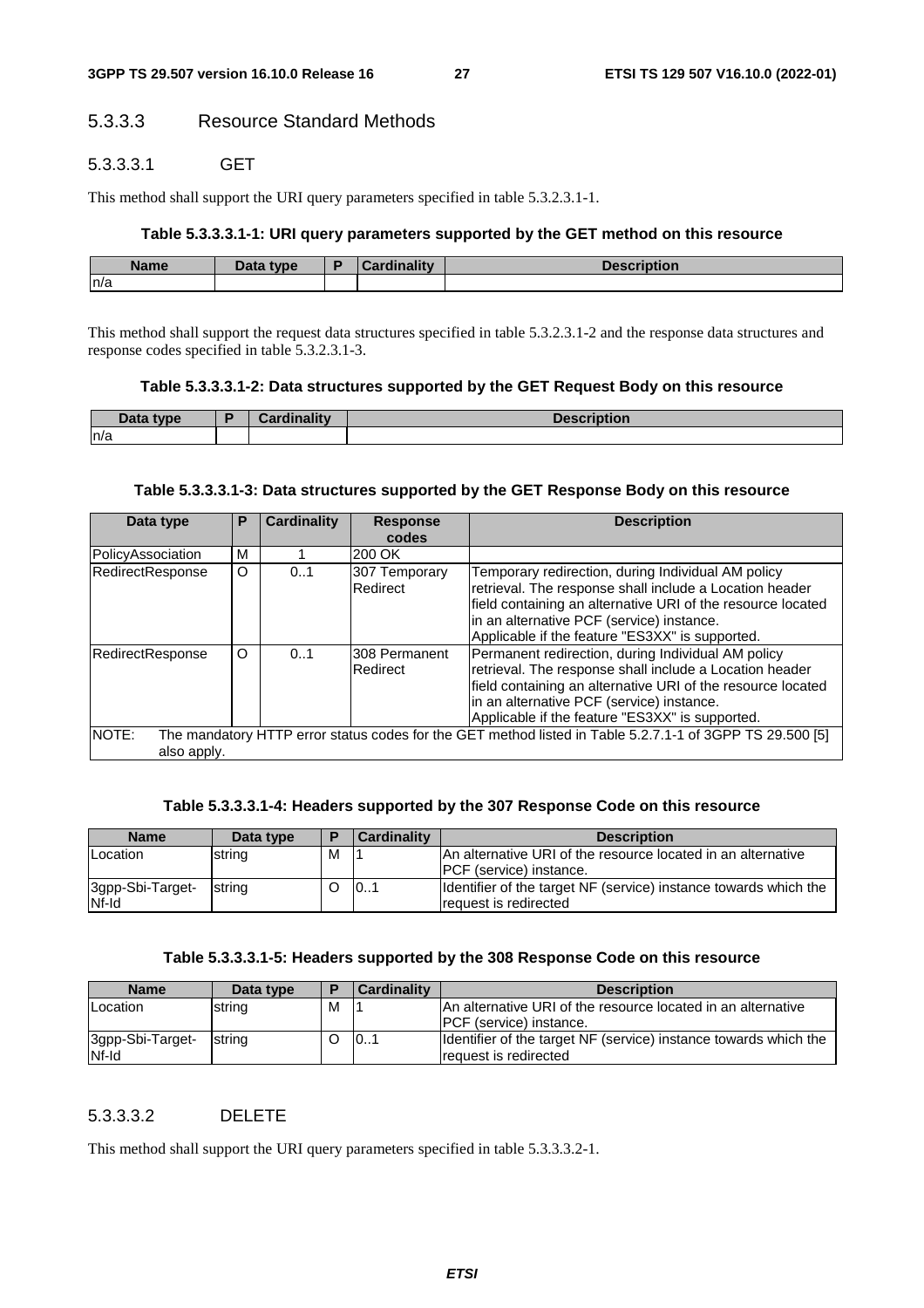#### **Table 5.3.3.3.2-1: URI query parameters supported by the DELETE method on this resource**

| <b>Name</b> | Data type | Cardinalitv | <b>Description</b> |
|-------------|-----------|-------------|--------------------|
| n/a         |           |             |                    |

This method shall support the request data structures specified in table 5.3.3.3.2-2 and the response data structures and response codes specified in table 5.3.3.3.2-3.

#### **Table 5.3.3.3.2-2: Data structures supported by the DELETE Request Body on this resource**

| Data type<br>Data | <b>The Address</b><br>. | <b>Description</b> |
|-------------------|-------------------------|--------------------|
| n/a               |                         |                    |

#### **Table 5.3.3.3.2-3: Data structures supported by the DELETE Response Body on this resource**

| Data type                       | P | <b>Cardinality</b> | <b>Response</b><br>codes  | <b>Description</b>                                                                                                                                                                                                                                                          |
|---------------------------------|---|--------------------|---------------------------|-----------------------------------------------------------------------------------------------------------------------------------------------------------------------------------------------------------------------------------------------------------------------------|
| ln/a                            |   |                    | 204 No Content            | The policy association was successfully deleted.                                                                                                                                                                                                                            |
| RedirectResponse                | O | 01                 | 307 Temporary<br>Redirect | Temporary redirection, during Individual AM policy deletion.<br>The response shall include a Location header field<br>containing an alternative URI of the resource located in an<br>alternative PCF (service) instance.<br>Applicable if the feature "ES3XX" is supported. |
| RedirectResponse                | O | 0.1                | 308 Permanent<br>Redirect | Permanent redirection, during Individual AM policy deletion.<br>The response shall include a Location header field<br>containing an alternative URI of the resource located in an<br>alternative PCF (service) instance.<br>Applicable if the feature "ES3XX" is supported. |
| NOTE:<br>29.500 [5] also apply. |   |                    |                           | The mandatory HTTP error status codes for the DELETE method listed in Table 5.2.7.1-1 of 3GPP TS                                                                                                                                                                            |

#### **Table 5.3.3.3.2-4: Headers supported by the 307 Response Code on this resource**

| <b>Name</b>               | Data type | і в | <b>Cardinality</b> | <b>Description</b>                                                                               |  |
|---------------------------|-----------|-----|--------------------|--------------------------------------------------------------------------------------------------|--|
| <b>Location</b>           | string    | M   |                    | IAn alternative URI of the resource located in an alternative<br><b>IPCF</b> (service) instance. |  |
| 3gpp-Sbi-Target-<br>Nf-Id | string    |     | 101                | Identifier of the target NF (service) instance towards which the<br>Irequest is redirected       |  |

#### **Table 5.3.3.3.2-5: Headers supported by the 308 Response Code on this resource**

| <b>Name</b>               | Data type | E | Cardinality | <b>Description</b>                                                                              |  |
|---------------------------|-----------|---|-------------|-------------------------------------------------------------------------------------------------|--|
| Location                  | string    | M |             | An alternative URI of the resource located in an alternative<br><b>IPCF</b> (service) instance. |  |
| 3gpp-Sbi-Target-<br>Nf-Id | string    |   | 101         | Identifier of the target NF (service) instance towards which the<br>Irequest is redirected      |  |

### 5.3.3.4 Resource Custom Operations

### 5.3.3.4.1 Overview

#### **Table 5.3.3.4.1-1: Custom operations**

| <b>Operation</b><br><b>Name</b> | <b>Custom operation URI</b>  | Mapped HTTP method | <b>Description</b>                                            |
|---------------------------------|------------------------------|--------------------|---------------------------------------------------------------|
| Update                          | /policies/{polAssold}/update | <b>IPOST</b>       | Report observed event trigger<br>and obtain updated policies. |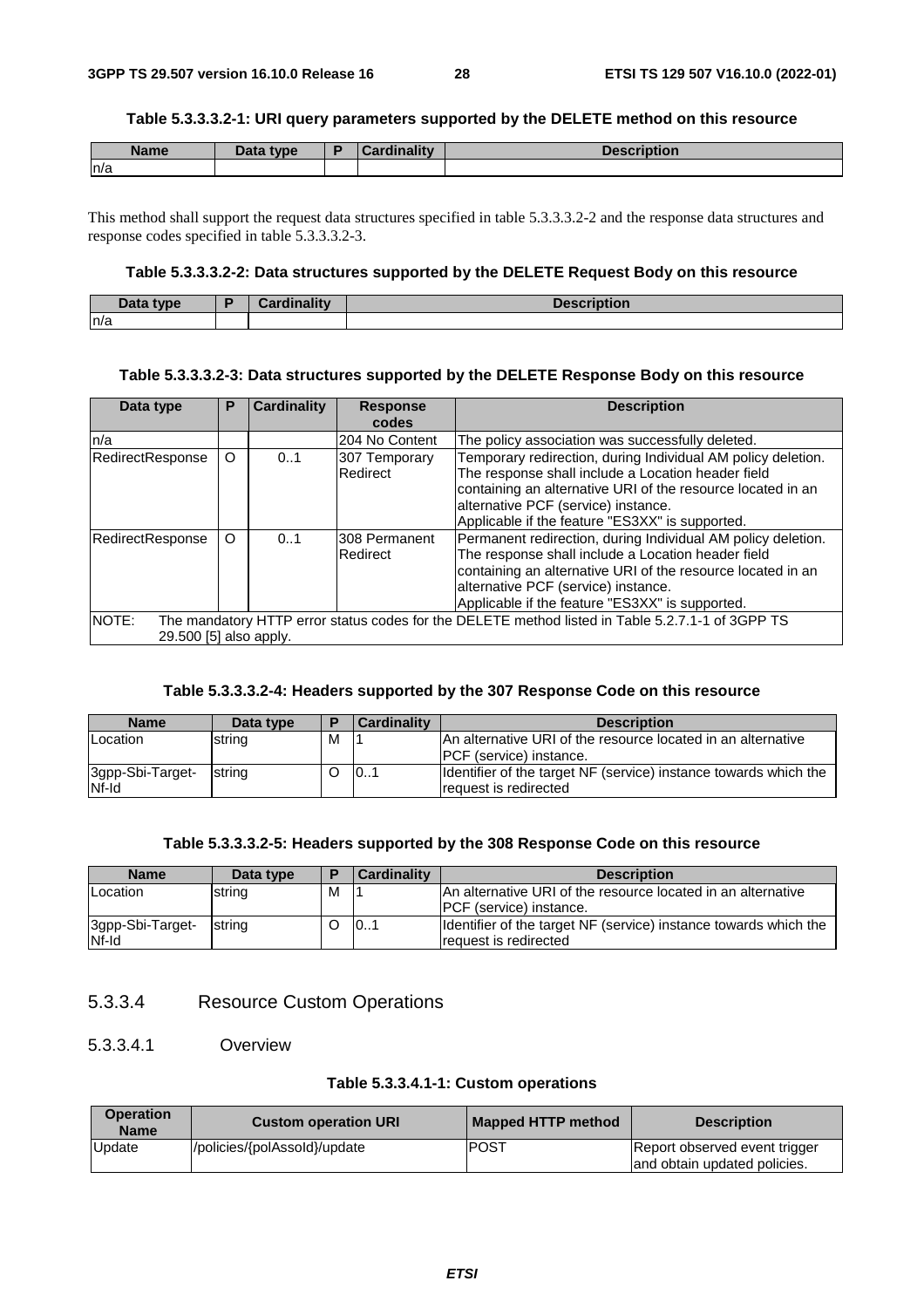#### 5.3.3.4.2 Operation: Update

#### 5.3.3.4.2.1 Description

The update custom operation allows an NF service consumer to report the occurrence of a policy control request trigger and to obtain related updated policies.

#### 5.3.3.4.2.2 Operation Definition

This operation shall support the request data structures specified in table 5.3.3.4.2.2-1 and the response data structure and response codes specified in table 5.3.3.4.2.2-2.

#### **Table 5.3.3.4.2.2-1: Data structures supported by the POST Request Body on this resource**

| Data type                       |   | <b>Cardinality</b> | <b>Description</b>                       |
|---------------------------------|---|--------------------|------------------------------------------|
| <b>PolicyAssociationUpdateR</b> | м |                    | Describes the observed event trigger(s). |
| lequest                         |   |                    |                                          |

#### **Table 5.3.3.4.2.2-2: Data structures supported by the POST Response Body on this resource**

| Data type                                                                                                                         | Р | <b>Cardinality</b> | <b>Response</b><br>codes  | <b>Description</b>                                                                                                                                                                                                                                                                 |  |  |  |
|-----------------------------------------------------------------------------------------------------------------------------------|---|--------------------|---------------------------|------------------------------------------------------------------------------------------------------------------------------------------------------------------------------------------------------------------------------------------------------------------------------------|--|--|--|
|                                                                                                                                   |   |                    |                           |                                                                                                                                                                                                                                                                                    |  |  |  |
| PolicyUpdate                                                                                                                      | М |                    | 200 OK                    | Describes updated policies.                                                                                                                                                                                                                                                        |  |  |  |
| RedirectResponse                                                                                                                  | O | 01                 | 307 Temporary<br>Redirect | Temporary redirection, during Individual AM policy<br>modification. The response shall include a Location<br>header field containing an alternative URI of the<br>resource located in an alternative PCF (service)<br>instance.<br>Applicable if the feature "ES3XX" is supported. |  |  |  |
| RedirectResponse                                                                                                                  | Ω | 0.1                | 308 Permanent<br>Redirect | Permanent redirection, during Individual AM policy<br>modification. The response shall include a Location<br>header field containing an alternative URI of the<br>resource located in an alternative PCF (service)<br>instance.<br>Applicable if the feature "ES3XX" is supported. |  |  |  |
| NOTE:<br>The mandatory HTTP error status codes for the POST method listed in Table 5.2.7.1-1 of 3GPP TS 29.500<br>[5] also apply. |   |                    |                           |                                                                                                                                                                                                                                                                                    |  |  |  |

#### **Table 5.3.3.4.2.2-3: Headers supported by the 307 Response Code on this resource**

| <b>Name</b>      | Data type |   | <b>Cardinality</b> | <b>Description</b>                                               |
|------------------|-----------|---|--------------------|------------------------------------------------------------------|
| Location         | string    | м |                    | IAn alternative URI of the resource located in an alternative    |
|                  |           |   |                    | <b>IPCF</b> (service) instance.                                  |
| 3gpp-Sbi-Target- | string    |   | 101                | Identifier of the target NF (service) instance towards which the |
| Nf-Id            |           |   |                    | request is redirected                                            |

#### **Table 5.3.3.4.2.2-4: Headers supported by the 308 Response Code on this resource**

| <b>Name</b>                      | Data type | ▪ | <b>Cardinality</b> | <b>Description</b>                                                                              |
|----------------------------------|-----------|---|--------------------|-------------------------------------------------------------------------------------------------|
| <b>Location</b>                  | string    | м |                    | An alternative URI of the resource located in an alternative<br><b>IPCF</b> (service) instance. |
| 3gpp-Sbi-Target-<br><b>Nf-Id</b> | string    |   | 101                | Identifier of the target NF (service) instance towards which the<br>request is redirected       |

## 5.4 Custom Operations without associated resources

None.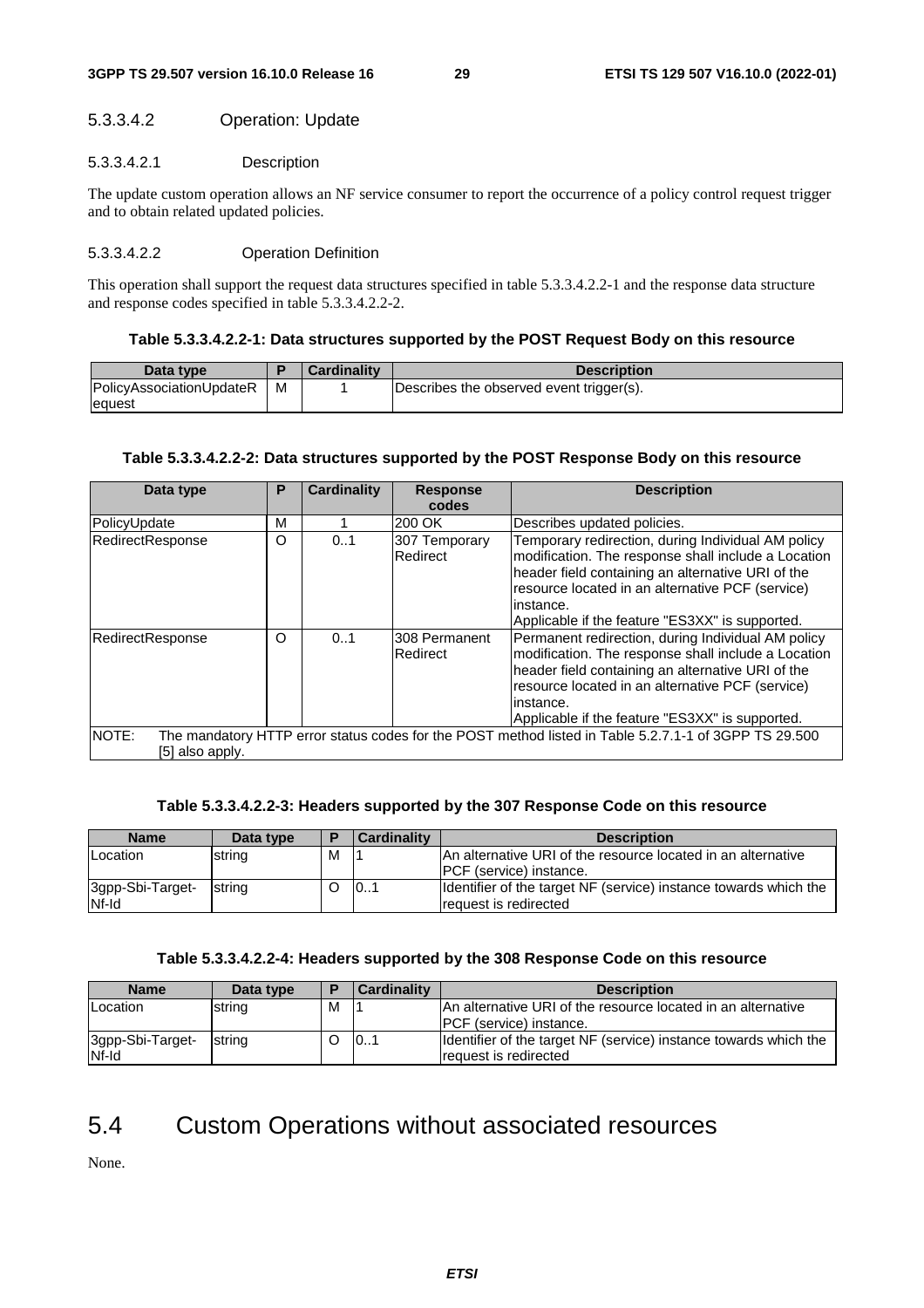## 5.5 Notifications

## 5.5.1 General

| <b>Notification</b>                                  | <b>Callback URI</b>         | <b>HTTP method or</b><br>custom operation | Description (service operation)                        |
|------------------------------------------------------|-----------------------------|-------------------------------------------|--------------------------------------------------------|
| <b>Policy Update Notification</b>                    | {notificationUri}/update    | update (POST)                             | Policy Update Notification.                            |
| Request for termination of<br>the policy association | {notificationUri}/terminate | Iterminate (POST)                         | Request for termination of the policy<br>lassociation. |

## 5.5.2 Policy Update Notification

### 5.5.2.1 Description

This notification is used by the PCF to provide updates of access and mobility policies to the NF service consumer.

### 5.5.2.2 Operation Definition

This operation shall support the request data structures specified in table 5.5.2.2-1 and the response data structure and response codes specified in table 5.5.2.2-2.

### **Table 5.5.2.2-1: Data structures supported by the POST Request Body on this resource**

| anto a<br><b>TVDA</b><br>Dala |   | . .<br>$-1.1.1.7$ | iption                 |
|-------------------------------|---|-------------------|------------------------|
| Policy<br>odate               | M |                   | <br>policies.<br>aated |

### **Table 5.5.2.2-2: Data structures supported by the POST Response Body on this resource**

| Data type        | P                                                                                                                        | <b>Cardinality</b> | <b>Response</b><br>codes  | <b>Description</b>                                                                                                                                                                                                                                                                                                       |  |  |  |  |  |
|------------------|--------------------------------------------------------------------------------------------------------------------------|--------------------|---------------------------|--------------------------------------------------------------------------------------------------------------------------------------------------------------------------------------------------------------------------------------------------------------------------------------------------------------------------|--|--|--|--|--|
| n/a              |                                                                                                                          |                    | 204 No Content            | The policies were successfully updated.                                                                                                                                                                                                                                                                                  |  |  |  |  |  |
| RedirectResponse | O                                                                                                                        | 01                 | 307 temporary<br>redirect | Temporary redirection, during AM policy notification. The<br>response shall include a Location header field containing an<br>alternative URI representing the end point of an alternative<br>NF consumer (service) instance where the notification<br>should be sent.<br>Applicable if the feature "ES3XX" is supported. |  |  |  |  |  |
| RedirectResponse | $\Omega$                                                                                                                 | 0.1                | 308 Permanent<br>Redirect | Permanent redirection, during AM policy notification. The<br>response shall include a Location header field containing an<br>alternative URI representing the end point of an alternative<br>NF consumer (service) instance where the notification<br>should be sent.<br>Applicable if the feature "ES3XX" is supported. |  |  |  |  |  |
| ProblemDetails   | $\Omega$                                                                                                                 | 0.1                | 404 Not Found             | The NF service consumer can use this response when the<br>notification can be sent to another unknown host.                                                                                                                                                                                                              |  |  |  |  |  |
| NOTE:            | The mandatory HTTP error status codes for the POST method listed in Table 5.2.7.1-1 of 3GPP TS 29.500<br>[5] also apply. |                    |                           |                                                                                                                                                                                                                                                                                                                          |  |  |  |  |  |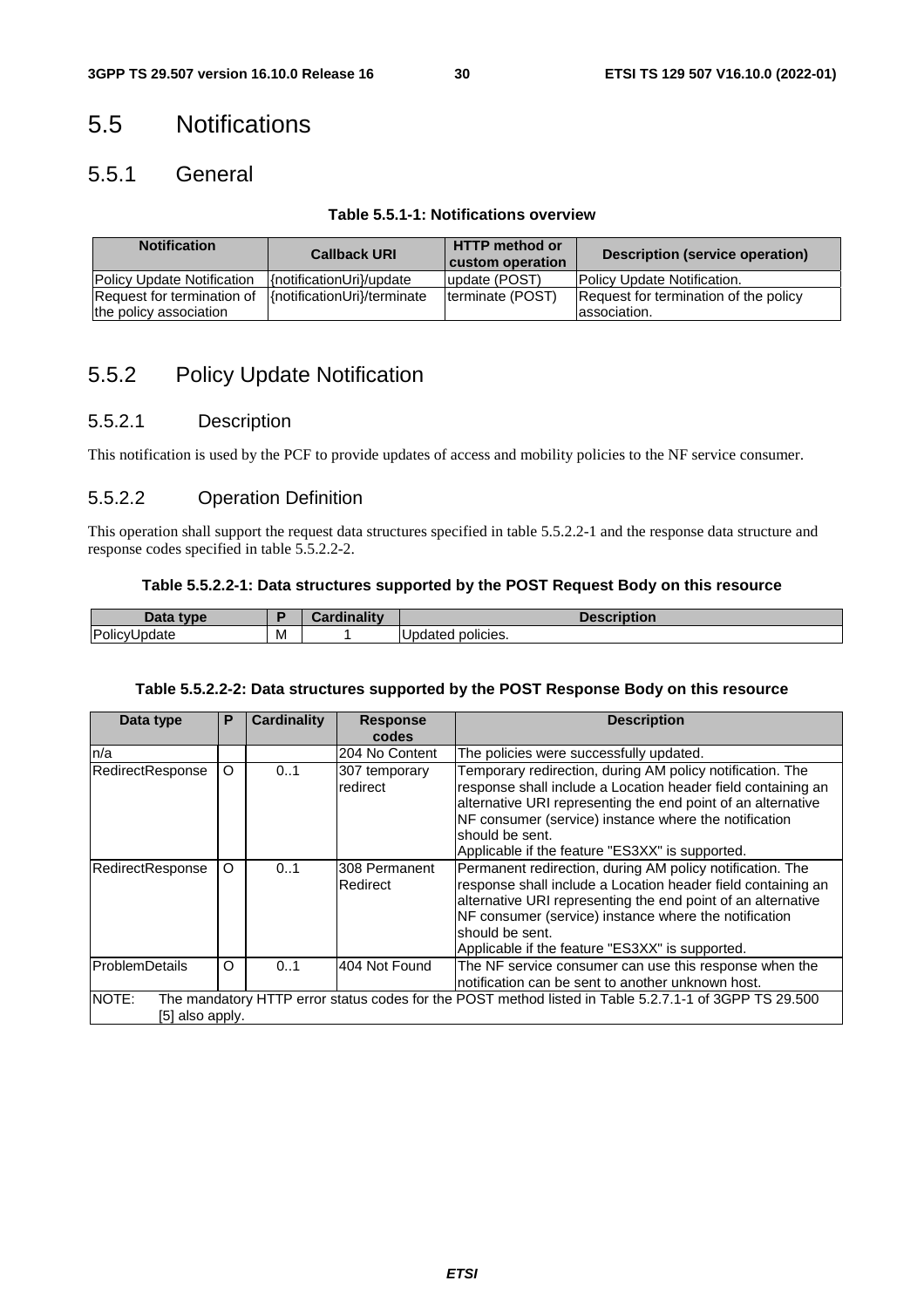| <b>Name</b>               | Data type | Ð | <b>Cardinality</b> | <b>Description</b>                                                                                                                                                       |
|---------------------------|-----------|---|--------------------|--------------------------------------------------------------------------------------------------------------------------------------------------------------------------|
| Location                  | string    | м |                    | An alternative URI representing the end point of an alternative<br>NF consumer (service) instance towards which the notification<br>should be redirected.                |
| 3gpp-Sbi-Target-<br>Nf-Id | string    |   | 101                | Identifier of the target NF consumer (service) instance<br>towards which the notification request is redirected. May be<br>included if the feature "ES3XX" is supported. |

#### **Table 5.5.2.2-3: Headers supported by the 307 Response Code on this resource**

#### **Table 5.5.2.2-4: Headers supported by the 308 Response Code on this resource**

| <b>Name</b>               | Data type | ▪ | <b>Cardinality</b> | <b>Description</b>                                                                                                               |
|---------------------------|-----------|---|--------------------|----------------------------------------------------------------------------------------------------------------------------------|
| Location                  | string    | м |                    | An alternative URI representing the end point of an alternative<br>NF consumer (service) instance towards which the notification |
|                           |           |   |                    | Ishould be redirected.                                                                                                           |
| 3gpp-Sbi-Target-<br>Nf-Id | string    |   | 101                | Identifier of the target NF (service) instance towards which the<br>notification request is redirected                           |

## 5.5.3 Request for termination of the policy association

### 5.5.3.1 Description

This notification is used by the PCF to request the termination of a policy association.

#### 5.5.3.2 Operation Definition

This operation shall support the request data structures specified in table 5.5.3.2-1 and the response data structure and response codes specified in table 5.5.3.2-2.

#### **Table 5.5.3.2-1: Data structures supported by the POST Request Body on this resource**

| Data<br><b>t</b> vne          | ۰. | <b>Cardinalitv</b> | <b>Description</b>                                                    |
|-------------------------------|----|--------------------|-----------------------------------------------------------------------|
| .<br>l erminationNotification | M  |                    | ⊧terminate<br>- policy association.<br>⊣Request <sup>+</sup> ≏<br>the |

#### **Table 5.5.3.2-2: Data structures supported by the POST Response Body on this resource**

| Data type                                                                                                                         | P        | <b>Cardinality</b> | <b>Response</b><br>codes  | <b>Description</b>                                                                                                                                                                                                                                                                                                       |  |  |  |
|-----------------------------------------------------------------------------------------------------------------------------------|----------|--------------------|---------------------------|--------------------------------------------------------------------------------------------------------------------------------------------------------------------------------------------------------------------------------------------------------------------------------------------------------------------------|--|--|--|
| n/a                                                                                                                               |          |                    | 204 No Content            | The request for policy association termination was<br>received.                                                                                                                                                                                                                                                          |  |  |  |
| <b>RedirectRespons</b><br>e                                                                                                       | $\circ$  | 01                 | 307 temporary<br>redirect | Temporary redirection, during AM policy notification. The<br>response shall include a Location header field containing<br>an alternative URI representing the end point of an<br>alternative NF consumer (service) instance where the<br>notification should be sent.<br>Applicable if the feature "ES3XX" is supported. |  |  |  |
| <b>RedirectRespons</b><br>e                                                                                                       | $\circ$  | 0.1                | 308 Permanent<br>Redirect | Permanent redirection, during AM policy notification. The<br>response shall include a Location header field containing<br>an alternative URI representing the end point of an<br>alternative NF consumer (service) instance where the<br>notification should be sent.<br>Applicable if the feature "ES3XX" is supported. |  |  |  |
| <b>ProblemDetails</b>                                                                                                             | $\Omega$ | 0.1                | 404 Not Found             | The NF service consumer can use this response when the<br>notification can be sent to another unknown host.                                                                                                                                                                                                              |  |  |  |
| NOTE:<br>The mandatory HTTP error status codes for the POST method listed in Table 5.2.7.1-1 of 3GPP TS 29.500<br>[5] also apply. |          |                    |                           |                                                                                                                                                                                                                                                                                                                          |  |  |  |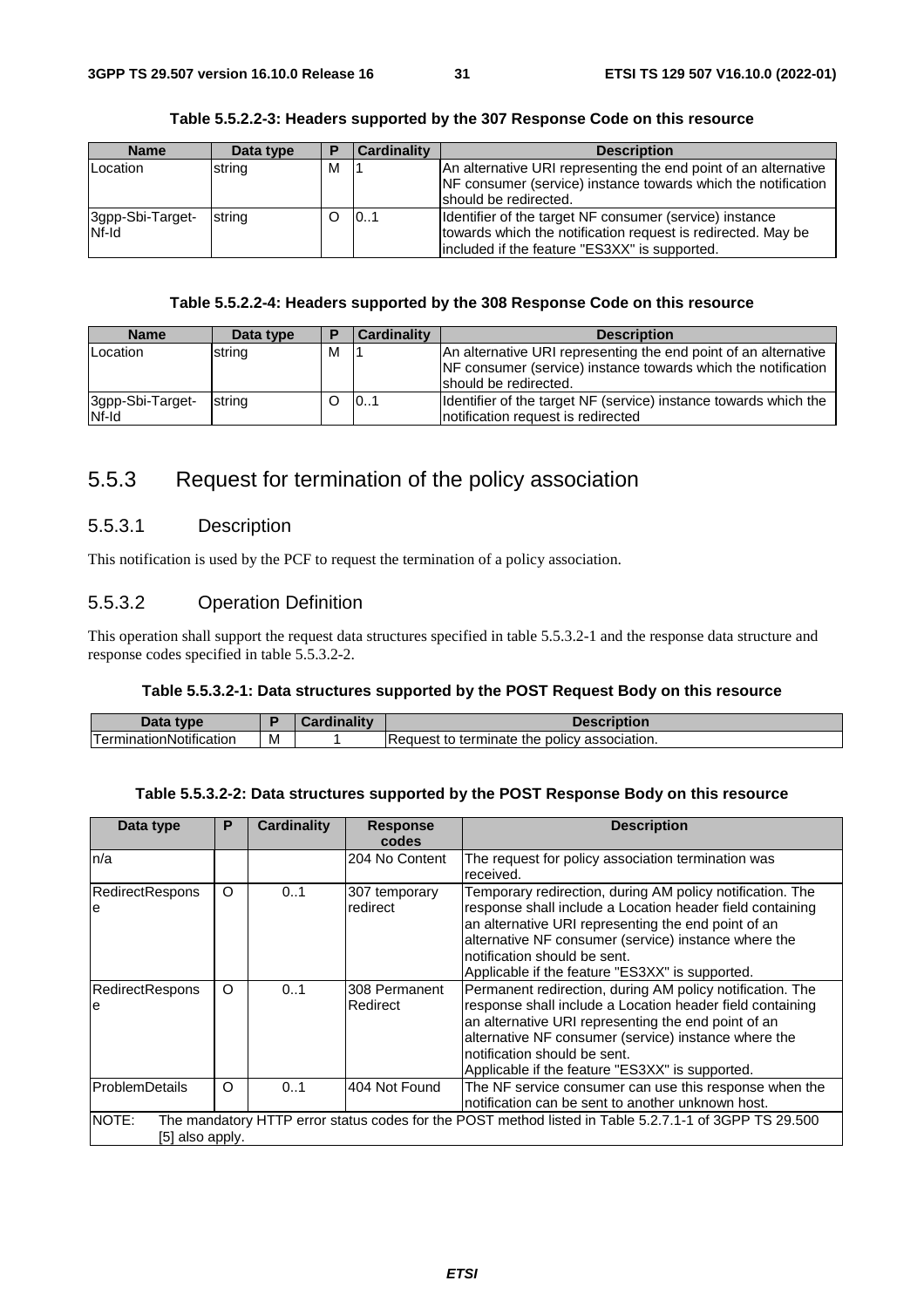| <b>Name</b>               | Data type | Р | Cardinality | <b>Description</b>                                                                                                                                               |
|---------------------------|-----------|---|-------------|------------------------------------------------------------------------------------------------------------------------------------------------------------------|
| Location                  | string    | м |             | An alternative URI representing the end point of an alternative<br>NF consumer (service) instance towards which the notification<br>should be redirected.        |
| 3gpp-Sbi-Target-<br>Nf-Id | string    |   | 101         | Identifier of the target NF (service) instance towards which the<br>Inotification request is redirected. May be included if the<br>feature "ES3XX" is supported. |

#### **Table 5.5.3.2-3: Headers supported by the 307 Response Code on this resource**

#### **Table 5.5.3.2-4: Headers supported by the 308 Response Code on this resource**

| <b>Name</b>               | Data type | D | <b>Cardinality</b> | <b>Description</b>                                                                                                                                        |
|---------------------------|-----------|---|--------------------|-----------------------------------------------------------------------------------------------------------------------------------------------------------|
| Location                  | string    | м |                    | An alternative URI representing the end point of an alternative<br>NF consumer (service) instance towards which the notification<br>should be redirected. |
| 3gpp-Sbi-Target-<br>Nf-Id | string    |   | 0.1                | Identifier of the target NF (service) instance towards which the<br>Inotification request is redirected                                                   |

## 5.6 Data Model

### 5.6.1 General

This subclause specifies the application data model supported by the API.

Table 5.6.1-1 specifies the data types defined for the Npcf\_AMPolicyControl service based interface protocol.

| Data type                      | <b>Section defined</b> | <b>Description</b>                                                                                                   | <b>Applicability</b>             |
|--------------------------------|------------------------|----------------------------------------------------------------------------------------------------------------------|----------------------------------|
| CandidateForReplacement        | 5.6.2.8                | Contains the list of candidate DNNs for<br>replacement per S-NSSAI                                                   | <b>DNNReplacem</b><br>entControl |
| PolicyAssociation              | 5.6.2.2                | Description of a policy association that is<br>returned by the PCF when a policy<br>Association is created, or read. |                                  |
| PolicyAssociationReleaseCause  | 5.6.3.4                | The cause why the PCF requests the<br>termination of the policy association.                                         |                                  |
| PolicyAssociationRequest       | 5.6.2.3                | Information that NF service consumer<br>provides when requesting the creation of<br>a policy association.            |                                  |
| PolicyAssociationUpdateRequest | 5.6.2.4                | Information that NF service consumer<br>provides when requesting the update of a<br>policy association.              |                                  |
| PolicyUpdate                   | 5.6.2.5                | Updated policies that the PCF provides in<br>a notification or in the reply to an Update<br>Request.                 |                                  |
| RequestTrigger                 | 5.6.3.3                | Enumeration of possible Request<br>Triggers.                                                                         |                                  |
| <b>SmfSelectionData</b>        | 5.6.2.7                | Includes the SMF Selection information<br>that may by replaced by the PCF                                            | <b>DNNReplacem</b><br>entControl |
| TerminationNotification        | 5.6.2.6                | Request to terminate a policy Association<br>that the PCF provides in a notification.                                |                                  |

#### **Table 5.6.1-1: Npcf\_AMPolicyControl specific Data Types**

Table 5.6.1-2 specifies data types re-used by the Npcf\_AMPolicyControl service based interface protocol from other specifications, including a reference to their respective specifications and when needed, a short description of their use within the Npcf\_AMPolicyControl service based interface.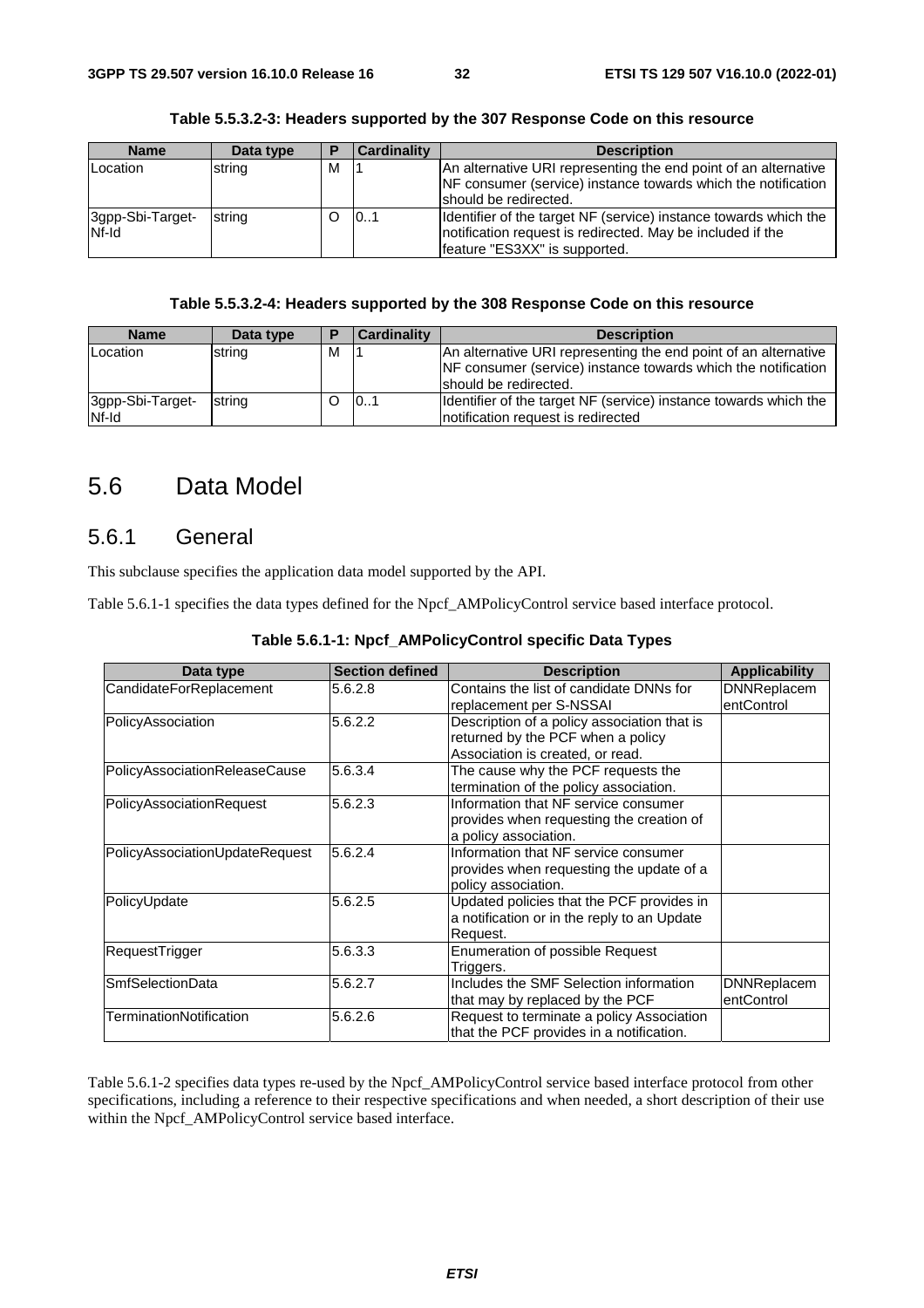| Data type                          | <b>Reference</b>    | <b>Comments</b>                                                                                                                  | <b>Applicability</b>             |
|------------------------------------|---------------------|----------------------------------------------------------------------------------------------------------------------------------|----------------------------------|
| AccessType                         | 3GPP TS 29.571 [11] |                                                                                                                                  |                                  |
| Ambr                               | 3GPP TS 29.571 [11] | Aggregated Maximum Bit Rate.                                                                                                     | UE-<br>AMBR_Authori<br>zation    |
| Dnn                                | 3GPP TS 29.571 [11] | <b>DNN</b>                                                                                                                       | <b>DNNReplacem</b><br>entControl |
| Fqdn                               | 3GPP TS 29.510 [13] | <b>FQDN</b>                                                                                                                      |                                  |
| Gpsi                               | 3GPP TS 29.571 [11] | <b>Generic Public Subscription Identifier</b>                                                                                    |                                  |
| GroupId                            | 3GPP TS 29.571 [11] |                                                                                                                                  |                                  |
| Guami                              | 3GPP TS 29.571 [11] | Globally Unique AMF Identifier                                                                                                   |                                  |
| Ipv4Addr                           | 3GPP TS 29.571 [11] |                                                                                                                                  |                                  |
| Ipv6Addr                           | 3GPP TS 29.571 [11] |                                                                                                                                  |                                  |
| MappingOfSnssai                    | 3GPP TS 29.531 [24] | Identifies the mapping of an S-NSSAI of the<br>Allowed NSSAI to the corresponding S-NSSAI<br>of the HPLMN.                       | <b>DNNReplacem</b><br>entControl |
| Pei                                | 3GPP TS 29.571 [11] | Permanent Equipment Identifier                                                                                                   |                                  |
| PlmnldNid                          | 3GPP TS 29.571 [11] | PLMN Identifier, and for SNPN NID                                                                                                |                                  |
| PresenceInfo                       | 3GPP TS 29.571 [11] | Presence reporting area information                                                                                              |                                  |
| PresenceInfoRm                     | 3GPP TS 29.571 [11] | This data type is defined in the same way as<br>the "PresenceInfo" data type, but with the<br>OpenAPI "nullable: true" property. |                                  |
| ProblemDetails                     | 3GPP TS 29.571 [11] |                                                                                                                                  |                                  |
| RedirectResponse                   | 3GPP TS 29.571 [11] | Contains redirection related information.                                                                                        | ES3XX                            |
| Uri                                | 3GPP TS 29.571 [11] |                                                                                                                                  |                                  |
| <b>UserLocation</b>                | 3GPP TS 29.571 [11] |                                                                                                                                  |                                  |
| RatType                            | 3GPP TS 29.571 [11] |                                                                                                                                  |                                  |
| RfspIndex                          | 3GPP TS 29.571 [11] |                                                                                                                                  |                                  |
| ServiceAreaRestriction             | 3GPP TS 29.571 [11] | Within the areas attribute, only tracking area<br>codes shall be included.                                                       |                                  |
| ServiceName                        | 3GPP TS 29.510 [13] | Name of the service instance.                                                                                                    |                                  |
| Snssai                             | 3GPP TS 29.571 [11] | Identifies a S-NSSAI included in the Allowed<br><b>NSSAI.</b>                                                                    | SliceSupport                     |
| Supi                               | 3GPP TS 29.571 [11] | <b>Subscription Permanent Identifier</b>                                                                                         |                                  |
| SupportedFeatures                  | 3GPP TS 29.571 [11] | Used to negotiate the applicability of the<br>optional features defined in table 5.8-1.                                          |                                  |
| TimeZone                           | 3GPP TS 29.571 [11] |                                                                                                                                  |                                  |
| <b>TraceData</b>                   | 3GPP TS 29.571 [11] |                                                                                                                                  |                                  |
| WirelineServiceAreaRe<br>striction | 3GPP TS 29.571 [11] |                                                                                                                                  | WirelineWireles<br>sConvergence  |

|  | Table 5.6.1-2: Npcf_AMPolicyControl re-used Data Types |  |
|--|--------------------------------------------------------|--|
|--|--------------------------------------------------------|--|

## 5.6.2 Structured data types

### 5.6.2.1 Introduction

This subclause defines the structures to be used in resource representations.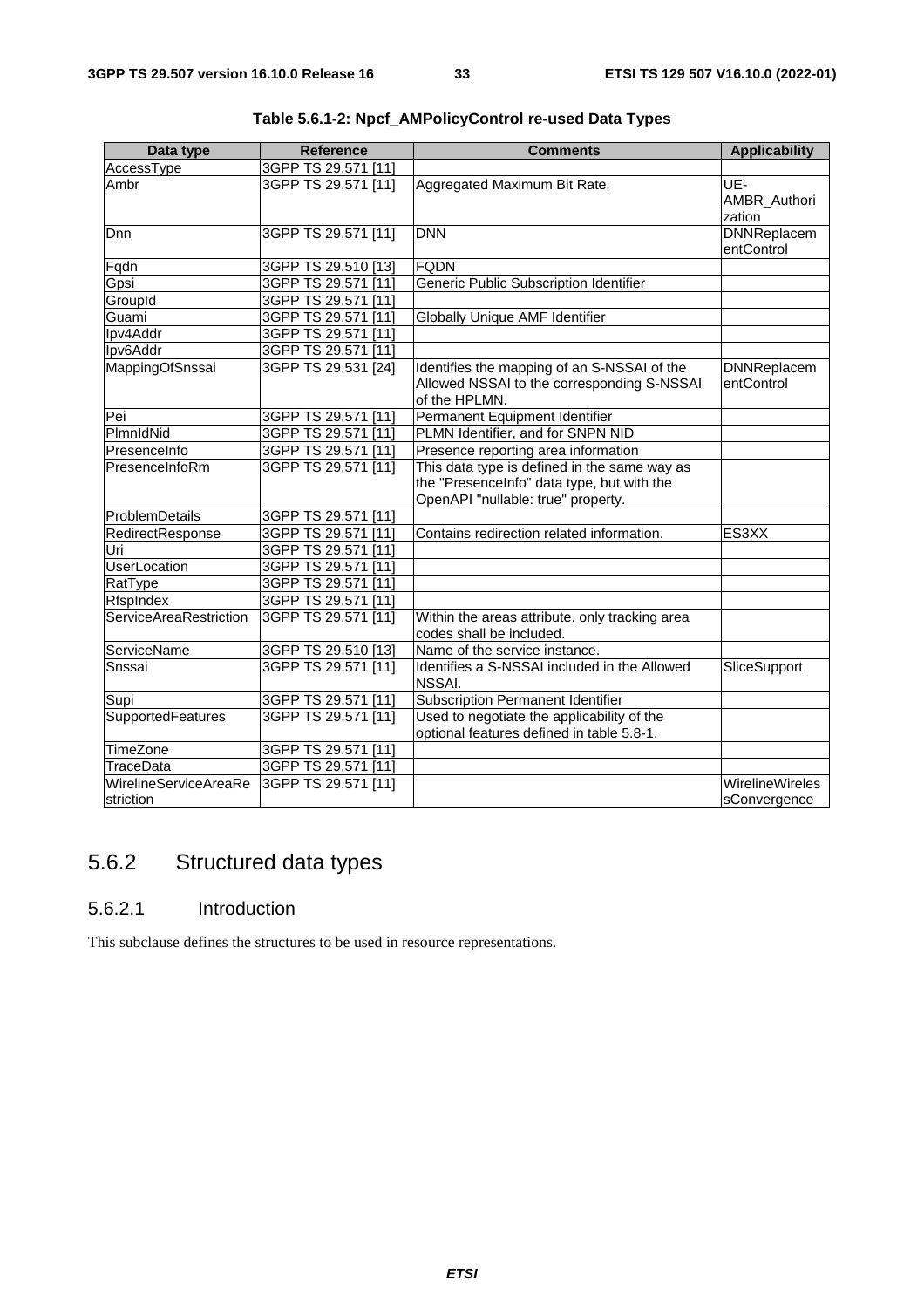## 5.6.2.2 Type PolicyAssociation

| <b>Attribute name</b> | Data type                                                                | $\overline{P}$ | <b>Cardinality</b> | <b>Description</b>                                                                    | <b>Applicability</b>    |
|-----------------------|--------------------------------------------------------------------------|----------------|--------------------|---------------------------------------------------------------------------------------|-------------------------|
| request               | PolicyAssociationRe                                                      | O              | 0.1                | The information provided by the NF                                                    |                         |
|                       | quest                                                                    |                |                    | service consumer when requesting                                                      |                         |
|                       |                                                                          |                |                    | the creation of a policy association                                                  |                         |
| triggers              | array(RequestTrigge                                                      | $\circ$        | 1N                 | Request Triggers that the PCF                                                         | (NOTE)                  |
|                       | r)                                                                       |                |                    | subscribes. Only values "LOC_CH",                                                     |                         |
|                       |                                                                          |                |                    | "ALLOWED_NSSAI_CH",                                                                   |                         |
|                       |                                                                          |                |                    | "SMF_SELECT_CH", "PRA_CH"                                                             |                         |
|                       |                                                                          |                |                    | and "ACCESS_TYPE_CH" are                                                              |                         |
|                       |                                                                          |                |                    | permitted.                                                                            |                         |
| servAreaRes           | ServiceAreaRestricti                                                     | O              | 0.1                | Service Area Restriction as part of                                                   |                         |
|                       | on                                                                       |                |                    | the AMF Access and Mobility Policy                                                    |                         |
|                       |                                                                          |                |                    | as determined by the PCF                                                              |                         |
| wlServAreaRes         | <b>WirelineServiceArea</b>                                               | $\circ$        | 0.1                | Wireline Service Area Restriction as                                                  | <b>WirelineWireless</b> |
|                       | Restriction                                                              |                |                    | part of the AMF Access and Mobility                                                   | Convergence             |
|                       |                                                                          |                |                    | Policy as determined by the PCF                                                       |                         |
| rfsp                  | RfspIndex                                                                | O              | 0.1                | RFSP Index as part of the AMF                                                         |                         |
|                       |                                                                          |                |                    | Access and Mobility Policy as                                                         |                         |
|                       |                                                                          |                |                    | determined by the PCF.                                                                |                         |
| pras                  | map(PresenceInfo)                                                        | $\overline{C}$ | 1. N               | If the Trigger "PRA_CH" is provided,                                                  |                         |
|                       |                                                                          |                |                    | the presence reporting area(s) for                                                    |                         |
|                       |                                                                          |                |                    | which reporting is requested shall be                                                 |                         |
|                       |                                                                          |                |                    | provided. The "prald" attribute within                                                |                         |
|                       |                                                                          |                |                    | the PresenceInfo data type shall                                                      |                         |
|                       |                                                                          |                |                    | also be the key of the map. The                                                       |                         |
|                       |                                                                          |                |                    | "presenceState" and the                                                               |                         |
|                       |                                                                          |                |                    | "additionalPraId" attributes within                                                   |                         |
|                       |                                                                          |                |                    | the PresenceInfo data type shall not                                                  |                         |
|                       |                                                                          |                |                    | be supplied. The "praId" attribute                                                    |                         |
|                       |                                                                          |                |                    | within the PresenceInfo data type                                                     |                         |
|                       |                                                                          |                |                    | shall include the identifier of either a                                              |                         |
|                       |                                                                          |                |                    | presence reporting area or a                                                          |                         |
|                       |                                                                          |                |                    | presence reporting area set.                                                          |                         |
| smfSelInfo            | <b>SmfSelectionData</b>                                                  | O              | 0.1                | If the trigger "SMF_SELECT_CH" is                                                     | <b>DNNReplaceme</b>     |
|                       |                                                                          |                |                    | provided, the conditions for SMF                                                      | ntControl               |
|                       |                                                                          |                |                    | selection information replacement,                                                    |                         |
|                       |                                                                          |                |                    | as determined by the PCF shall be                                                     |                         |
|                       |                                                                          |                |                    | provided.                                                                             |                         |
| ueAmbr                | Ambr                                                                     | O              | 0.1                | UE-AMBR as part of the AMF                                                            | UE-                     |
|                       |                                                                          |                |                    | Access and Mobility Policy as                                                         | AMBR_Authoriz           |
|                       |                                                                          |                |                    | determined by the PCF.                                                                | ation                   |
| suppFeat              | SupportedFeatures                                                        | M              | $\mathbf{1}$       | Indicates the negotiated supported                                                    |                         |
|                       |                                                                          |                |                    | features.                                                                             |                         |
| NOTE:                 |                                                                          |                |                    | The "ALLOWED_NSSAI_CH", "SMF_SELECT_CH" and "ACCESS_TYPE_CH" values in the "triggers" |                         |
|                       | attribute apply under feature control as described in subclause 4.2.3.2. |                |                    |                                                                                       |                         |

### **Table 5.6.2.2-1: Definition of type PolicyAssociation**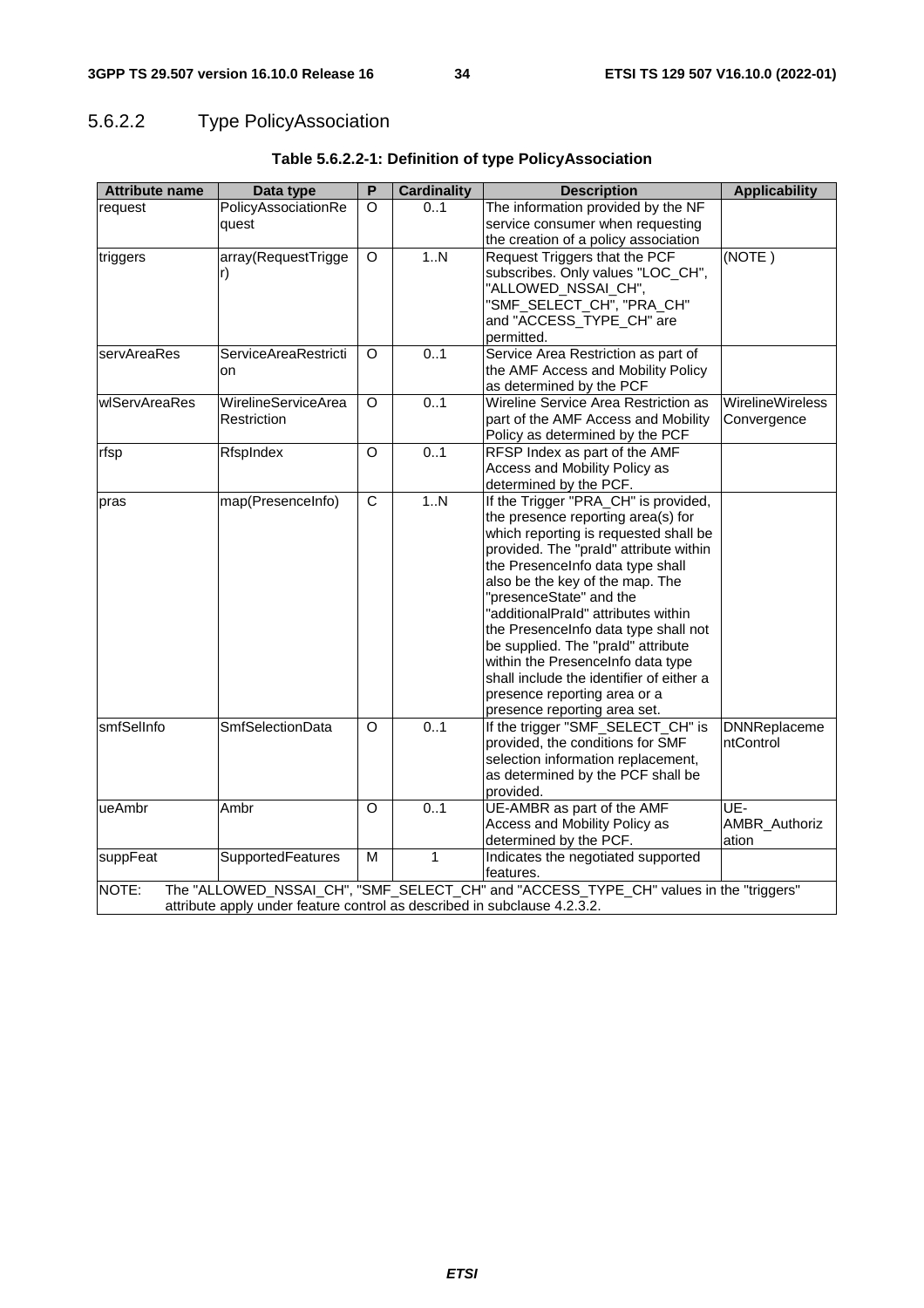5.6.2.3 Type PolicyAssociationRequest

**Table 5.6.2.3-1: Definition of type PolicyAssociationRequest**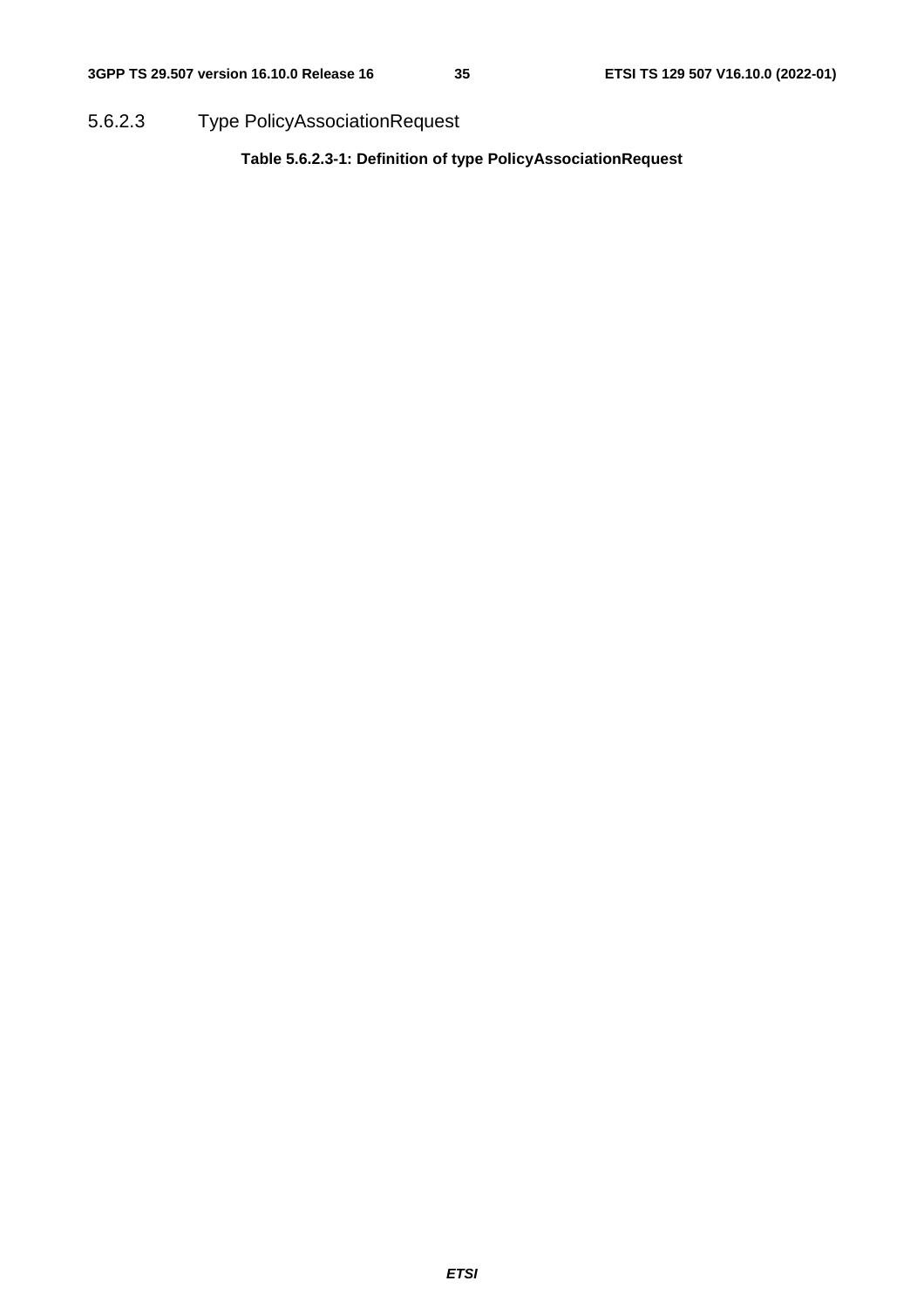| <b>Attribute name</b> | Data type                  | P                     | <b>Cardinality</b> | <b>Description</b>                                                   | <b>Applicability</b>   |
|-----------------------|----------------------------|-----------------------|--------------------|----------------------------------------------------------------------|------------------------|
| notificationUri       | Uri                        | M                     |                    | Identifies the recipient of                                          |                        |
|                       |                            |                       |                    | Notifications sent by the PCF.                                       |                        |
| altNotiflpv4Addrs     | array(Ipv4Addr)            | O                     | 1.N                | Alternate or backup IPv4                                             |                        |
|                       |                            |                       |                    | Addess(es) where to send                                             |                        |
|                       |                            |                       | Notifications.     |                                                                      |                        |
| altNotiflpv6Addrs     | array(Ipv6Addr)            | O                     | 1N                 | Alternate or backup IPv6                                             |                        |
|                       |                            |                       |                    | Addess(es) where to send<br>Notifications.                           |                        |
| altNotifFqdns         | array(Fqdn)                | O                     | 1N                 | Alternate or backup FQDN(s) where                                    |                        |
|                       |                            |                       |                    | to send Notifications.                                               |                        |
| supi                  | Supi                       | M                     | 1                  | Subscription Permanent Identifier.                                   |                        |
| gpsi                  | Gpsi                       | $\overline{\text{c}}$ | 0.1                | <b>Generic Public Subscription</b>                                   |                        |
|                       |                            |                       |                    | Identifier. Shall be provided when                                   |                        |
|                       |                            |                       |                    | available.                                                           |                        |
| accessType            | AccessType                 | C                     | 0.1                | The Access Type where the served                                     |                        |
|                       |                            |                       |                    | UE is camping. Shall be provided                                     |                        |
|                       |                            |                       |                    | when available.                                                      |                        |
| accessTypes           | array(AccessType)          | $\overline{\text{c}}$ | 1N                 | The Access Types where the served                                    | <b>MultipleAccess</b>  |
|                       |                            |                       |                    | UE is camping. Shall be provided<br>when available.                  | Types                  |
| pei                   | Pei                        | C                     | 0.1                | The Permanent Equipment Identifier                                   |                        |
|                       |                            |                       |                    | of the served UE. Shall be provided                                  |                        |
|                       |                            |                       |                    | when available.                                                      |                        |
| userLoc               | <b>UserLocation</b>        | C                     | 0.1                | The location of the served UE, Shall                                 |                        |
|                       |                            |                       |                    | be provided when available.                                          |                        |
| timeZone              | TimeZone                   | C                     | 0.1                | The time zone where the served UE                                    |                        |
|                       |                            |                       |                    | is camping. Shall be provided when                                   |                        |
|                       |                            |                       |                    | available.                                                           |                        |
| servingPlmn           | PlmnldNid                  | C                     | 0.1                | The serving PLMN where the                                           |                        |
|                       |                            |                       |                    | served UE is camping. For an                                         |                        |
|                       |                            |                       |                    | SNPN the NID together with the<br>PLMN ID identifies the SNPN. Shall |                        |
|                       |                            |                       |                    | be provided when available.                                          |                        |
| ratType               | RatType                    | C                     | 0.1                | The 3GPP RAT Type where the                                          |                        |
|                       |                            |                       |                    | served UE is camping. Shall be                                       |                        |
|                       |                            |                       |                    | provided when available.                                             |                        |
| ratTypes              | array(RatType)             | C                     | 1.N                | The 3GPP and non-3GPP RAT                                            | <b>MultipleAccess</b>  |
|                       |                            |                       |                    | Types where the served UE is                                         | <b>Types</b>           |
|                       |                            |                       |                    | camping. Shall be provided when                                      |                        |
|                       |                            |                       |                    | available.                                                           |                        |
| groupIds              | array(GroupId)             | C                     | 1N                 | List of Internal Group Identifiers of                                |                        |
|                       |                            |                       |                    | the served UE. Shall be provided<br>when available.                  |                        |
| servAreaRes           | ServiceAreaRestrictio      | C                     | 0.1                | Service Area Restriction as part of                                  |                        |
|                       | n                          |                       |                    | the AMF Access and Mobility Policy.                                  |                        |
|                       |                            |                       |                    | Shall be provided when available.                                    |                        |
| wlServAreaRes         | <b>WirelineServiceArea</b> | O                     | 0.1                | Wireline Service Area Restriction as                                 | <b>WirelineWireles</b> |
|                       | Restriction                |                       |                    | part of the AMF Access and Mobility                                  | sConvergence           |
|                       |                            |                       |                    | Policy as determined by the PCF                                      |                        |
| rfsp                  | RfspIndex                  | C                     | 0.1                | RFSP Index as part of the AMF                                        |                        |
|                       |                            |                       |                    | Access and Mobility Policy. Shall be                                 |                        |
|                       |                            |                       |                    | provided when available.                                             |                        |
| ueAmbr                | Ambr                       | C                     | 0.1                | UE-AMBR as part of the AMF                                           | UE-                    |
|                       |                            |                       |                    | Access and Mobility Policy. Shall be<br>provided when available.     | AMBR_Authori<br>zation |
| allowedSnssais        | array(Snssai)              | C                     | 1N                 | Represents the Allowed NSSAI in                                      | SliceSupport,          |
|                       |                            |                       |                    | the 3GPP access and includes the                                     | <b>DNNReplacem</b>     |
|                       |                            |                       |                    | S-NSSAIs values the UE can use in                                    | entControl             |
|                       |                            |                       |                    | the serving PLMN. It shall be                                        |                        |
|                       |                            |                       |                    | included if the feature                                              |                        |
|                       |                            |                       |                    | "SliceSupport" or the feature                                        |                        |
|                       |                            |                       |                    | "DNNReplacementControl" is                                           |                        |
|                       |                            |                       |                    | supported in the AMF.                                                |                        |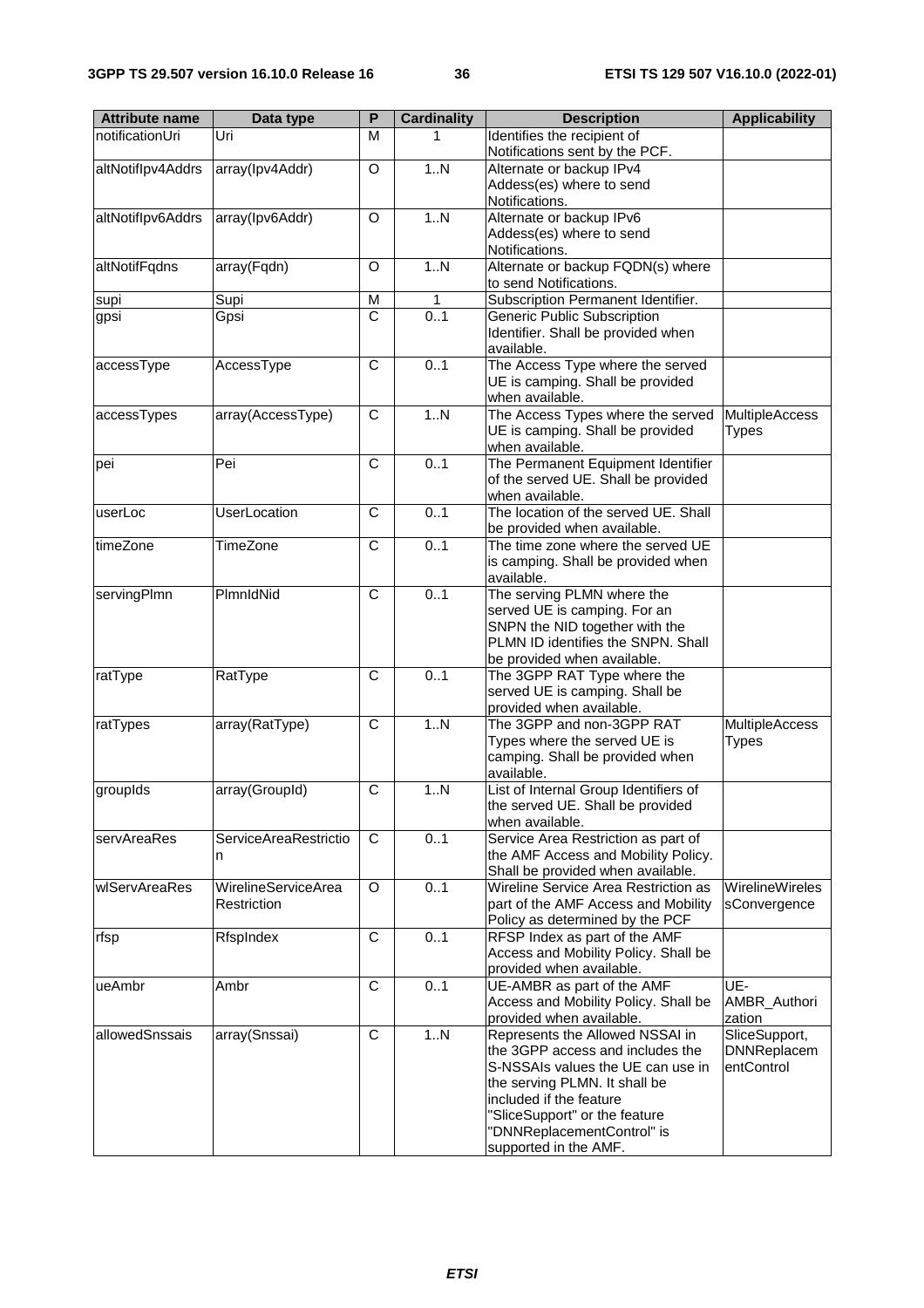| mappingSnssais        | array(MappingOfSns<br>sai) | C | 1N  | The mapping of each S-NSSAI of<br>the Allowed NSSAI to the<br>corresponding S-NSSAI of the<br>HPLMN. It shall be included if<br>available.<br>If the feature "MultipleAccessTypes"<br>is supported, this attribute contains<br>also the mapping of the Allowed<br>NSSAI in the non-3GPP access to<br>the corresponding S-NSSAI of the<br>HPLMN.    | <b>DNNReplacem</b><br>entControl                                                     |
|-----------------------|----------------------------|---|-----|----------------------------------------------------------------------------------------------------------------------------------------------------------------------------------------------------------------------------------------------------------------------------------------------------------------------------------------------------|--------------------------------------------------------------------------------------|
| n3gAllowedSnss<br>ais | array(Snssai)              | C | 1.N | Represents the Allowed NSSAI in<br>the non-3GPP access and includes<br>the S-NSSAIs values the UE can<br>use in the serving PLMN. It shall be<br>included if the feature<br>"MultipleAccessTypes" and, the<br>feature "SliceSupport" or<br>"DNNReplacementControl" are<br>supported in the AMF and the UE is<br>registered in the non-3GPP access. | SliceSupport,<br><b>MultipleAccess</b><br>Types,<br><b>DNNReplacem</b><br>entControl |
| guami                 | Guami                      | C | 0.1 | The Globally Unique AMF Identifier<br>(GUAMI) shall be provided by an<br>AMF as service consumer.                                                                                                                                                                                                                                                  |                                                                                      |
| serviceName           | <b>ServiceName</b>         | O | 0.1 | If the NF service consumer is an<br>AMF, it should provide the name of<br>a service produced by the AMF that<br>makes use of information received<br>within the<br>Npcf_AMPolicyControl_UpdateNotif<br>y service operation.                                                                                                                        |                                                                                      |
| suppFeat              | <b>SupportedFeatures</b>   | M | 1   | Indicates the features supported by<br>the service consumer.                                                                                                                                                                                                                                                                                       |                                                                                      |
| traceReq              | TraceData                  | C | 0.1 | Trace control and configuration<br>parameters information defined in<br>3GPP TS 32.422 [18] shall be<br>included if trace is required to be<br>activated.                                                                                                                                                                                          |                                                                                      |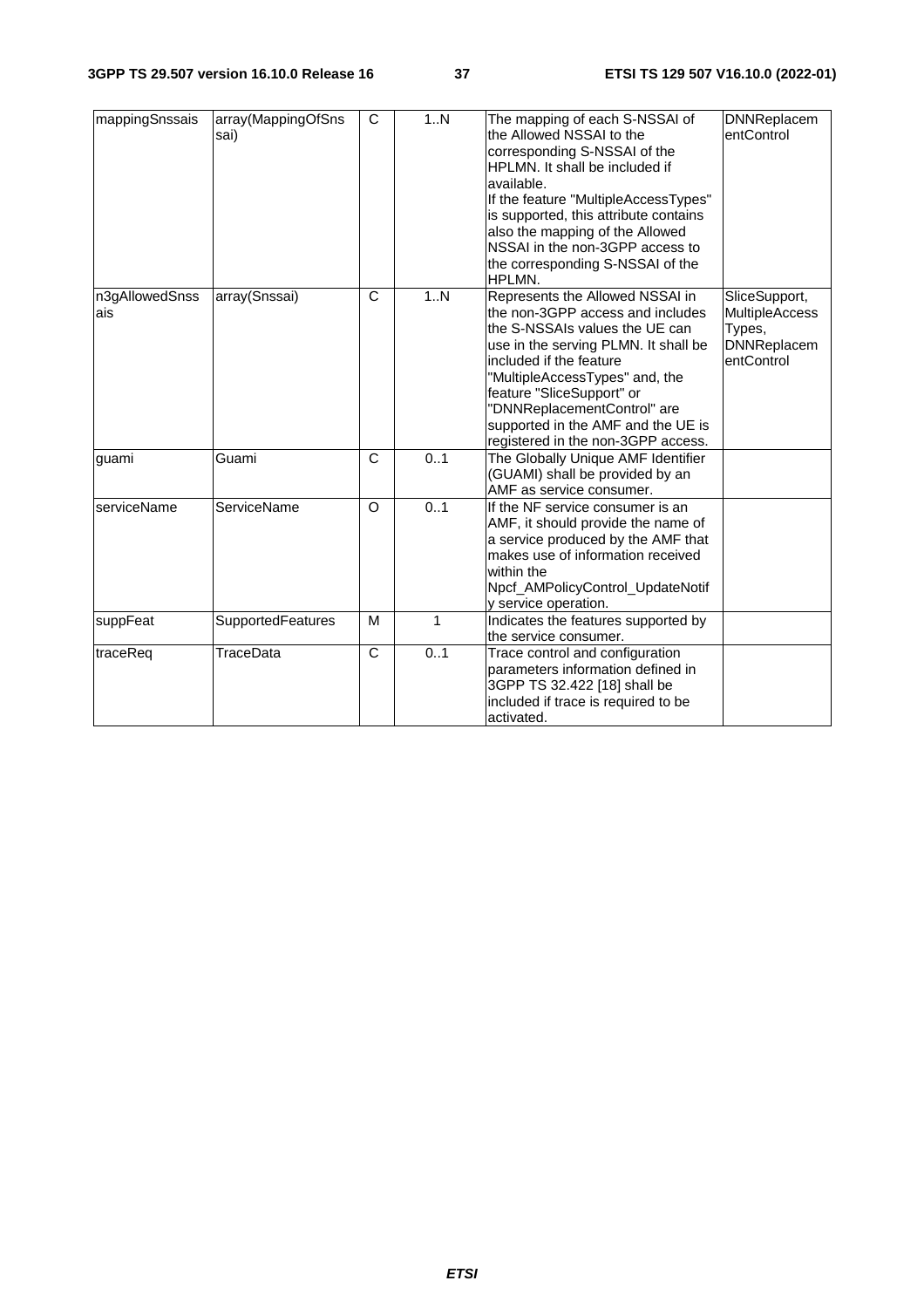5.6.2.4 Type PolicyAssociationUpdateRequest

**Table 5.6.2.4-1: Definition of type PolicyAssociationUpdateRequest**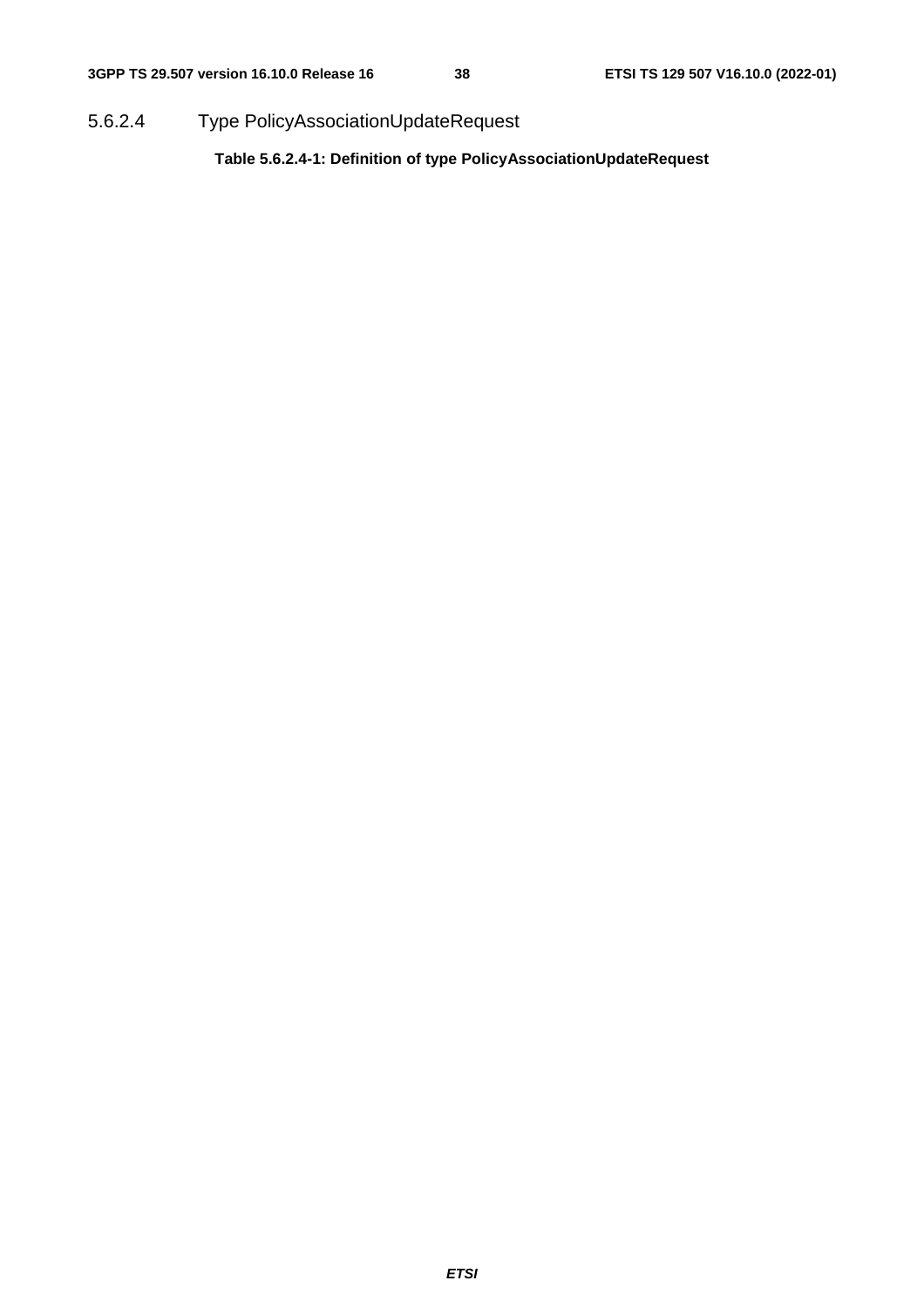| <b>Attribute name</b> | Data type                                 | P              | <b>Cardinality</b> | <b>Description</b>                                                                                                                                                                                                                                                                                                                                                                                                                                                                                                                                                                            | <b>Applicability</b>                              |
|-----------------------|-------------------------------------------|----------------|--------------------|-----------------------------------------------------------------------------------------------------------------------------------------------------------------------------------------------------------------------------------------------------------------------------------------------------------------------------------------------------------------------------------------------------------------------------------------------------------------------------------------------------------------------------------------------------------------------------------------------|---------------------------------------------------|
| notificationUri       | Uri                                       | O              | 01                 | Identifies the recipient of Notifications<br>sent by the PCF.                                                                                                                                                                                                                                                                                                                                                                                                                                                                                                                                 |                                                   |
| altNotiflpv4Addrs     | array(Ipv4Addr)                           | O              | 1.N                | Alternate or backup IPv4 Address(es)<br>where to send Notifications.                                                                                                                                                                                                                                                                                                                                                                                                                                                                                                                          |                                                   |
| altNotiflpv6Addrs     | array(Ipv6Addr)                           | O              | 1.N                | Alternate or backup IPv6 Address(es)<br>where to send Notifications.                                                                                                                                                                                                                                                                                                                                                                                                                                                                                                                          |                                                   |
| altNotifFqdns         | array(Fqdn)                               | O              | 1.N                | Alternate or backup FQDN(s) where<br>to send Notifications.                                                                                                                                                                                                                                                                                                                                                                                                                                                                                                                                   |                                                   |
| triggers              | array(RequestTrigg<br>er)                 | $\overline{C}$ | 1.N                | Request Triggers that the NF service<br>consumer observes.                                                                                                                                                                                                                                                                                                                                                                                                                                                                                                                                    |                                                   |
| servAreaRes           | <b>ServiceAreaRestric</b><br>tion         | $\overline{C}$ | 0.1                | Service Area Restriction as part of<br>the AMF Access and Mobility Policy.<br>Shall be provided for trigger<br>"SERV_AREA_CH".                                                                                                                                                                                                                                                                                                                                                                                                                                                                |                                                   |
| wlServAreaRes         | <b>WirelineServiceAre</b><br>aRestriction | $\overline{C}$ | 0.1                | Wireline Service Area Restriction as<br>part of the AMF Access and Mobility<br>Policy. Shall be provided for trigger<br>"SERV_AREA_CH".                                                                                                                                                                                                                                                                                                                                                                                                                                                       | WirelineWirele<br>ssConvergenc<br>e               |
| rfsp                  | RfspIndex                                 | $\overline{C}$ | 0.1                | RFSP Index as part of the AMF<br>Access and Mobility Policy. Shall be<br>provided for trigger "RFSP_CH".                                                                                                                                                                                                                                                                                                                                                                                                                                                                                      |                                                   |
| smfSelInfo            | <b>SmfSelectionData</b>                   | C              | 0.1                | The UE requested S-NSSAI and UE<br>requested DNN. Shall be provided for<br>trigger "SMF_SELECT_CH".                                                                                                                                                                                                                                                                                                                                                                                                                                                                                           | <b>DNNReplacem</b><br>entControl                  |
| ueAmbr                | Ambr                                      | $\overline{C}$ | 0.1                | UE-AMBR as part of the AMF Access<br>and Mobility Policy. Shall be provided<br>for trigger "UE_AMBR_CH".                                                                                                                                                                                                                                                                                                                                                                                                                                                                                      | UE-<br>AMBR_Authori<br>zation                     |
| praStatuses           | map(PresenceInfo)                         | $\overline{C}$ | 1.N                | If the Trigger "PRA_CH" is reported,<br>the UE presence status for tracking<br>area for which changes of the UE<br>presence occurred shall be provided.<br>The "prald" attribute within the<br>PresenceInfo data type shall also be<br>the key of the map. The<br>"presenceState" attribute within the<br>PresenceInfo data type shall be<br>supplied. The "additionalPraId"<br>attribute within the PresenceInfo data<br>type shall not be supplied. The "prald"<br>attribute within the PresenceInfo data<br>type shall include the identifier of an<br>individual presence reporting area. |                                                   |
| userLoc               | <b>UserLocation</b>                       | C              | 0.1                | The location of the served UE shall<br>be provided for trigger "LOC_CH".                                                                                                                                                                                                                                                                                                                                                                                                                                                                                                                      |                                                   |
| allowedSnssais        | array(Snssai)                             | $\mathbf C$    | 1N                 | Represents the Allowed NSSAI in the<br>3GPP access and includes the S-<br>NSSAIs values the UE can use in the<br>serving PLMN. It shall be provided for<br>trigger "ALLOWED_NSSAI_CH".                                                                                                                                                                                                                                                                                                                                                                                                        | SliceSupport,<br><b>DNNReplacem</b><br>entControl |
| mappingSnssais        | array(MappingOfS<br>nssai)                | $\circ$        | 1N                 | The mapping of each S-NSSAI of the<br>Allowed NSSAI to the corresponding<br>S-NSSAI of the HPLMN. It shall be<br>provided for trigger<br>"ALLOWED_NSSAI_CH" if available.<br>If the feature "MultipleAccessTypes"<br>is supported, this attribute contains<br>also the mapping of the Allowed<br>NSSAI in the non-3GPP access to<br>the corresponding S-NSSAI of the<br>HPLMN.                                                                                                                                                                                                                | <b>DNNReplacem</b><br>entControl                  |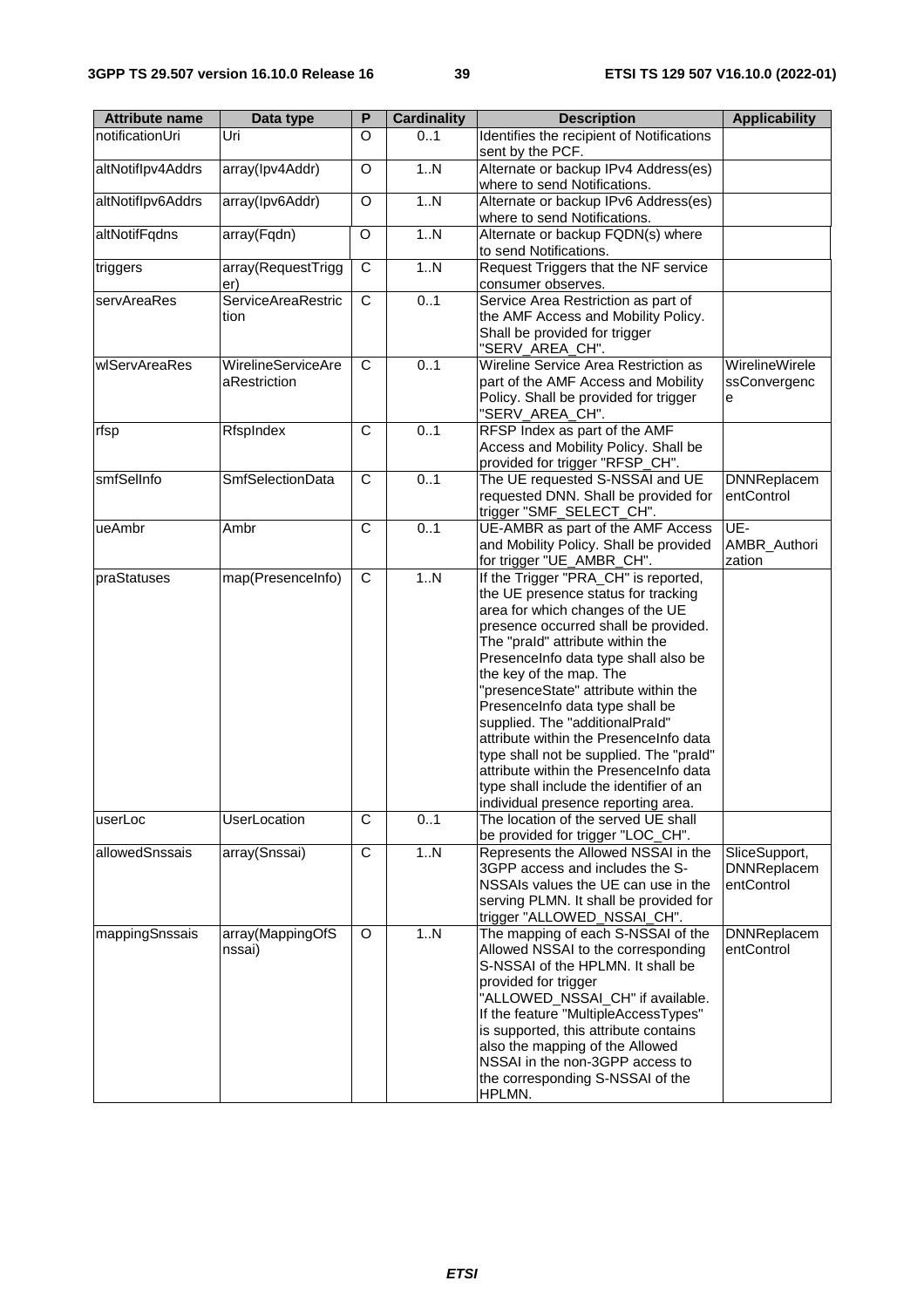| n3gAllowedSnssai<br>s | array(Snssai)     | C            | 1N  | Represents the Allowed NSSAI in the<br>non-3GPP access and includes the<br>S-NSSAIs values the UE can use in<br>the serving PLMN. It shall be<br>provided for trigger<br>"ALLOWED NSSAI CH" when the<br>feature "MultipleAccessTypes" is<br>supported.                                                                                 | SliceSupport,<br><b>MultipleAccess</b><br>Types,<br><b>DNNReplacem</b><br>entControl |
|-----------------------|-------------------|--------------|-----|----------------------------------------------------------------------------------------------------------------------------------------------------------------------------------------------------------------------------------------------------------------------------------------------------------------------------------------|--------------------------------------------------------------------------------------|
| accessTypes           | array(AccessType) | C            | 1N  | The Access Types where the served<br>UE is camping. Shall be provided for<br>trigger "ACCESS_TYPE_CH".                                                                                                                                                                                                                                 | <b>MultipleAccess</b><br>Types                                                       |
| ratTypes              | array(RatType)    | $\mathsf{C}$ | 1N  | The 3GPP RAT Type and non-3GPP<br>RAT Type where the served UE is<br>camping. Shall be provided for trigger<br>"ACCESS_TYPE_CH".                                                                                                                                                                                                       | <b>MultipleAccess</b><br><b>Types</b>                                                |
| traceReg              | TraceData         | C            | 01  | Trace control and configuration<br>parameters information defined in<br>3GPP TS 32.422 [18] shall be<br>included if trace is required to be<br>activated, modified or deactivated.<br>For trace modification, it shall contain<br>a complete replacement of trace data.<br>For trace deactivation, it shall contain<br>the Null value. |                                                                                      |
| guami                 | Guami             | O            | 0.1 | The Globally Unique AMF Identifier<br>(GUAMI) shall be provided by an<br>AMF as service consumer.                                                                                                                                                                                                                                      |                                                                                      |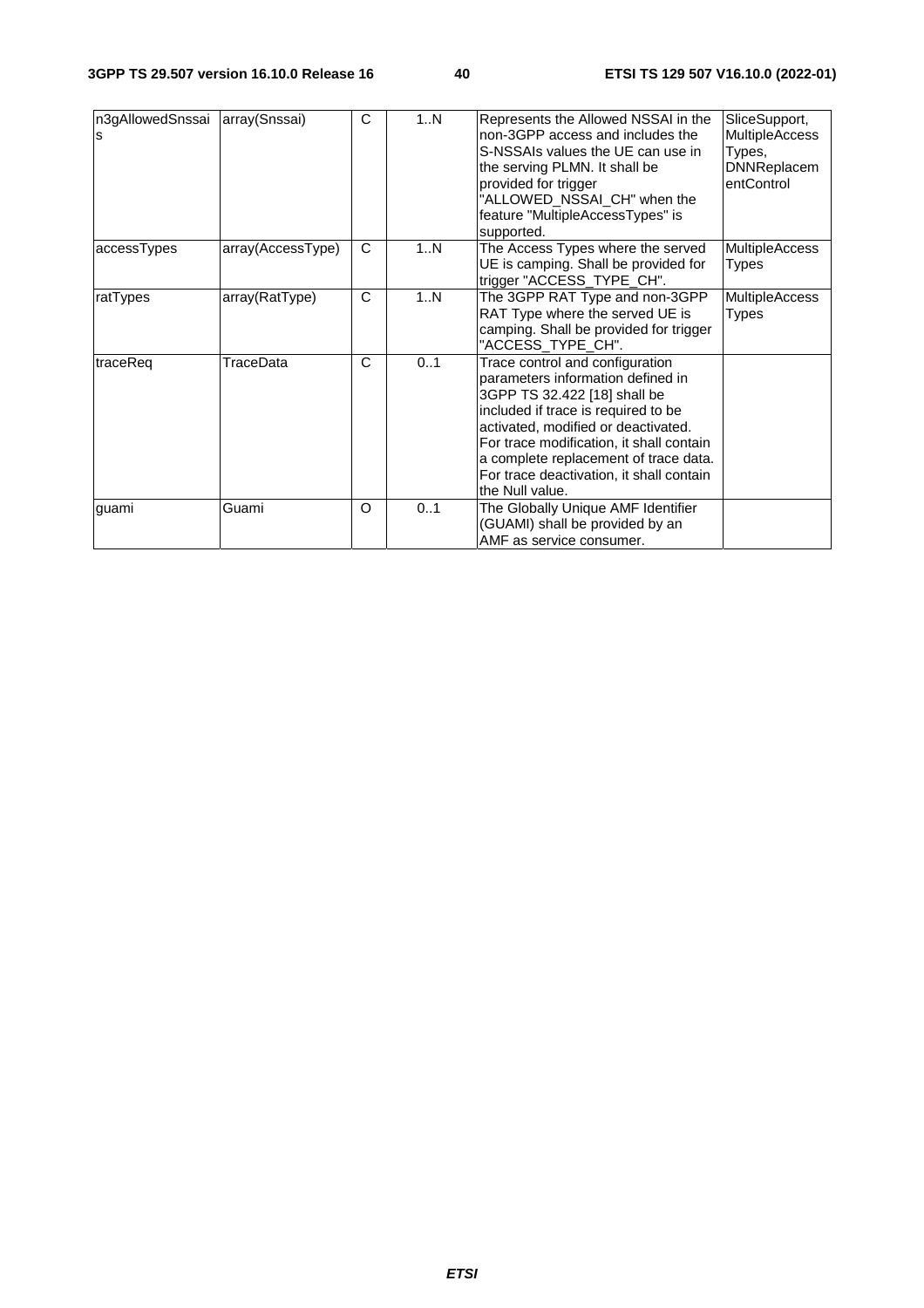## 5.6.2.5 Type PolicyUpdate

notification.

| <b>Attribute name</b> | Data type                                                                | P              | <b>Cardinality</b> | <b>Description</b>                                                                                                            | <b>Applicability</b>            |
|-----------------------|--------------------------------------------------------------------------|----------------|--------------------|-------------------------------------------------------------------------------------------------------------------------------|---------------------------------|
| resourceUri           | Uri                                                                      | М              | 1                  | The resource URI of the individual                                                                                            |                                 |
|                       |                                                                          |                |                    | AM policy related to the notification.<br>(NOTE 3)                                                                            |                                 |
| triggers              | array(RequestTrigge                                                      | O              | 1N                 | Request Triggers that the PCF                                                                                                 | (NOTE 1)                        |
|                       | r)                                                                       |                |                    | subscribes. Only values "LOC_CH",                                                                                             | (NOTE 2)                        |
|                       |                                                                          |                |                    | "ALLOWED_NSSAI_CH",<br>"SMF_SELECT_CH", "PRA_CH" and                                                                          |                                 |
|                       |                                                                          |                |                    | "ACCESS_TYPE_CH" are permitted.                                                                                               |                                 |
| servAreaRes           | <b>ServiceAreaRestricti</b>                                              | O              | 0.1                | Service Area Restriction as part of                                                                                           |                                 |
|                       | on                                                                       |                |                    | the AMF Access and Mobility Policy                                                                                            |                                 |
|                       |                                                                          |                |                    | as determined by the PCF.<br>Wireline Service Area Restriction as                                                             |                                 |
| wlServAreaRes         | WirelineServiceArea<br>Restriction                                       | O              | 0.1                | part of the AMF Access and Mobility                                                                                           | WirelineWireles<br>sConvergence |
|                       |                                                                          |                |                    | Policy as determined by the PCF                                                                                               |                                 |
| rfsp                  | RfspIndex                                                                | O              | 0.1                | RFSP Index as part of the AMF                                                                                                 |                                 |
|                       |                                                                          |                |                    | Access and Mobility Policy as                                                                                                 |                                 |
|                       |                                                                          |                |                    | determined by the PCF.                                                                                                        |                                 |
| smfSelInfo            | <b>SmfSelectionData</b>                                                  | C              | 0.1                | It may include updated conditions for                                                                                         | <b>DNNReplacem</b>              |
|                       |                                                                          |                |                    | <b>SMF Selection information</b>                                                                                              | entControl                      |
|                       |                                                                          |                |                    | replacement. It shall include the PCF                                                                                         |                                 |
|                       |                                                                          |                |                    | decision of the selected DNN when                                                                                             |                                 |
|                       |                                                                          |                |                    | the "smfSelInfo" attribute containing                                                                                         |                                 |
|                       |                                                                          |                |                    | the UE requested S-NSSAI and DNN<br>was sent in the request.                                                                  |                                 |
| ueAmbr                | Ambr                                                                     | $\overline{C}$ | 0.1                | UE-AMBR as part of the AMF Access                                                                                             | UE-                             |
|                       |                                                                          |                |                    | and Mobility Policy.                                                                                                          | AMBR_Authori                    |
|                       |                                                                          |                |                    |                                                                                                                               | zation                          |
| pras                  | map(PresenceInfoR                                                        | $\mathsf C$    | 1N                 | If the Trigger "PRA_CH" is provided                                                                                           |                                 |
|                       | m)                                                                       |                |                    | or if that trigger was already set but                                                                                        |                                 |
|                       |                                                                          |                |                    | the requested presence reporting                                                                                              |                                 |
|                       |                                                                          |                |                    | areas need to be changed, the                                                                                                 |                                 |
|                       |                                                                          |                |                    | presence reporting area(s) for which<br>reporting is requested shall be                                                       |                                 |
|                       |                                                                          |                |                    | provided. The "prald" attribute within                                                                                        |                                 |
|                       |                                                                          |                |                    | the PresenceInfo data type shall also                                                                                         |                                 |
|                       |                                                                          |                |                    | be the key of the map. The                                                                                                    |                                 |
|                       |                                                                          |                |                    | "presenceState" attribute within the                                                                                          |                                 |
|                       |                                                                          |                |                    | PresenceInfo data type shall not be                                                                                           |                                 |
|                       |                                                                          |                |                    | supplied. The "prald" attribute within                                                                                        |                                 |
|                       |                                                                          |                |                    | the PresenceInfo data type shall                                                                                              |                                 |
|                       |                                                                          |                |                    | include the identifier of either a                                                                                            |                                 |
|                       |                                                                          |                |                    | presence reporting area or a                                                                                                  |                                 |
|                       |                                                                          |                |                    | presence reporting area set.<br>NOTE 1: The "ALLOWED_NSSAI_CH", "SMF_SELECT_CH" and "ACCESS_TYPE_CH" values in the "triggers" |                                 |
|                       | attribute apply under feature control as described in subclause 4.2.3.2. |                |                    |                                                                                                                               |                                 |
| NOTE 2:               |                                                                          |                |                    | The "SMF_SELECT_CH" trigger may be met only for new PDU sessions, i.e. it shall not apply to ongoing                          |                                 |
| PDU sessions.         |                                                                          |                |                    |                                                                                                                               |                                 |
| NOTE 3:               |                                                                          |                |                    | When the PolicyUpdate data type is used in a policy update notify service operation, either the complete                      |                                 |
|                       |                                                                          |                |                    | resource URI included in the "resourceUri" attribute or the "apiSpecificResourceUriPart" component (see                       |                                 |
|                       |                                                                          |                |                    | subclause 5.1) of the resource URI included in the "resourceUri" attribute may be used by the NF service                      |                                 |
|                       |                                                                          |                |                    | consumer (e.g. AMF) for the identification of the Individual AM Policy Association resource related to the                    |                                 |

| Table 5.6.2.5-1: Definition of type PolicyUpdate |  |  |
|--------------------------------------------------|--|--|
|--------------------------------------------------|--|--|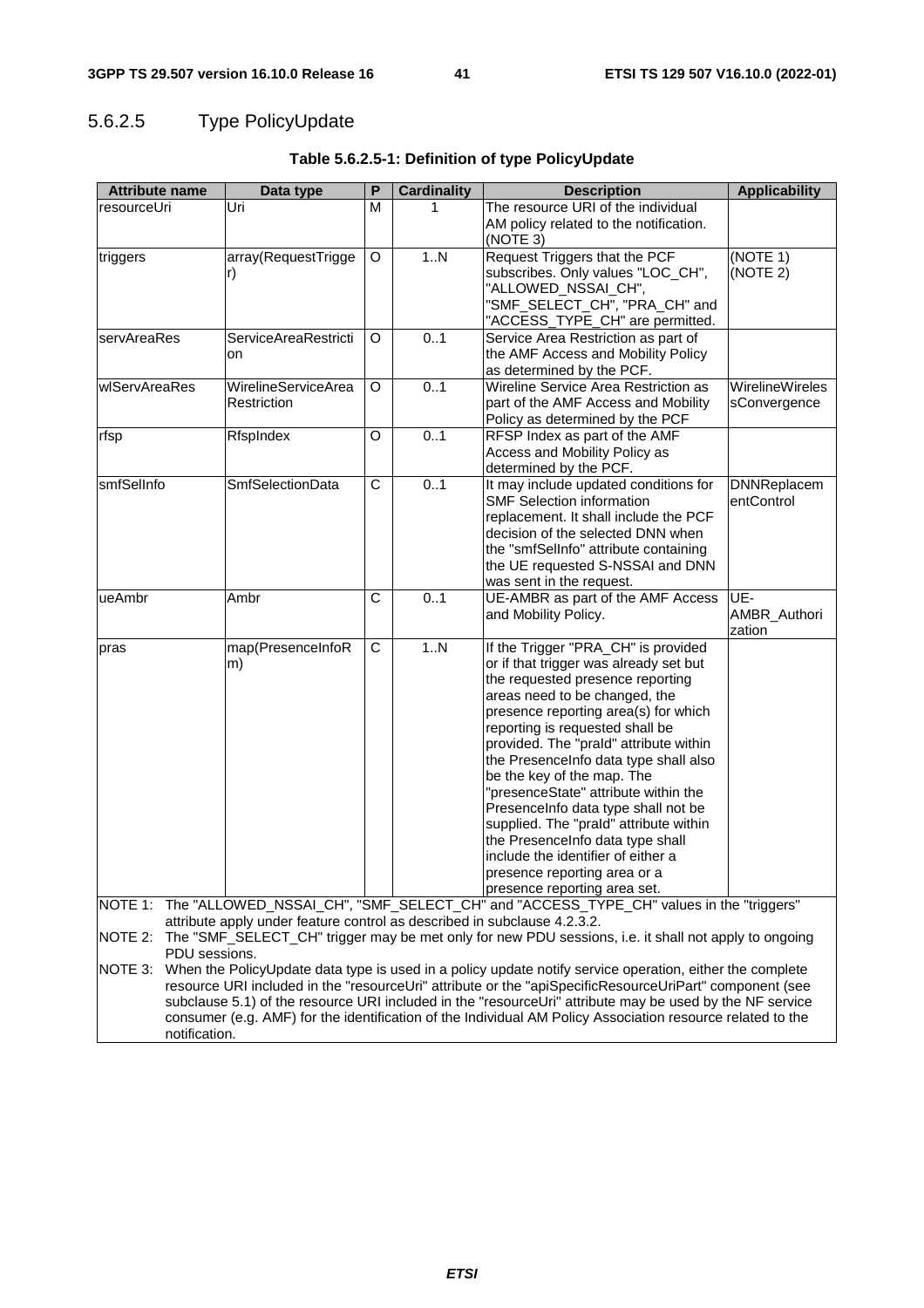## 5.6.2.6 Type TerminationNotification

| Table 5.6.2.6-1: Definition of type TerminationNotification |  |
|-------------------------------------------------------------|--|
|-------------------------------------------------------------|--|

| <b>Attribute name</b><br>Data type                                                                                                                                                                                                                                                                                                                                              |                                           | P | <b>Cardinality</b> | <b>Description</b>                                                                     | <b>Applicability</b> |
|---------------------------------------------------------------------------------------------------------------------------------------------------------------------------------------------------------------------------------------------------------------------------------------------------------------------------------------------------------------------------------|-------------------------------------------|---|--------------------|----------------------------------------------------------------------------------------|----------------------|
| resourceUri                                                                                                                                                                                                                                                                                                                                                                     | lUri.                                     | м |                    | The resource URI of the individual AM<br>policy related to the notification.<br>(NOTE) |                      |
| cause                                                                                                                                                                                                                                                                                                                                                                           | PolicyAssociationR<br><b>leleaseCause</b> | м |                    | The cause why the PCF requests the<br>termination of the policy association.           |                      |
| NOTE:<br>Either the complete resource URI included in the "resourceUri" attribute or the "apiSpecificResourceUriPart"<br>component (see subclause 5.1) of the resource URI included in the "resourceUri" attribute may be used by<br>the NF service consumer (e.g. AMF) for the identification of the Individual AM Policy Association resource<br>related to the notification. |                                           |   |                    |                                                                                        |                      |

### 5.6.2.7 Type SmfSelectionData

### **Table 5.6.2.7-1: Definition of type SmfSelectionData**

| <b>Attribute name</b>                                                                                      | Data type                                      | P | <b>Cardinality</b> | <b>Description</b>                                                                                           | <b>Applicability</b> |  |
|------------------------------------------------------------------------------------------------------------|------------------------------------------------|---|--------------------|--------------------------------------------------------------------------------------------------------------|----------------------|--|
| unsuppDnn                                                                                                  | boolean                                        | O | 0.1                | When it is set to "true", the AMF shall                                                                      |                      |  |
|                                                                                                            |                                                |   |                    | request DNN replacement when the                                                                             |                      |  |
|                                                                                                            |                                                |   |                    | UE requested an unsupported DNN                                                                              |                      |  |
|                                                                                                            |                                                |   |                    | at PDU session establishment                                                                                 |                      |  |
|                                                                                                            |                                                |   |                    | request. The default value is "false".                                                                       |                      |  |
| candidates                                                                                                 | map(CandidateForR                              | O | 1N                 | Contains the list of DNNs per S-<br>NSSAI that are candidate for                                             |                      |  |
|                                                                                                            | eplacement)                                    |   |                    | replacement. The "snssai" attribute                                                                          |                      |  |
|                                                                                                            |                                                |   |                    | within the CandidateForReplacement                                                                           |                      |  |
|                                                                                                            |                                                |   |                    | data type shall also be the key of the                                                                       |                      |  |
|                                                                                                            |                                                |   |                    |                                                                                                              |                      |  |
| snssai                                                                                                     | Snssai                                         | C | 01                 | map.<br>It shall be included in AM policy                                                                    |                      |  |
|                                                                                                            |                                                |   |                    | association update requests and                                                                              |                      |  |
|                                                                                                            |                                                |   |                    | represents the allowed S-NSSAI the                                                                           |                      |  |
|                                                                                                            |                                                |   |                    | UE includes in the PDU session                                                                               |                      |  |
|                                                                                                            |                                                |   |                    | establishment request.                                                                                       |                      |  |
| mappingSnssai                                                                                              | Snssai                                         | O | 0.1                | It may be included in AM policy                                                                              |                      |  |
|                                                                                                            |                                                |   |                    | association update requests and                                                                              |                      |  |
|                                                                                                            |                                                |   |                    | represents the home mapping of the                                                                           |                      |  |
|                                                                                                            |                                                |   |                    | allowed S-NSSAI the UE includes in                                                                           |                      |  |
|                                                                                                            |                                                |   |                    | the PDU session establishment                                                                                |                      |  |
|                                                                                                            |                                                |   |                    | request.                                                                                                     |                      |  |
| dnn                                                                                                        | Dnn                                            | C | 0.1                | It shall be included in AM policy                                                                            |                      |  |
|                                                                                                            |                                                |   |                    | association update requests and                                                                              |                      |  |
|                                                                                                            |                                                |   |                    | represents the UE requested DNN.                                                                             |                      |  |
|                                                                                                            |                                                |   |                    | It shall be included in AM policy                                                                            |                      |  |
|                                                                                                            |                                                |   |                    | association update response and                                                                              |                      |  |
|                                                                                                            |                                                |   |                    | represents the PCF selected DNN.                                                                             |                      |  |
| NOTE:                                                                                                      |                                                |   |                    | Either one of the "unsuppDnn" attribute and "candidates" attribute, or both attributes shall be present when |                      |  |
| the "smfSellnfo" attribute is included in the PolicyAssociation type or PolicyUpdate type when included in |                                                |   |                    |                                                                                                              |                      |  |
|                                                                                                            | the Npcf_AMPolicyControl_UpdateNotify request. |   |                    |                                                                                                              |                      |  |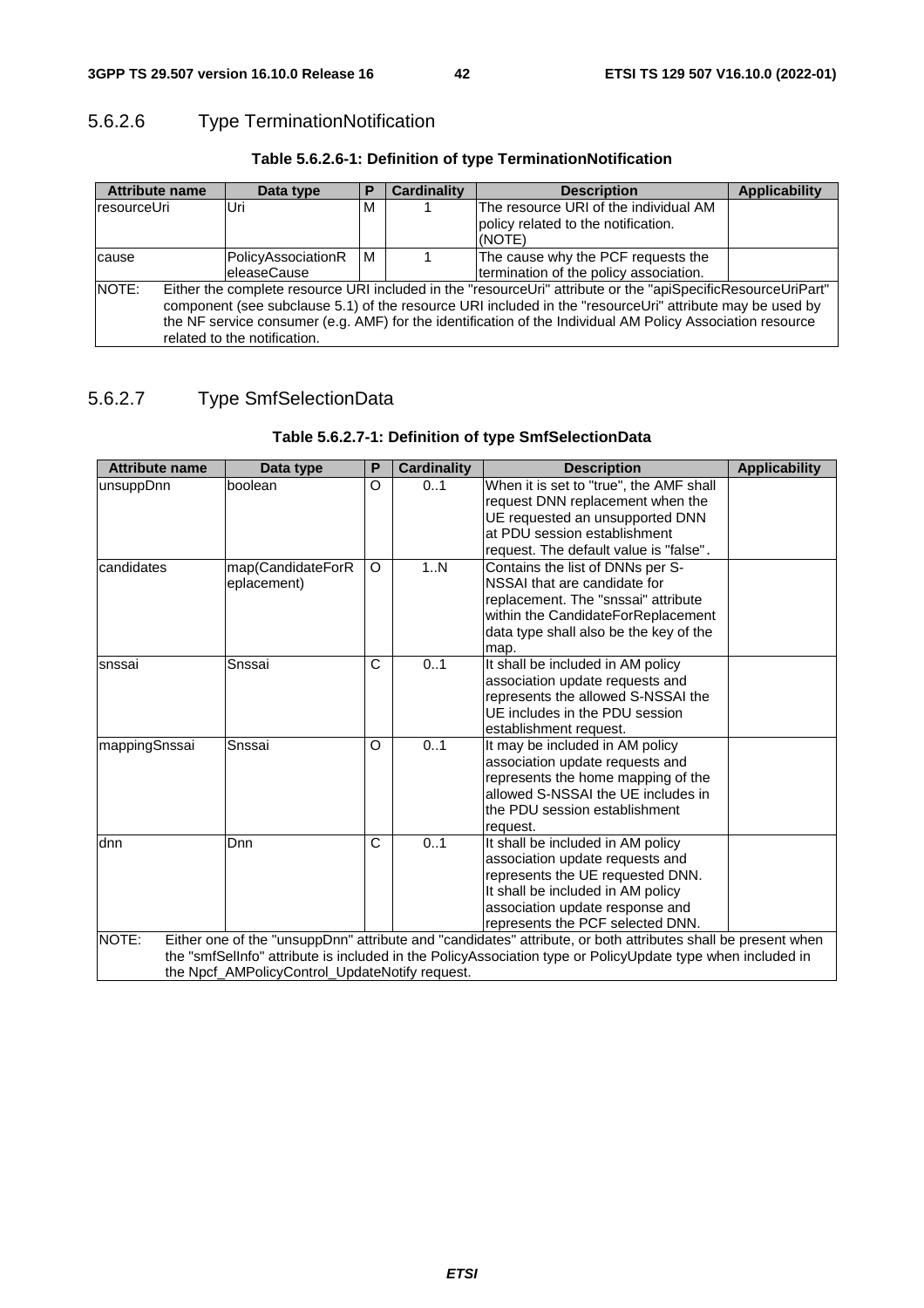### 5.6.2.8 Type CandidateForReplacement

| <b>Attribute name</b> | Data type  | D       | <b>Cardinality</b> | <b>Description</b>                                                                                                                                                                          | <b>Applicability</b> |
|-----------------------|------------|---------|--------------------|---------------------------------------------------------------------------------------------------------------------------------------------------------------------------------------------|----------------------|
| snssai                | lSnssai    | м       |                    | The S-NSSAI in the serving PLMN. It<br>shall contain a S-NSSAI within the<br>Allowed NSSAI.                                                                                                 |                      |
| dnns                  | array(Dnn) | $\circ$ | 1N                 | List of candidate DNNs for<br>replacement for the S-NSSAI<br>lincluded in the "snssai" attribute. If<br>lomitted, any DNN for the provided S-<br><b>NSSAI</b> is candidate for replacement. |                      |

### **Table 5.6.2.8-1: Definition of type CandidateForReplacement**

## 5.6.3 Simple data types and enumerations

#### 5.6.3.1 Introduction

This subclause defines simple data types and enumerations that can be referenced from data structures defined in the previous subclauses.

### 5.6.3.2 Simple data types

The simple data types defined in table 5.6.3.2-1 shall be supported.

#### **Table 5.6.3.2-1: Simple data types**

| Type Name | <b>Type Definition</b> | <b>Description</b> | $\sqrt{2}$ cability |
|-----------|------------------------|--------------------|---------------------|
| n/a       |                        |                    |                     |

### 5.6.3.3 Enumeration: RequestTrigger

The enumeration RequestTrigger represents the possible Policy Control Request Triggers. It shall comply with the provisions defined in table 5.6.3.3-1.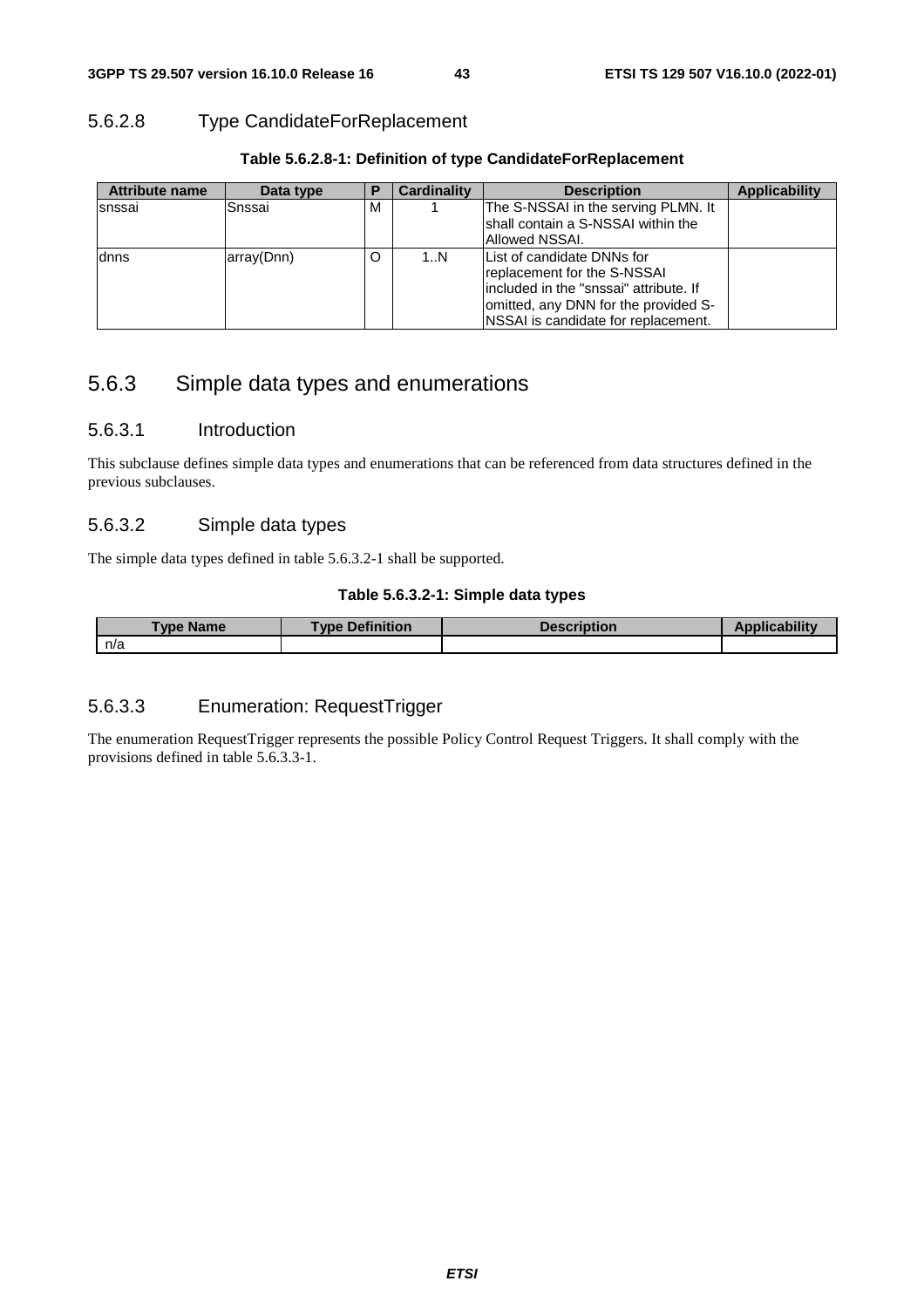| <b>Enumeration value</b> | <b>Description</b>                                                                                                                                                                          | <b>Applicability</b>                              |
|--------------------------|---------------------------------------------------------------------------------------------------------------------------------------------------------------------------------------------|---------------------------------------------------|
| LOC_CH                   | Location change (tracking area): the tracking area of the UE has<br>changed.                                                                                                                |                                                   |
| PRA_CH                   | Change of UE presence in PRA: the AMF reports the current<br>presence status of the UE in a Presence Reporting Area, and<br>notifies that the UE enters/leaves the Presence Reporting Area. |                                                   |
| SERV_AREA_CH<br>(NOTE)   | Service Area Restriction change: the UDM notifies the AMF that<br>the subscribed service area restriction information has changed.                                                          |                                                   |
| RFSP CH<br>(NOTE)        | RFSP index change: the UDM notifies the AMF that the<br>subscribed RFSP index has changed.                                                                                                  |                                                   |
| ALLOWED NSSAI CH         | Allowed NSSAI change: the AMF notifies that the set of UE<br>allowed S-NSSAIs has changed.                                                                                                  | SliceSupport,<br><b>DNNReplaceme</b><br>ntControl |
| UE AMBR CH<br>(NOTE)     | UE-AMBR change: the UDM notifies the AMF that the<br>subscribed UE-AMBR has changed.                                                                                                        | UE-<br>AMBR Authoriza<br>tion                     |
| SMF_SELECT_CH            | SMF selection information change: UE request for an<br>unsupported DNN or UE request for a DNN within the list of DNN<br>candidates for replacement per S-NSSAI.                            | DNNReplaceme<br>ntControl                         |
| ACCESS_TYPE_CH           | Access Type change: the AMF notifies that the access type and<br>the RAT type combinations available in the AMF for a UE with<br>simultaneous 3GPP and non-3GPP connectivity have changed.  | MultipleAccessT<br>ypes                           |
| NOTE:                    | The NF service consumer always reports to the PCF.                                                                                                                                          |                                                   |

**Table 5.6.3.3-1: Enumeration RequestTrigger** 

### 5.6.3.4 Enumeration: PolicyAssociationReleaseCause

The enumeration SessionReleaseCause represents the cause why the PCF requests the termination of the policy association. It shall comply with the provisions defined in table 5.6.3.4-1.

| Table 5.6.3.4-1: Enumeration PolicyAssociationReleaseCause |  |
|------------------------------------------------------------|--|
|------------------------------------------------------------|--|

| <b>Enumeration value</b> | <b>Description</b>                                                                                                                          | <b>Applicability</b> |
|--------------------------|---------------------------------------------------------------------------------------------------------------------------------------------|----------------------|
| <b>UNSPECIFIED</b>       | This value is used for unspecified reasons.                                                                                                 |                      |
| <b>UE SUBSCRIPTION</b>   | This value is used to indicate that the session needs to be<br>terminated because the subscription of UE has changed (e.g.<br>was removed). |                      |
| INSUFFICIENT_RES         | This value is used to indicate that the server is overloaded and<br>needs to abort the session.                                             |                      |

## 5.7 Error handling

### 5.7.1 General

For the Npcf\_AMPolicyControl API, HTTP error responses shall be supported as specified in subclause 4.8 of 3GPP TS 29.501 [6]. Protocol errors and application errors specified in table 5.2.7.2-1 of 3GPP TS 29.500 [5] shall be supported for an HTTP method if the corresponding HTTP status codes are specified as mandatory for that HTTP method in table 5.2.7.1-1 of 3GPP TS 29.500 [5].

In addition, the requirements in the following subclauses are applicable for the Npcf\_AMPolicyControl API.

## 5.7.2 Protocol Errors

No specific protocol errors for the Npcf\_AMPolicyControl APIservice are specified.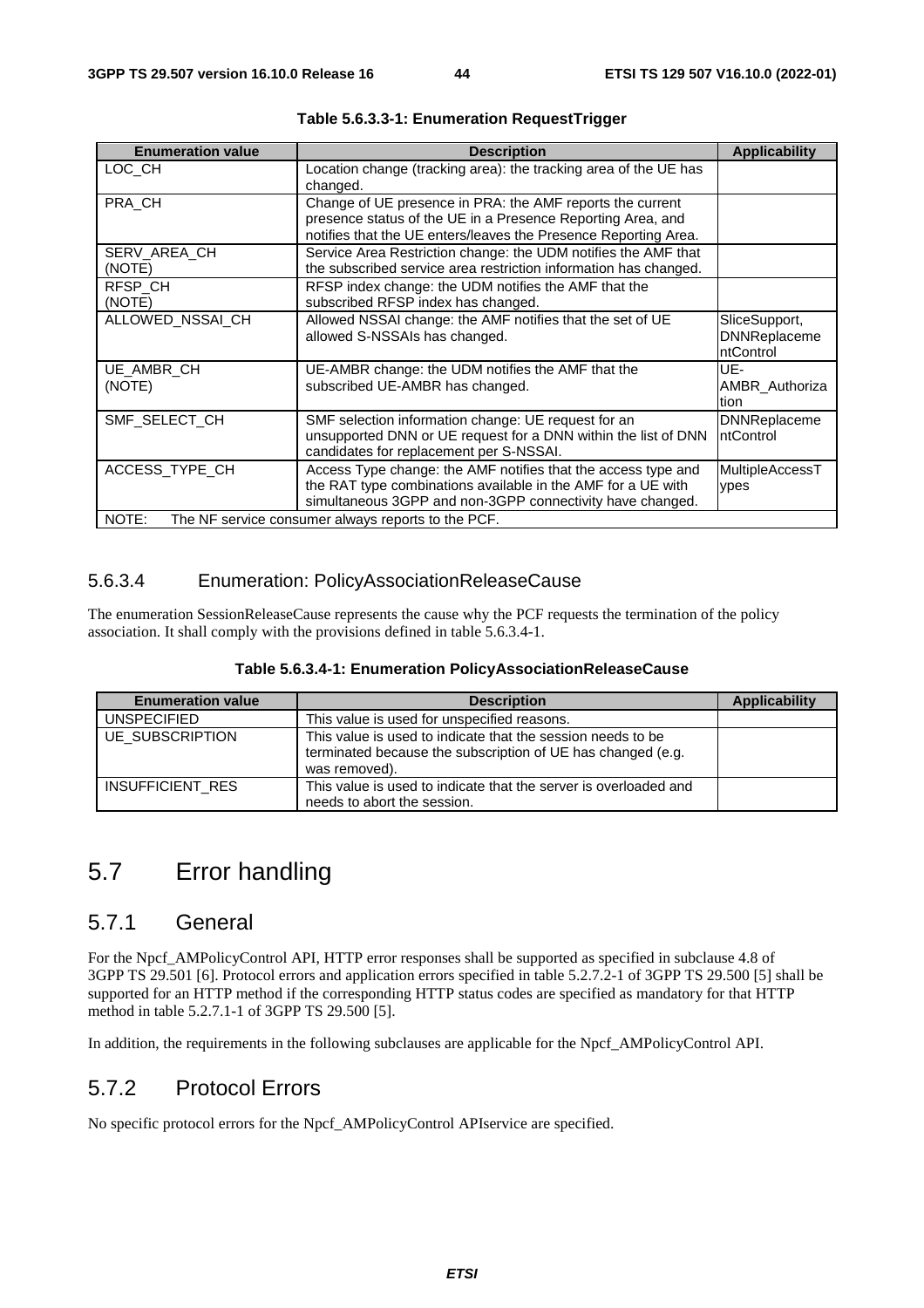## 5.7.3 Application Errors

The application errors defined for the Npcf\_AMPolicyControl service are listed in Table 5.7.3-1 and Table 5.7.3-2. The PCF may include in the HTTP status code a "ProblemDetails" data structure with the "cause" attribute indicating the application error as listed in table 5.7.3-1 when PCF acts as a server. The AMF shall include in the HTTP status code a "ProblemDetails" data structure with the "cause" attribute indicating the application error as listed in table 5.7.3-2 when AMF acts as a server.

| <b>Application Error</b> | <b>HTTP status</b><br>code | <b>Description</b>                                                                                                                                                                                                                                                                                            |
|--------------------------|----------------------------|---------------------------------------------------------------------------------------------------------------------------------------------------------------------------------------------------------------------------------------------------------------------------------------------------------------|
| IUSER UNKNOWN            | 400 Bad Request            | The HTTP request is rejected because the end user<br>specified in the request is unknown to the PCF.                                                                                                                                                                                                          |
| ERROR_REQUEST_PARAMETERS | 400 Bad Request            | The HTTP request is rejected because the set of<br>information needed by the PCF for AM Policy selection is<br>incomplete or erroneous or not available for the decision to<br>be made.                                                                                                                       |
| PENDING_TRANSACTION      | 400 Bad Request            | This error shall be used when the PendingTransaction<br>feature is supported and the PCF receives an incoming<br>request on a policy association while it has an ongoing<br>transaction on the same policy association and cannot<br>handle the request as described in clause 9.2 of 3GPP TS<br> 29.513 [7]. |

#### **Table 5.7.3-1: Application errors**

#### **Table 5.7.3-2: Application errors when AMF acts as a server to receive a notification**

| <b>Application Error</b> | <b>HTTP status</b><br>code | <b>Description</b>                                                                                                                                                                                                                                                                                            |
|--------------------------|----------------------------|---------------------------------------------------------------------------------------------------------------------------------------------------------------------------------------------------------------------------------------------------------------------------------------------------------------|
| PENDING_TRANSACTION      | 400 Bad Request            | This error shall be used when the Pending Transaction<br>feature is supported and the AMF receives an incoming<br>request on a policy association while it has an ongoing<br>transaction on the same policy association and cannot<br>handle the request as described in clause 9.2 of 3GPP TS<br>29.513 [7]. |

## 5.8 Feature negotiation

The optional features in table 5.8-1 are defined for the Npcf\_AMPolicyControl API. They shall be negotiated using the extensibility mechanism defined in subclause 6.6 of 3GPP TS 29.500 [5].

**Table 5.8-1: Supported Features** 

| <b>Feature number</b> | <b>Feature Name</b>             | <b>Description</b>                                                                                                                                                                                                                                                                                                                                                            |
|-----------------------|---------------------------------|-------------------------------------------------------------------------------------------------------------------------------------------------------------------------------------------------------------------------------------------------------------------------------------------------------------------------------------------------------------------------------|
|                       | SliceSupport                    | Indicates the support of AM policies differentiation based on the<br>awareness of the allowed NSSAI.                                                                                                                                                                                                                                                                          |
| 12                    | PendingTransaction              | This feature indicates support for the race condition handling as<br>defined in 3GPP TS 29.513 [7].                                                                                                                                                                                                                                                                           |
| 3                     | <b>UE-AMBR</b> Authorization    | Indicates the support of UE-AMBR control by the PCF in the serving<br>network.                                                                                                                                                                                                                                                                                                |
| $\overline{A}$        | <b>DNNReplacementControl</b>    | Indicates the support of DNN replacement control.                                                                                                                                                                                                                                                                                                                             |
| $\overline{5}$        | <b>MultipleAccessTypes</b>      | Indicates the support of AM policies for the multiple access types<br>where the served UE is camping.                                                                                                                                                                                                                                                                         |
| 6                     | WirelineWirelessConverge<br>nce | Indicates the support of Wireline and Wireless access convergence.                                                                                                                                                                                                                                                                                                            |
| $\mathbf{8}$          | ES3XX                           | Extended Support for 3xx redirections. This feature indicates the<br>support of redirection for any service operation, according to<br>Stateless NF procedures as specified in subclauses 6.5.3.2 and<br>6.5.3.3 of 3GPP TS 29.500 [5] and according to HTTP redirection<br>principles for indirect communication, as specified in subclause<br>6.10.9 of 3GPP TS 29.500 [5]. |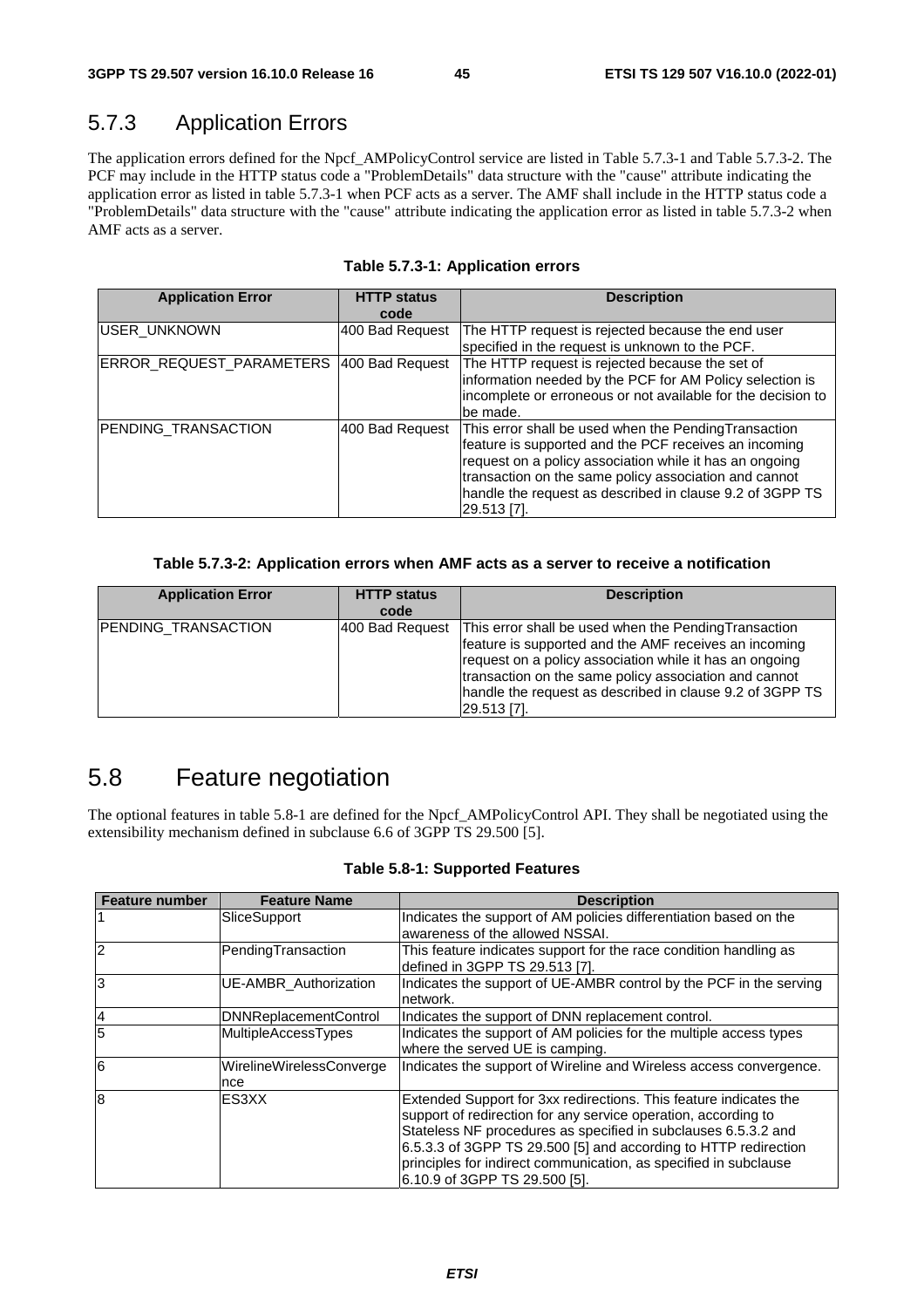## 5.9 Security

As indicated in 3GPP TS 33.501 [19] and 3GPP TS 29.500 [5], the access to the Npcf\_AMPolicyControl API may be authorized by means of the OAuth2 protocol (see IETF RFC 6749 [20]), based on local configuration, using the "Client Credentials" authorization grant, where the NRF (see 3GPP TS 29.510 [13]) plays the role of the authorization server.

If OAuth2 is used, an NF Service Consumer, prior to consuming services offered by the Npcf\_AMPolicyControl API, shall obtain a "token" from the authorization server, by invoking the Access Token Request service, as described in 3GPP TS 29.510 [13], subclause 5.4.2.2.

NOTE: When multiple NRFs are deployed in a network, the NRF used as authorization server is the same NRF that the NF Service Consumer used for discovering the Npcf\_AMPolicyControl service.

The Npcf\_AMPolicyControl API defines a single scope "npcf-am-policy-control" for the entire service, and it does not define any additional scopes at resource or operation level.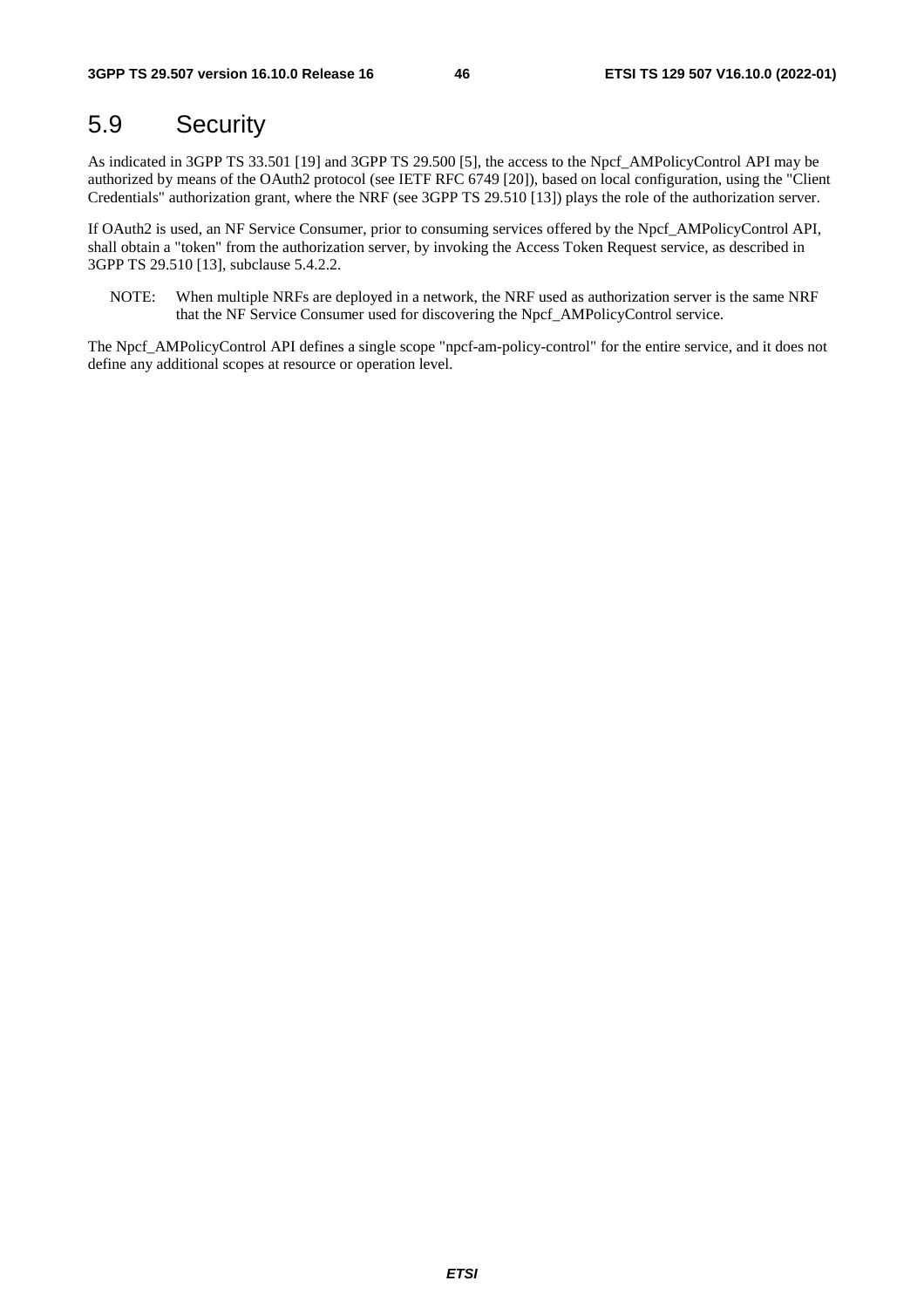## Annex A (normative): OpenAPI specification

## A.1 General

The present Annex contains an OpenAPI [10] specification of HTTP messages and content bodies used by the Npcf\_AMPolicyControl API.

This Annex shall take precedence when being discrepant to other parts of the specification with respect to the encoding of information elements and methods within the API.

NOTE: The semantics and procedures, as well as conditions, e.g. for the applicability and allowed combinations of attributes or values, not expressed in the OpenAPI definitions but defined in other parts of the specification also apply.

Informative copies of the OpenAPI specification file contained in this 3GPP Technical Specification are available on a Git-based repository that uses the GitLab software version control system (see clause 5B of the 3GPP TR 21.900 [22] and subclause 5.3.1 of the 3GPP TS 29.501 [6] for further information).

## A.2 Npcf\_AMPolicyControl API

```
openapi: 3.0.0 
info: 
   version: 1.1.5 
   title: Npcf_AMPolicyControl 
   description: | 
     Access and Mobility Policy Control Service. 
     © 2021, 3GPP Organizational Partners (ARIB, ATIS, CCSA, ETSI, TSDSI, TTA, TTC). 
     All rights reserved. 
externalDocs: 
   description: 3GPP TS 29.507 V16.9.0; 5G System; Access and Mobility Policy Control Service. 
   url: 'http://www.3gpp.org/ftp/Specs/archive/29_series/29.507/' 
servers: 
   - url: '{apiRoot}/npcf-am-policy-control/v1' 
     variables: 
       apiRoot: 
         default: https://example.com 
         description: apiRoot as defined in subclause 4.4 of 3GPP TS 29.501 
security: 
   - {} 
   - oAuth2ClientCredentials: 
     - npcf-am-policy-control 
paths: 
   /policies: 
     post: 
       operationId: CreateIndividualAMPolicyAssociation 
       summary: Create individual AM policy association. 
       tags: 
          - AM Policy Associations (Collection) 
       requestBody: 
         required: true 
         content: 
           application/json: 
              schema: 
                $ref: '#/components/schemas/PolicyAssociationRequest' 
       responses: 
          '201': 
           description: Created 
           content: 
              application/json: 
                schema: 
                  $ref: '#/components/schemas/PolicyAssociation' 
           headers: 
              Location: 
                description: 'Contains the URI of the newly created resource, according to the 
structure: {apiRoot}/npcf-am-policy-control/v1/policies/{polAssoId}' 
                required: true
```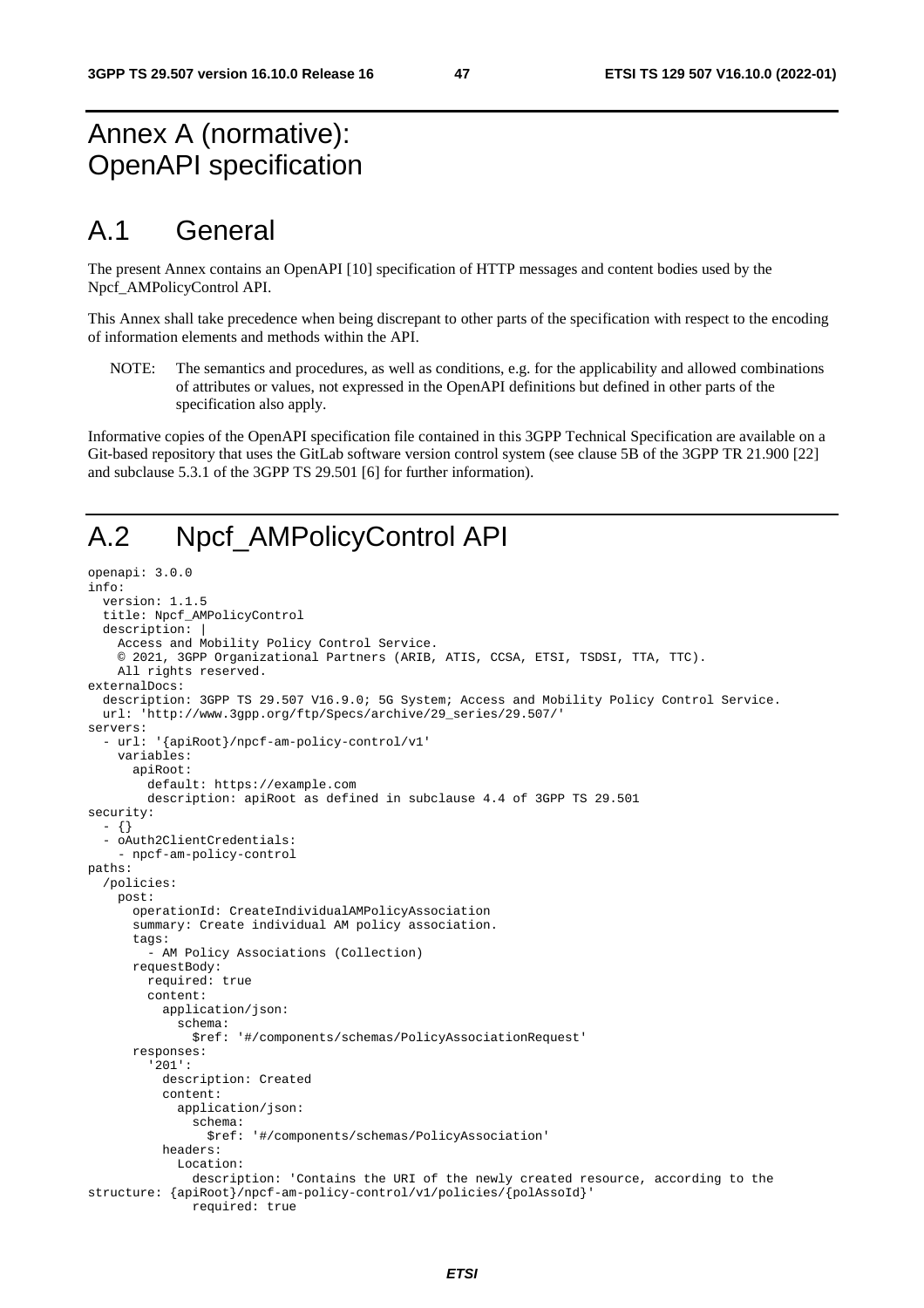schema: type: string '400': \$ref: 'TS29571\_CommonData.yaml#/components/responses/400' '401': \$ref: 'TS29571\_CommonData.yaml#/components/responses/401' '403': \$ref: 'TS29571\_CommonData.yaml#/components/responses/403' '404': \$ref: 'TS29571\_CommonData.yaml#/components/responses/404' '411': \$ref: 'TS29571\_CommonData.yaml#/components/responses/411' '413': \$ref: 'TS29571\_CommonData.yaml#/components/responses/413' '415': \$ref: 'TS29571\_CommonData.yaml#/components/responses/415' '429': \$ref: 'TS29571\_CommonData.yaml#/components/responses/429' '500': \$ref: 'TS29571\_CommonData.yaml#/components/responses/500' '503': \$ref: 'TS29571\_CommonData.yaml#/components/responses/503' default: \$ref: 'TS29571\_CommonData.yaml#/components/responses/default' callbacks: policyUpdateNotification: '{\$request.body#/notificationUri}/update': post: requestBody: required: true content: application/json: schema: \$ref: '#/components/schemas/PolicyUpdate' responses: '204': description: No Content, Notification was successful. '307': \$ref: 'TS29571\_CommonData.yaml#/components/responses/307' '308': \$ref: 'TS29571\_CommonData.yaml#/components/responses/308' '400': \$ref: 'TS29571\_CommonData.yaml#/components/responses/400' '401': \$ref: 'TS29571\_CommonData.yaml#/components/responses/401' '403': \$ref: 'TS29571\_CommonData.yaml#/components/responses/403' '404': \$ref: 'TS29571\_CommonData.yaml#/components/responses/404' '411': \$ref: 'TS29571\_CommonData.yaml#/components/responses/411' '413': \$ref: 'TS29571\_CommonData.yaml#/components/responses/413' '415': \$ref: 'TS29571\_CommonData.yaml#/components/responses/415' '429': \$ref: 'TS29571\_CommonData.yaml#/components/responses/429' '500': \$ref: 'TS29571\_CommonData.yaml#/components/responses/500' '503': \$ref: 'TS29571\_CommonData.yaml#/components/responses/503' default: \$ref: 'TS29571\_CommonData.yaml#/components/responses/default' policyAssocitionTerminationRequestNotification: '{\$request.body#/notificationUri}/terminate': post: requestBody: required: true content: application/json: schema: \$ref: '#/components/schemas/TerminationNotification' responses: '204': description: No Content, Notification was successful. '307': \$ref: 'TS29571\_CommonData.yaml#/components/responses/307' '308':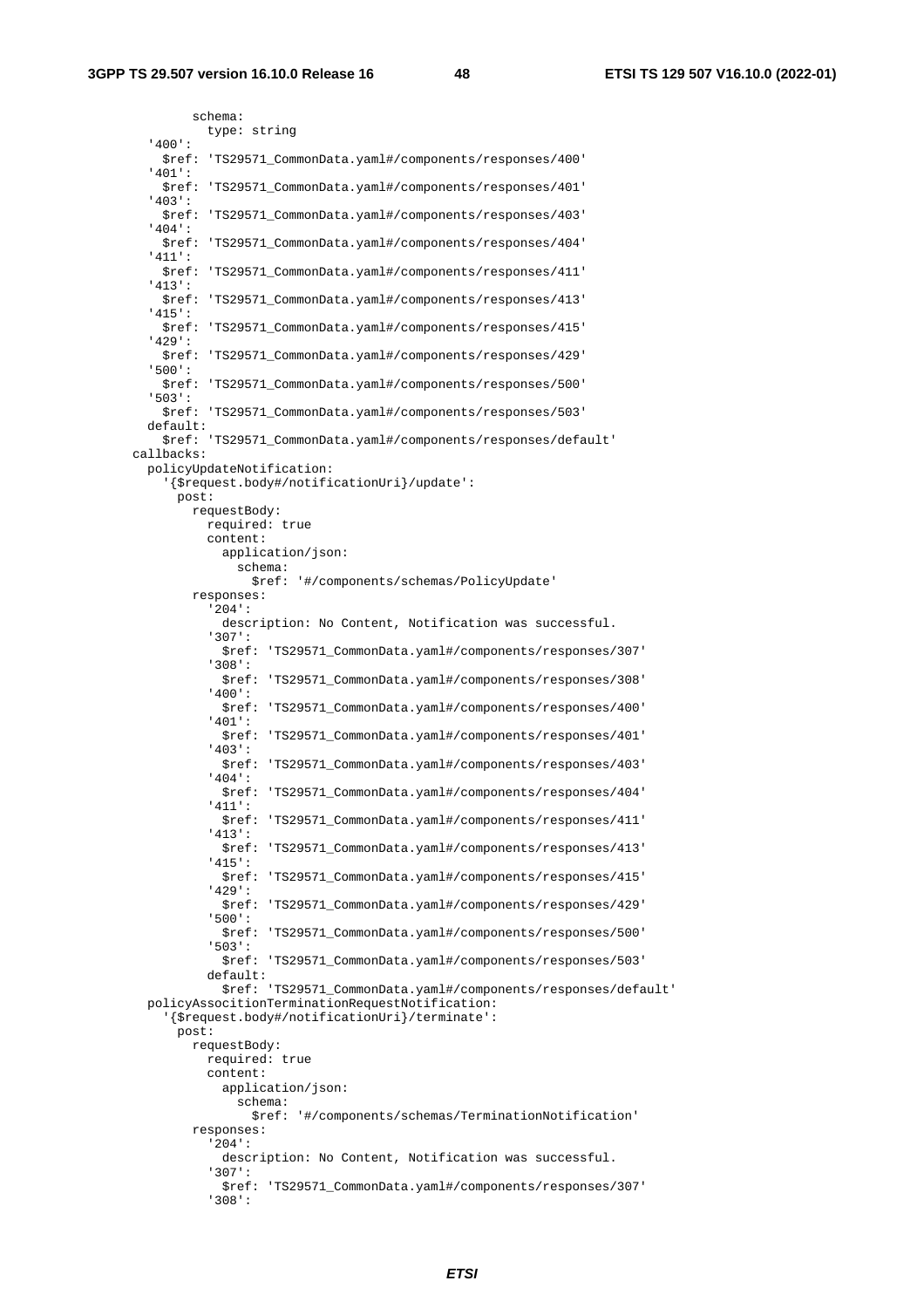\$ref: 'TS29571\_CommonData.yaml#/components/responses/308' '400': \$ref: 'TS29571\_CommonData.yaml#/components/responses/400' '401': \$ref: 'TS29571\_CommonData.yaml#/components/responses/401' '403': \$ref: 'TS29571\_CommonData.yaml#/components/responses/403' '404': \$ref: 'TS29571\_CommonData.yaml#/components/responses/404' '411': \$ref: 'TS29571\_CommonData.yaml#/components/responses/411' '413': \$ref: 'TS29571\_CommonData.yaml#/components/responses/413' '415': \$ref: 'TS29571\_CommonData.yaml#/components/responses/415' '429': \$ref: 'TS29571\_CommonData.yaml#/components/responses/429' '500': \$ref: 'TS29571\_CommonData.yaml#/components/responses/500' '503': \$ref: 'TS29571\_CommonData.yaml#/components/responses/503' default: \$ref: 'TS29571\_CommonData.yaml#/components/responses/default' /policies/{polAssoId}: get: operationId: ReadIndividualAMPolicyAssociation summary: Read individual AM policy association. tags: - Individual AM Policy Association (Document) parameters: - name: polAssoId in: path description: Identifier of a policy association required: true schema: type: string responses: '200': description: OK. Resource representation is returned content: application/json: schema: \$ref: '#/components/schemas/PolicyAssociation' '307': \$ref: 'TS29571\_CommonData.yaml#/components/responses/307' '308': \$ref: 'TS29571\_CommonData.yaml#/components/responses/308' '400': \$ref: 'TS29571\_CommonData.yaml#/components/responses/400' '401': \$ref: 'TS29571\_CommonData.yaml#/components/responses/401' '403': \$ref: 'TS29571\_CommonData.yaml#/components/responses/403' '404': \$ref: 'TS29571\_CommonData.yaml#/components/responses/404' '406': \$ref: 'TS29571\_CommonData.yaml#/components/responses/406' '429': \$ref: 'TS29571\_CommonData.yaml#/components/responses/429' '500': \$ref: 'TS29571\_CommonData.yaml#/components/responses/500' '503': \$ref: 'TS29571\_CommonData.yaml#/components/responses/503' default: \$ref: 'TS29571\_CommonData.yaml#/components/responses/default' delete: operationId: DeleteIndividualAMPolicyAssociation summary: Delete individual AM policy association. tags: - Individual AM Policy Association (Document) parameters: - name: polAssoId in: path description: Identifier of a policy association required: true schema: type: string responses: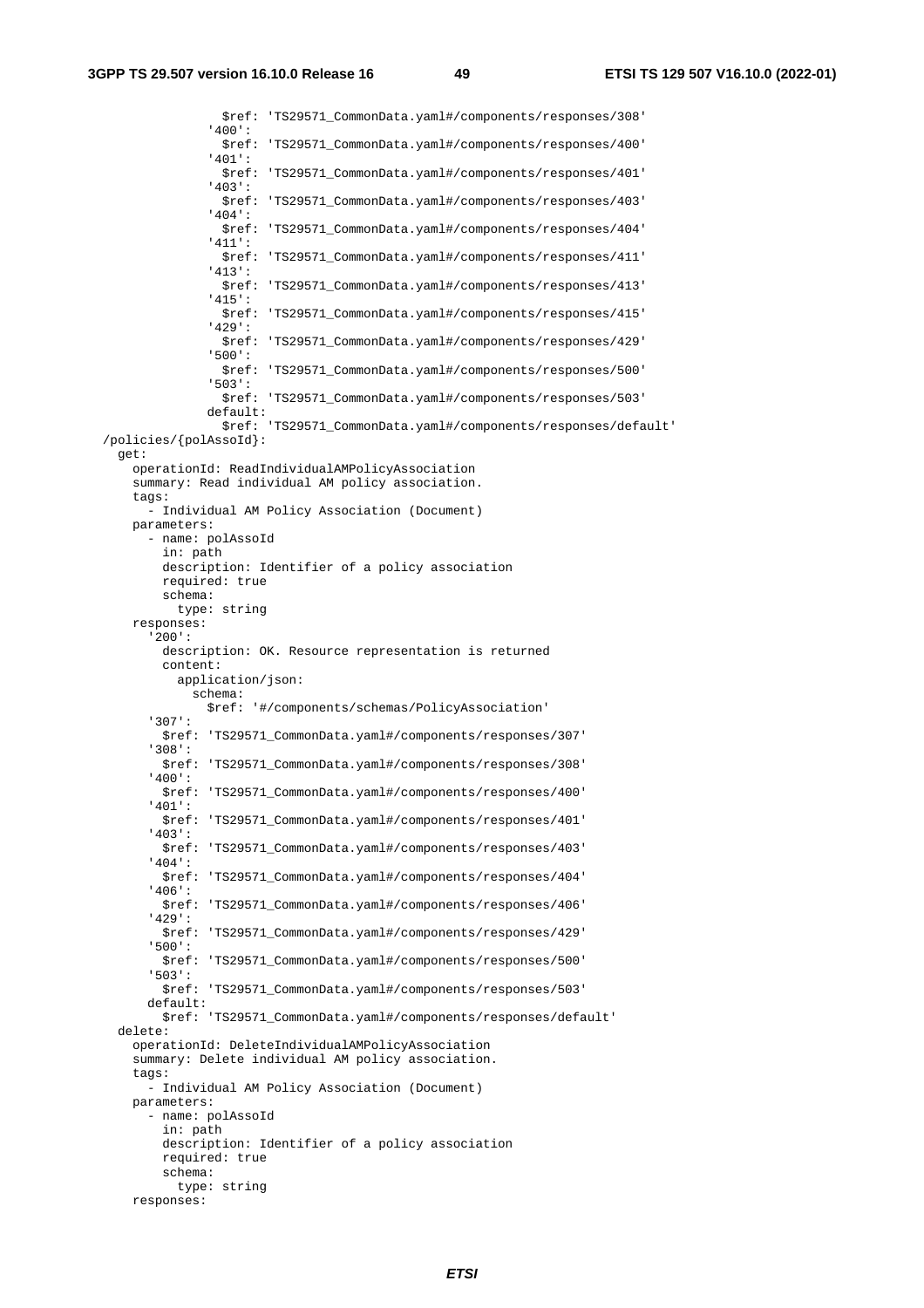'204': description: No Content. Resource was successfully deleted. '307': \$ref: 'TS29571\_CommonData.yaml#/components/responses/307' '308': \$ref: 'TS29571\_CommonData.yaml#/components/responses/308' '400': \$ref: 'TS29571\_CommonData.yaml#/components/responses/400' '401': \$ref: 'TS29571\_CommonData.yaml#/components/responses/401' '403': \$ref: 'TS29571\_CommonData.yaml#/components/responses/403' '404': \$ref: 'TS29571\_CommonData.yaml#/components/responses/404' '429': \$ref: 'TS29571\_CommonData.yaml#/components/responses/429' '500': \$ref: 'TS29571\_CommonData.yaml#/components/responses/500' '503': \$ref: 'TS29571\_CommonData.yaml#/components/responses/503' default: \$ref: 'TS29571\_CommonData.yaml#/components/responses/default' /policies/{polAssoId}/update: post: operationId: ReportObservedEventTriggersForIndividualAMPolicyAssociation summary: Report observed event triggers and obtain updated policies for an individual AM policy association. tags: - Individual AM Policy Association (Document) requestBody: required: true content: application/json: schema: \$ref: '#/components/schemas/PolicyAssociationUpdateRequest' parameters: - name: polAssoId in: path description: Identifier of a policy association required: true schema: type: string responses: '200': description: OK. Updated policies are returned content: application/json: schema: \$ref: '#/components/schemas/PolicyUpdate' '307': \$ref: 'TS29571\_CommonData.yaml#/components/responses/307' '308': \$ref: 'TS29571\_CommonData.yaml#/components/responses/308' '400': \$ref: 'TS29571\_CommonData.yaml#/components/responses/400' '401': \$ref: 'TS29571\_CommonData.yaml#/components/responses/401' '403': \$ref: 'TS29571\_CommonData.yaml#/components/responses/403' '404': \$ref: 'TS29571\_CommonData.yaml#/components/responses/404' '411': \$ref: 'TS29571\_CommonData.yaml#/components/responses/411' '413': \$ref: 'TS29571\_CommonData.yaml#/components/responses/413' '415': \$ref: 'TS29571\_CommonData.yaml#/components/responses/415' '429': \$ref: 'TS29571\_CommonData.yaml#/components/responses/429' '500': \$ref: 'TS29571\_CommonData.yaml#/components/responses/500' '503': \$ref: 'TS29571\_CommonData.yaml#/components/responses/503' default: \$ref: 'TS29571\_CommonData.yaml#/components/responses/default' components: securitySchemes:

```
 oAuth2ClientCredentials:
```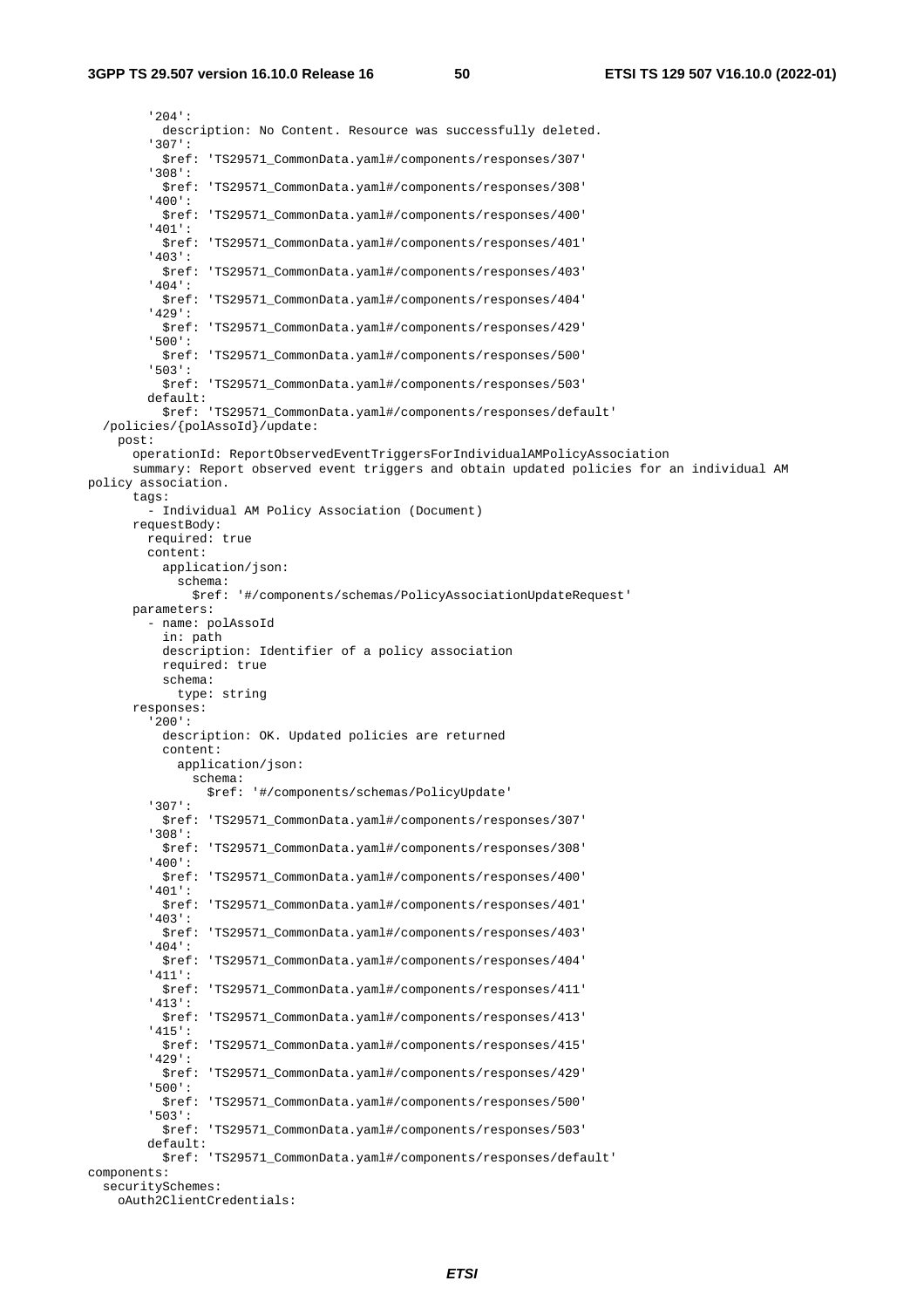type: oauth2 flows: clientCredentials: tokenUrl: '{nrfApiRoot}/oauth2/token' scopes: npcf-am-policy-control: Access to the Npcf\_AMPolicyControl API schemas: PolicyAssociation: type: object properties: request: \$ref: '#/components/schemas/PolicyAssociationRequest' triggers: type: array items: \$ref: '#/components/schemas/RequestTrigger' minItems: 1 description: Request Triggers that the PCF subscribes. servAreaRes: \$ref: 'TS29571\_CommonData.yaml#/components/schemas/ServiceAreaRestriction' wlServAreaRes: \$ref: 'TS29571\_CommonData.yaml#/components/schemas/WirelineServiceAreaRestriction' rfsp: \$ref: 'TS29571\_CommonData.yaml#/components/schemas/RfspIndex' smfSelInfo: \$ref: '#/components/schemas/SmfSelectionData' ueAmbr: \$ref: 'TS29571\_CommonData.yaml#/components/schemas/Ambr' pras: type: object additionalProperties: \$ref: 'TS29571\_CommonData.yaml#/components/schemas/PresenceInfo' minProperties: 1 suppFeat: \$ref: 'TS29571\_CommonData.yaml#/components/schemas/SupportedFeatures' required: - suppFeat PolicyAssociationRequest: description: Information which the NF service consumer provides when requesting the creation of a policy association. The serviveName property corresponds to the serviceName in the main body of the specification. type: object properties: notificationUri: \$ref: 'TS29571\_CommonData.yaml#/components/schemas/Uri' altNotifIpv4Addrs: type: array items: \$ref: 'TS29571\_CommonData.yaml#/components/schemas/Ipv4Addr' minItems: 1 description: Alternate or backup IPv4 Address(es) where to send Notifications. altNotifIpv6Addrs: type: array items: \$ref: 'TS29571\_CommonData.yaml#/components/schemas/Ipv6Addr' minItems: 1 description: Alternate or backup IPv6 Address(es) where to send Notifications. altNotifFqdns: type: array items: \$ref: 'TS29510\_Nnrf\_NFManagement.yaml#/components/schemas/Fqdn' minItems: 1 description: Alternate or backup FQDN(s) where to send Notifications. supi: \$ref: 'TS29571\_CommonData.yaml#/components/schemas/Supi' gpsi: \$ref: 'TS29571\_CommonData.yaml#/components/schemas/Gpsi' accessType: \$ref: 'TS29571\_CommonData.yaml#/components/schemas/AccessType' accessTypes: type: array items: \$ref: 'TS29571\_CommonData.yaml#/components/schemas/AccessType' minItems: 1 pei: \$ref: 'TS29571\_CommonData.yaml#/components/schemas/Pei' userLoc: \$ref: 'TS29571\_CommonData.yaml#/components/schemas/UserLocation'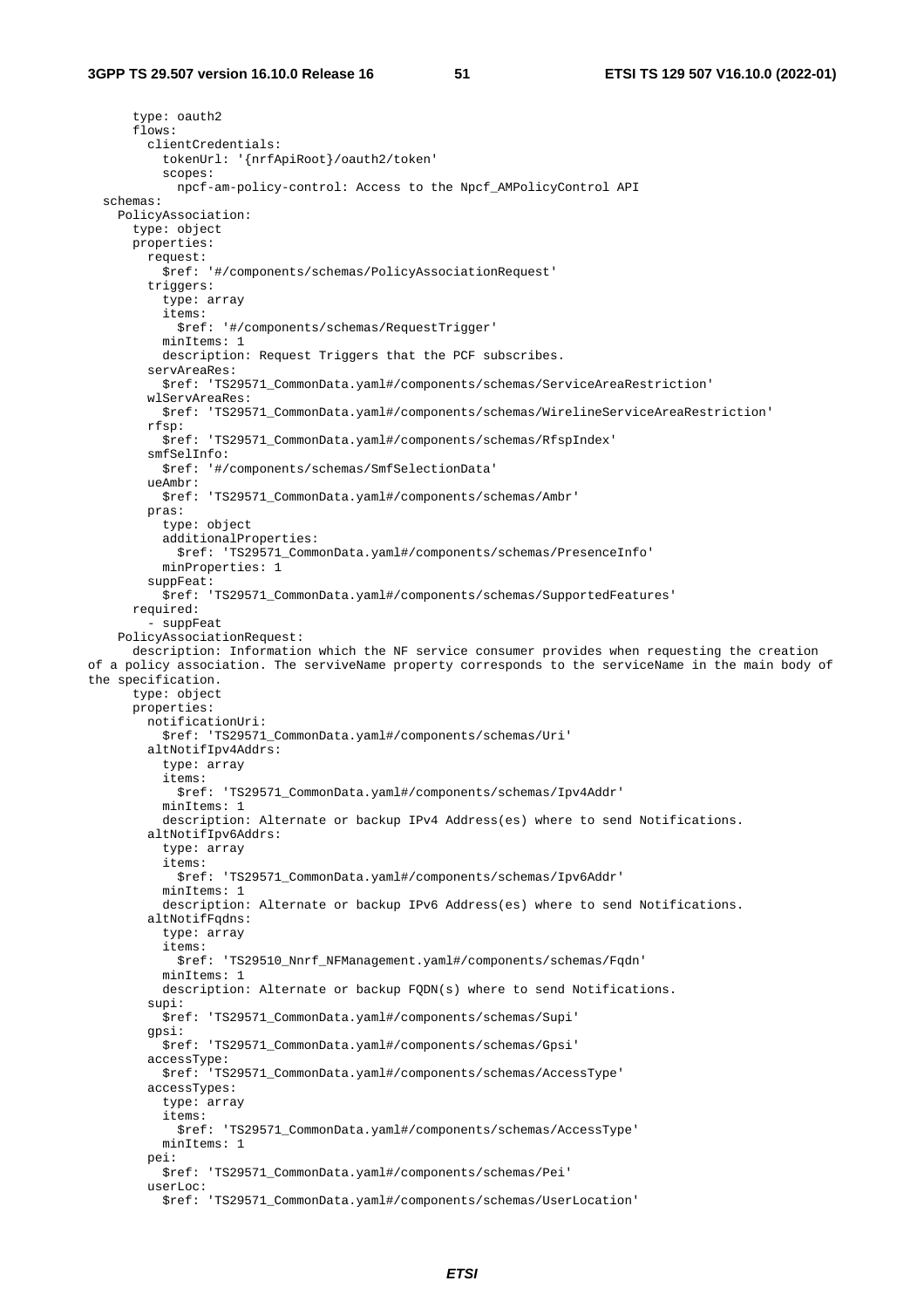timeZone: \$ref: 'TS29571\_CommonData.yaml#/components/schemas/TimeZone' servingPlmn: \$ref: 'TS29571\_CommonData.yaml#/components/schemas/PlmnIdNid' ratType: \$ref: 'TS29571\_CommonData.yaml#/components/schemas/RatType' ratTypes: type: array items: \$ref: 'TS29571\_CommonData.yaml#/components/schemas/RatType' minItems: 1 groupIds: type: array items: \$ref: 'TS29571\_CommonData.yaml#/components/schemas/GroupId' minItems: 1 servAreaRes: \$ref: 'TS29571\_CommonData.yaml#/components/schemas/ServiceAreaRestriction' wlServAreaRes: \$ref: 'TS29571\_CommonData.yaml#/components/schemas/WirelineServiceAreaRestriction' rfsp: \$ref: 'TS29571\_CommonData.yaml#/components/schemas/RfspIndex' ueAmbr: \$ref: 'TS29571\_CommonData.yaml#/components/schemas/Ambr' allowedSnssais: description: array of allowed S-NSSAIs for the 3GPP access. type: array items: \$ref: 'TS29571\_CommonData.yaml#/components/schemas/Snssai' minItems: 1 mappingSnssais: description: mapping of each S-NSSAI of the Allowed NSSAI to the corresponding S-NSSAI of the HPLMN. type: array items: \$ref: 'TS29531\_Nnssf\_NSSelection.yaml#/components/schemas/MappingOfSnssai' minItems: 1 n3gAllowedSnssais: description: array of allowed S-NSSAIs for the Non-3GPP access. type: array items: \$ref: 'TS29571\_CommonData.yaml#/components/schemas/Snssai' minItems: 1 guami: \$ref: 'TS29571\_CommonData.yaml#/components/schemas/Guami' serviveName: \$ref: 'TS29510\_Nnrf\_NFManagement.yaml#/components/schemas/ServiceName' traceReq: \$ref: 'TS29571\_CommonData.yaml#/components/schemas/TraceData' suppFeat: \$ref: 'TS29571\_CommonData.yaml#/components/schemas/SupportedFeatures' required: - notificationUri - suppFeat - supi PolicyAssociationUpdateRequest: type: object properties: notificationUri: \$ref: 'TS29571\_CommonData.yaml#/components/schemas/Uri' altNotifIpv4Addrs: type: array items: \$ref: 'TS29571\_CommonData.yaml#/components/schemas/Ipv4Addr' minItems: 1 description: Alternate or backup IPv4 Address(es) where to send Notifications. altNotifIpv6Addrs: type: array items: \$ref: 'TS29571\_CommonData.yaml#/components/schemas/Ipv6Addr' minItems: 1 description: Alternate or backup IPv6 Address(es) where to send Notifications. altNotifFqdns: type: array items: \$ref: 'TS29510\_Nnrf\_NFManagement.yaml#/components/schemas/Fqdn' minItems: 1 description: Alternate or backup FQDN(s) where to send Notifications.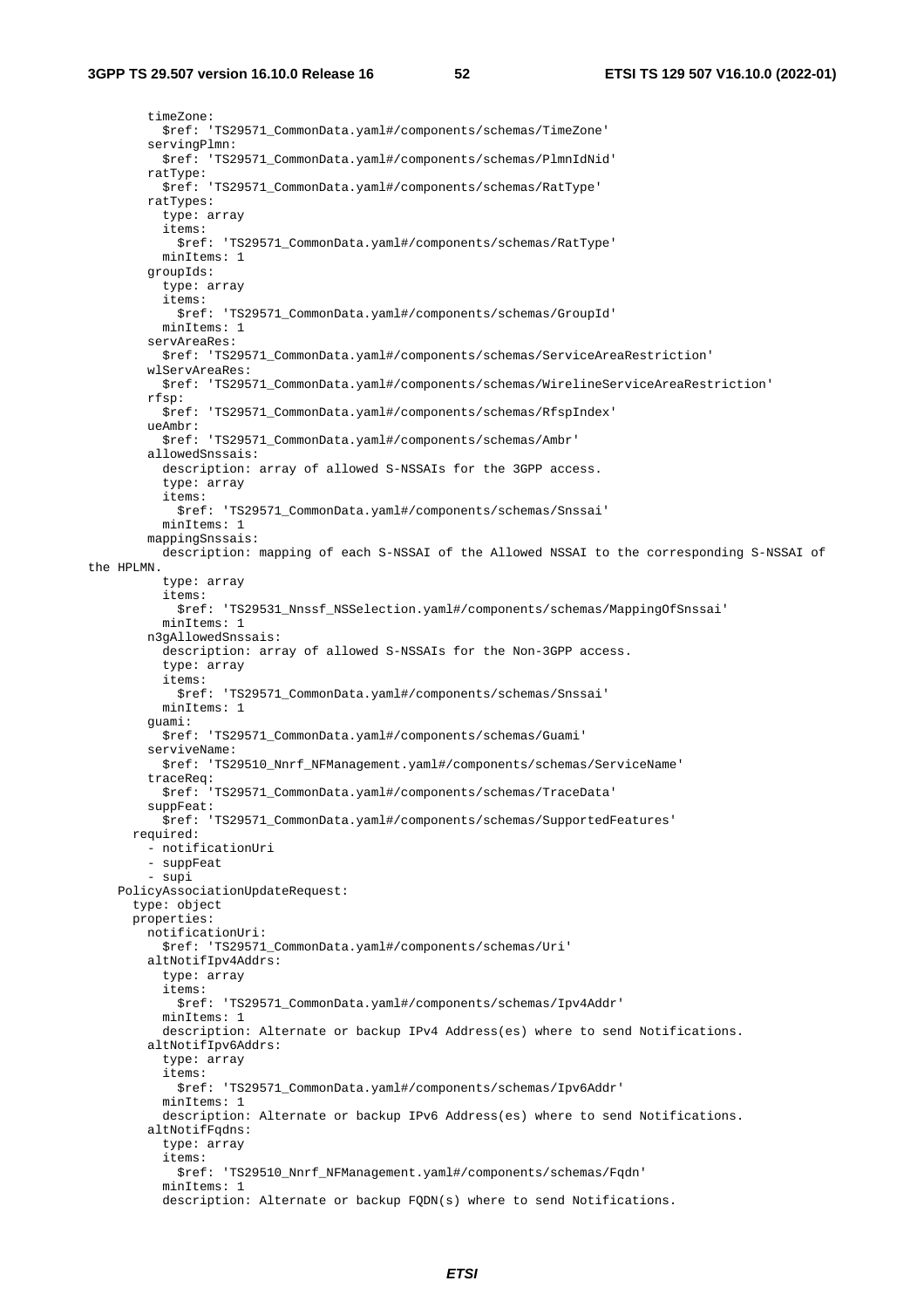triggers: type: array items: \$ref: '#/components/schemas/RequestTrigger' minItems: 1 description: Request Triggers that the NF service consumer observes. servAreaRes: \$ref: 'TS29571\_CommonData.yaml#/components/schemas/ServiceAreaRestriction' wlServAreaRes: \$ref: 'TS29571\_CommonData.yaml#/components/schemas/WirelineServiceAreaRestriction' rfsp: \$ref: 'TS29571\_CommonData.yaml#/components/schemas/RfspIndex' smfSelInfo: \$ref: '#/components/schemas/SmfSelectionData' ueAmbr: \$ref: 'TS29571\_CommonData.yaml#/components/schemas/Ambr' praStatuses: type: object additionalProperties: \$ref: 'TS29571\_CommonData.yaml#/components/schemas/PresenceInfo' minProperties: 1 description: Map of PRA status information. userLoc: \$ref: 'TS29571\_CommonData.yaml#/components/schemas/UserLocation' allowedSnssais: description: array of allowed S-NSSAIs for the 3GPP access. type: array items: \$ref: 'TS29571\_CommonData.yaml#/components/schemas/Snssai' minItems: 1 mappingSnssais: description: mapping of each S-NSSAI of the Allowed NSSAI to the corresponding S-NSSAI of the HPLMN. type: array items: \$ref: 'TS29531\_Nnssf\_NSSelection.yaml#/components/schemas/MappingOfSnssai' minItems: 1 accessTypes: type: array items: \$ref: 'TS29571\_CommonData.yaml#/components/schemas/AccessType' minItems: 1 ratTypes: type: array items: \$ref: 'TS29571\_CommonData.yaml#/components/schemas/RatType' minItems: 1 n3gAllowedSnssais: description: array of allowed S-NSSAIs for the Non-3GPP access. type: array items: \$ref: 'TS29571\_CommonData.yaml#/components/schemas/Snssai' minItems: 1 traceReq: \$ref: 'TS29571\_CommonData.yaml#/components/schemas/TraceData' guami: \$ref: 'TS29571\_CommonData.yaml#/components/schemas/Guami' PolicyUpdate: type: object properties: resourceUri: \$ref: 'TS29571\_CommonData.yaml#/components/schemas/Uri' triggers: type: array items: \$ref: '#/components/schemas/RequestTrigger' minItems: 1 nullable: true description: Request Triggers that the PCF subscribes. servAreaRes: \$ref: 'TS29571\_CommonData.yaml#/components/schemas/ServiceAreaRestriction' wlServAreaRes: \$ref: 'TS29571\_CommonData.yaml#/components/schemas/WirelineServiceAreaRestriction' rfsp: \$ref: 'TS29571\_CommonData.yaml#/components/schemas/RfspIndex' smfSelInfo: \$ref: '#/components/schemas/SmfSelectionData' ueAmbr: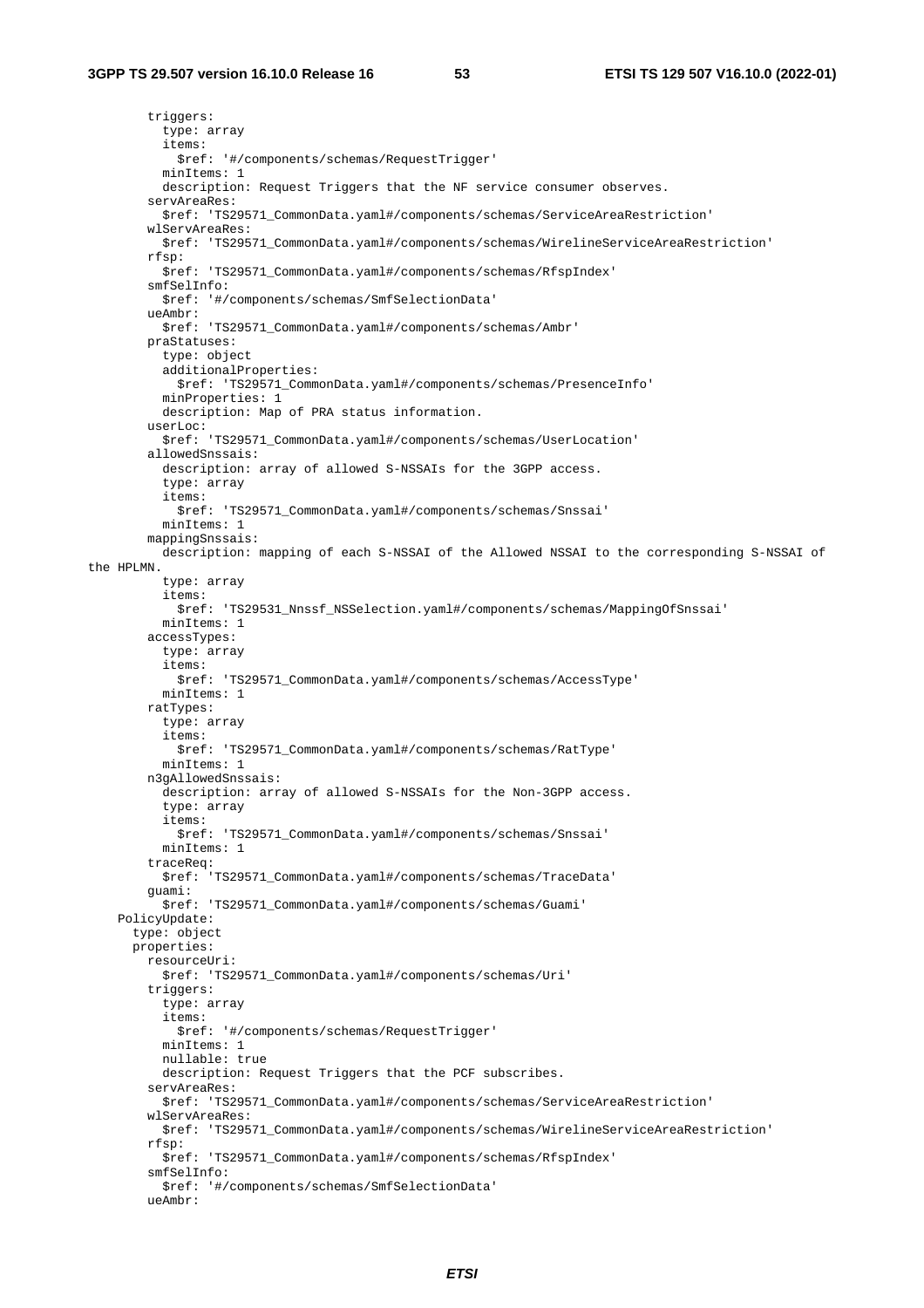\$ref: 'TS29571\_CommonData.yaml#/components/schemas/Ambr' pras: type: object additionalProperties: \$ref: 'TS29571\_CommonData.yaml#/components/schemas/PresenceInfoRm' description: Map of PRA information. minProperties: 1 nullable: true required: - resourceUri TerminationNotification: type: object properties: resourceUri: \$ref: 'TS29571\_CommonData.yaml#/components/schemas/Uri' cause: \$ref: '#/components/schemas/PolicyAssociationReleaseCause' required: - resourceUri - cause SmfSelectionData: type: object properties: unsuppDnn: type: boolean candidates: type: object additionalProperties: \$ref: '#/components/schemas/CandidateForReplacement' minProperties: 1 nullable: true snssai: \$ref: 'TS29571\_CommonData.yaml#/components/schemas/Snssai' mappingSnssai: \$ref: 'TS29571\_CommonData.yaml#/components/schemas/Snssai' dnn: \$ref: 'TS29571\_CommonData.yaml#/components/schemas/Dnn' nullable: true CandidateForReplacement: type: object properties: snssai: \$ref: 'TS29571\_CommonData.yaml#/components/schemas/Snssai' dnns: type: array items: \$ref: 'TS29571\_CommonData.yaml#/components/schemas/Dnn' minItems: 1 nullable: true required: - snssai nullable: true RequestTrigger: anyOf: - type: string enum: - LOC\_CH - PRA\_CH - SERV\_AREA\_CH - RFSP\_CH - ALLOWED\_NSSAI\_CH - UE\_AMBR\_CH - SMF\_SELECT\_CH - ACCESS TYPE CH - type: string description: > This string provides forward-compatibility with future extensions to the enumeration but is not used to encode content defined in the present version of this API. description: > Possible values are - LOC\_CH: Location change (tracking area). The tracking area of the UE has changed. - PRA\_CH: Change of UE presence in PRA. The AMF reports the current presence status of the UE in a Presence Reporting Area, and notifies that the UE enters/leaves the Presence Reporting Area. - SERV\_AREA\_CH: Service Area Restriction change. The UDM notifies the AMF that the subscribed service area restriction information has changed. - RFSP CH: RFSP index change. The UDM notifies the AMF that the subscribed RFSP index has

changed.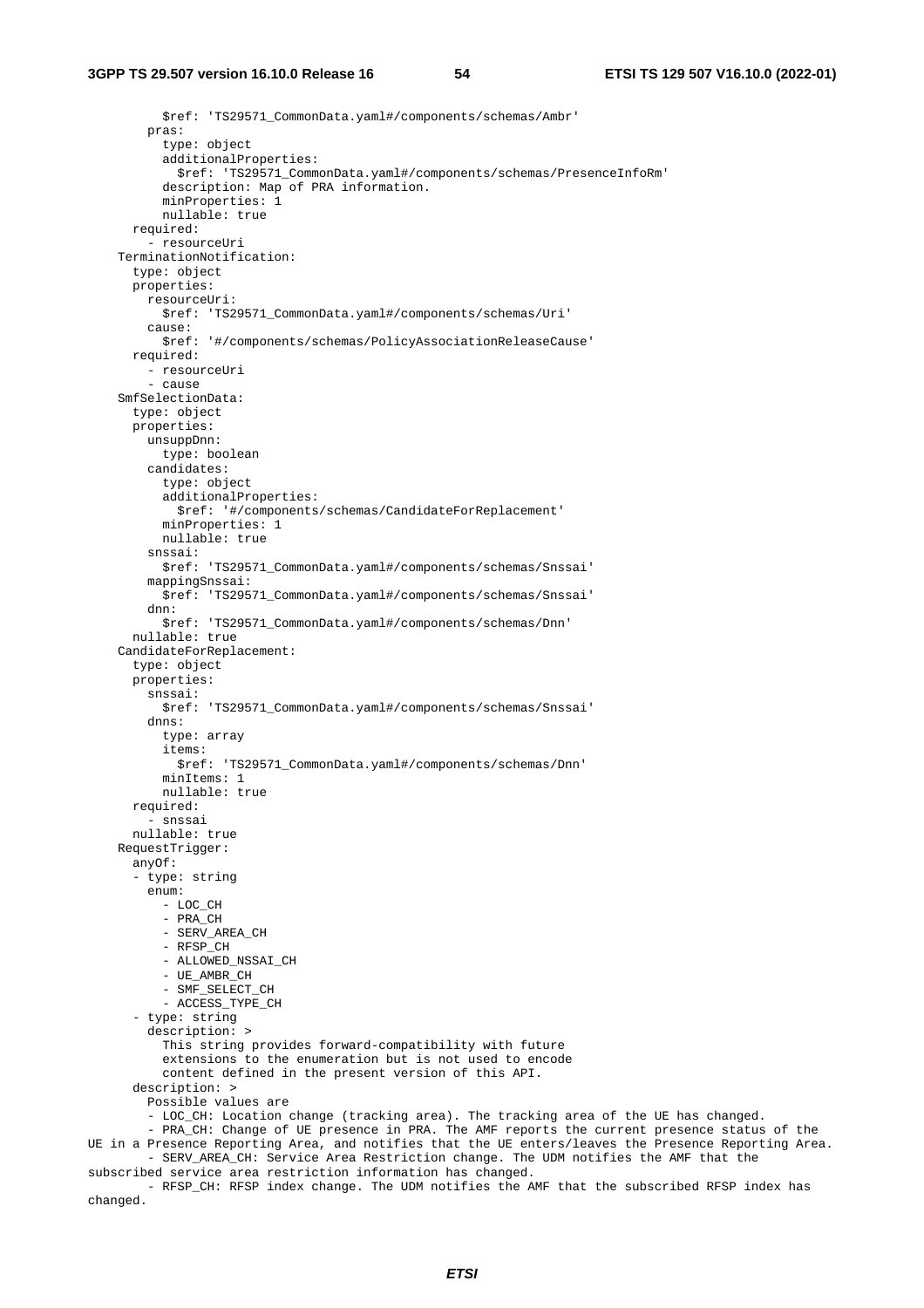- ALLOWED\_NSSAI\_CH: Allowed NSSAI change. The AMF notifies that the set of UE allowed S-NSSAIs has changed. - UE\_AMBR\_CH: UE-AMBR change. The UDM notifies the AMF that the subscribed UE-AMBR has changed. - SMF\_SELECT\_CH: SMF selection information change. The UE requested for an unsupported DNN or UE requested for a DNN within the list of DNN candidates for replacement per S-NSSAI. - ACCESS TYPE CH: Access Type change. The AMF notifies that the access type and the RAT type combinations available in the AMF for a UE with simultaneous 3GPP and non-3GPP connectivity has changed. PolicyAssociationReleaseCause: anyOf: - type: string enum: - UNSPECIFIED - UE\_SUBSCRIPTION - INSUFFICIENT\_RES - type: string description: > This string provides forward-compatibility with future extensions to the enumeration but is not used to encode content defined in the present version of this API. description: > Possible values are - UNSPECIFIED: This value is used for unspecified reasons. - UE\_SUBSCRIPTION: This value is used to indicate that the session needs to be terminated because the subscription of UE has changed (e.g. was removed). - INSUFFICIENT\_RES: This value is used to indicate that the server is overloaded and needs to abort the session.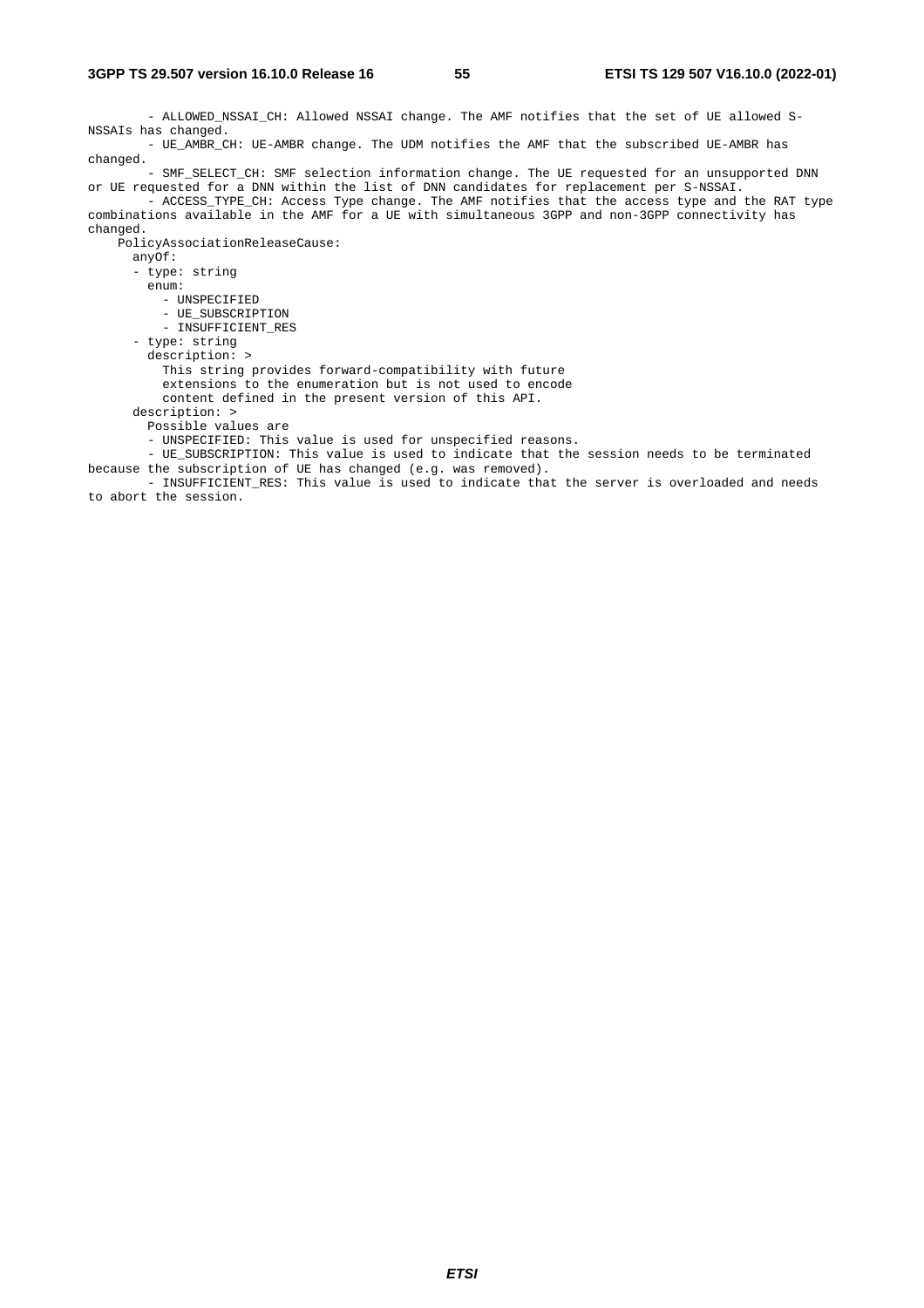## Annex B (normative): Wireless and wireline convergence access support

## B.1 Scope

This annex defines procedures for wireless and wireline convergence access support for 5GS. The stage 2 definition and procedures are contained in 3GPP TS 23.316 [23]. The System Architecture for wireless and wireline convergence access is defined in 3GPP TS 23.501 [2].

## B.2 Npcf\_AMPolicyControl Service

## B.2.1 Service Description

### B.2.1.1 Overview

Subclause 4.1.1 applies with the modification that the UE is replaced by the 5G-RG and the W-AGF, which is acting as a UE towards the 5GC on behalf of the FN-RG.

## B.2.1.2 Service Architecture

Subclause 4.1.2 applies with the exception that roaming functionality shall not apply in this Release of the specification for access and mobility policy control for 5G-RG connecting via W-5GAN and FN-RG. Roaming architecture is only applicable to a 5G-RG connecting to the 5GC via NG RAN.

### B.2.1.3 Network Functions

### B.2.1.3.1 Policy Control Function (PCF)

The PCF functionality defined in subclause 4.1.3.1 shall apply with the following modifications for wireline access:

- The UE-AMBR control by the serving network does not apply.
- The Service Area Restrictions for a FN-BRG do not apply.
- The PCF provides access and mobility related policy control as described in this Annex.

#### B.2.1.3.2 NF Service Consumers

The AMF functionality defined in subclause 4.1.3.2 shall apply with the following exceptions:

- The UE-AMBR control by the visited network is only applicable for a 5G-RG registered over 3GPP access.
- The AMF enforces access and mobility related policy control as described in this Annex.

## B.3 Service Operation

## B.3.1 Introduction

The descriptions in clause 4.2.1 are applied with the following differences: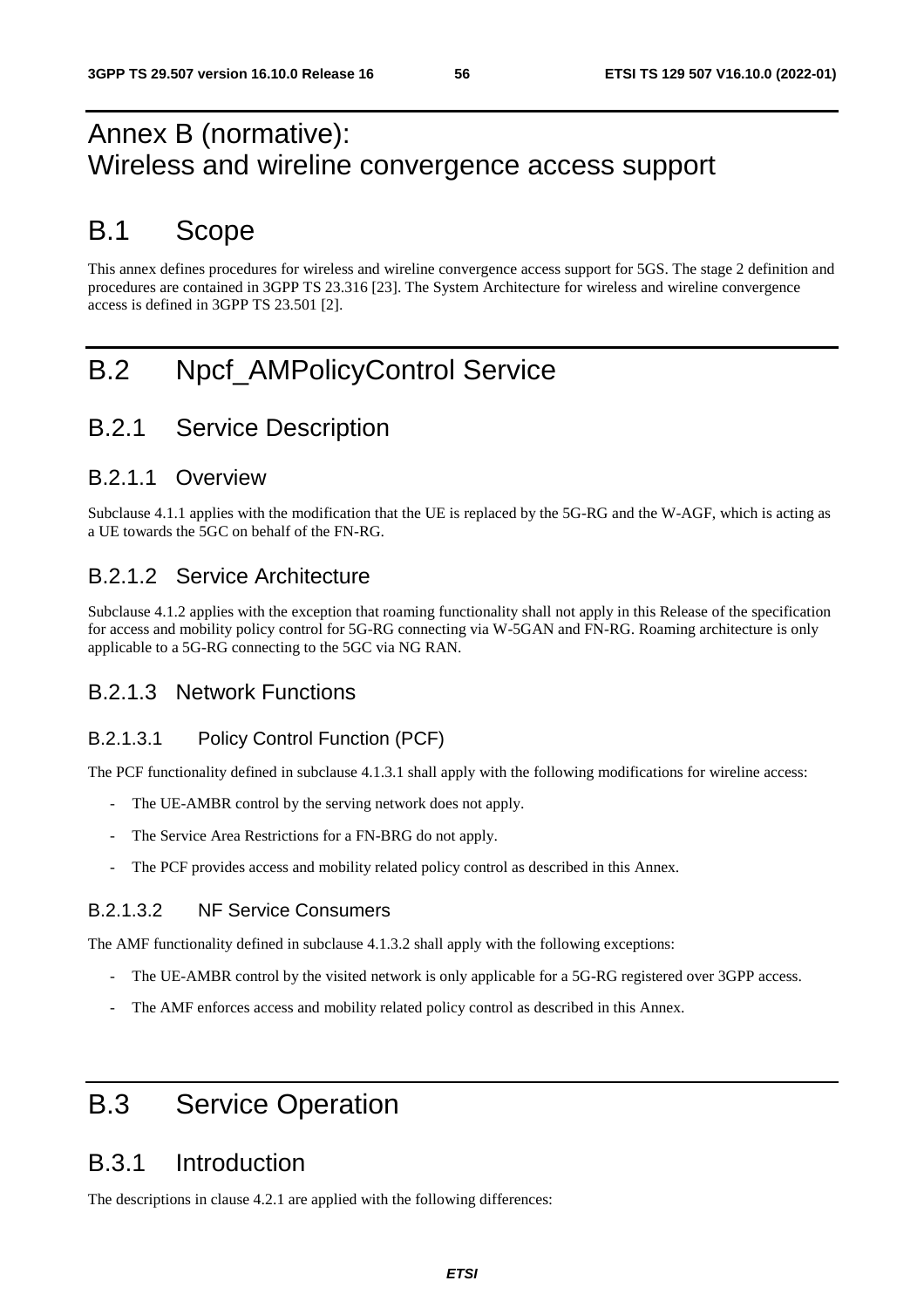UE is replaced by the 5G-RG.

## B.3.2 Npcf\_AMPolicyControl\_Create Service Operation

### B.3.2.1 General

The procedure defined in clause 4.2.2.1 is applied with following differences:

- UE is replaced by the 5G-RG or FN-RG if applicable.
- Handling of RFSP information is not applicable if the 5G-RG or FN-RG connects the 5GC via wireline access.
- Global Line ID including the line Id and either PLMN Id or operator Id is encoded within the "gli" attribute of the "n3gaLocation" attribute included in the "userLoc" attribute within the PolicyAssociationRequest data structure when the 5G-RG or FN-RG connects the 5GC via W-5GBAN.
- The HFC Node Identifier in the "hfcNodeId" attribute of the "n3gaLocation" attribute included in the "userLoc" attribute within the PolicyAssociationRequest data structure when the 5G-CRG or FN-CRG connects to the 5GC via W-5GCAN.
- Only the policy control request triggers defined in subclause B.3.4.2 are provided by the PCF when the 5G-RG or FN-RG connects the 5GC via wireline access.
- The PolicyAssociationRequest data structure shall include, if available, and if the feature "WirelineWirelessConvergence" is supported, wireline access Service Area Restrictions (see subclause B.3.2.2.2) derived from the wireline access Service Area Restrictions obtained from the UDM by mapping any service areas denoted by geographical information into Line IDs (for a 5G-BRG) or HFC Node IDs (for a 5G-CRG and FN-CRG) encoded as "wlServAreaRes" attribute.
- The PolicyAssociation data type returned as body of the HTTP "201 Created" response shall include if the feature "WirelineWirelessConvergence" is supported, and if the PCF received the "wlServAreaRes" in the request, wireline Service Area Restrictions encoded as "wlServAreaRes" attribute.
- If the feature "MultipleAccessTypes" is supported, the NF service consumer (e.g. AMF) shall include:
	- a) the RAT type entry corresponding to non-3GPP wireline access and/or the RAT type entry corresponding to the 3GPP access encoded in the "ratTypes" attribute, if available; and
	- b) the "accessTypes" attribute indicating registration in the 3GPP access, or registration in the non-3GPP access, or registration in both 3GPP and non-3GPP access, if available.
- NOTE: When both, 3GPP access and non-3GPP accesses are available, the "accessType" attribute and the "ratType" attribute within the PolicyAssociationRequest type contain the access type and RAT type corresponding to the 3GPP access.
- If the feature "SliceSupport" or the feature "DNNReplacementControl" is supported in the AMF, the UE is registered in the non-3GPP access, and the feature "MultipleAccessTypes" is supported, the NF service consumer (e.g. AMF) shall include the Allowed NSSAI in the non-3GPP access encoded in the "n3gAllowedSnssais" attribute.
- If the feature "DNNReplacementControl" is supported, the UE is registered in the non-3GPP access, and the feature "MultipleAccessTypes" is supported, the NF service consumer (e.g. AMF) may include the mapping of each S-NSSAI of the Allowed NSSAI in the non-3GPP access to the corresponding S-NSSAI of the HPLMN encoded in the "mappingSnssais" attribute.
- The PEI that may be included within the "pei" attribute shall have one of the following representations:
	- a) If the 5G-BRG supports only wireline access, the PEI shall be the 5G-BRG MAC address.
	- b) If the 5G-CRG supports only wireline access, the PEI shall be the cable modem MAC address.
	- c) If the 5G-RG supports at least one 3GPP access technology, the PEI shall be the allocated IMEI or IMEISV.
	- d) For the FN-BRG and FN-CRG, the PEI shall be the FN-RG MAC address.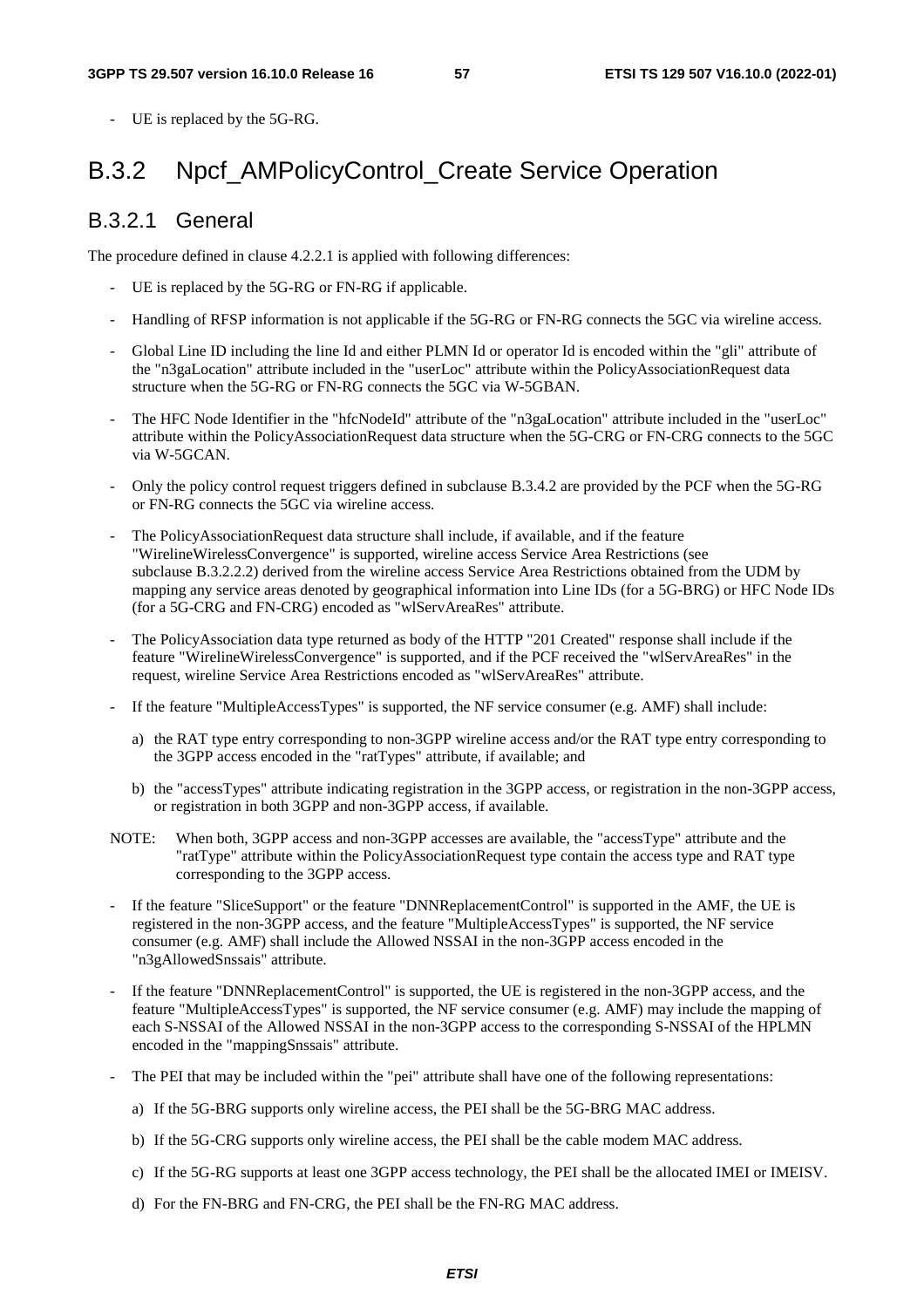NOTE: When the PEI includes an indication that the MAC address cannot be used as Equipment identifier of the FN-RG, the PEI cannot be trusted for regulatory purposes and cannot be used for equipment based policy evaluation.

### B.3.2.2 AMF Access and Mobility Policy

#### B.3.2.2.1 General

The functionality defined in subclause 4.2.2.3 shall apply with the following modifications:

- UE-AMBR defined in subclause 4.2.2.3.3 shall not apply for wireline access.
- RFSP Index defined in subclause 4.2.2.3.2 shall not apply for wireline access.
- Service Area Restriction defined in subclause 4.2.2.3.1 is only applicable for a 5G-RG connected via NG-RAN. The wireline access Service Area Restriction defined in subclause B.3.2.2.2 shall apply for a FN-CRG and/or a 5G-RG (5G-BRG and 5G-CRG) connected via wireline access.

#### B.3.2.2.2 Wireline Service Area Restriction

If service area restrictions are enabled, and if the feature "WirelineWirelessConvergence" is supported, the Service Area Restriction information is encoded using the "WirelineServiceArea Restriction" data type defined in 3GPP TS 29.571 [11] and consists of:

- either a limited allowed area represented as both of:
	- (i) a list of either Line IDs encoded as "globLineIds" (for a 5G-BRG) or HFC-Node IDs (for 5G-CRG and FN-CRG) encoded as "hfcNIds" attribute within the "areas" attribute; and
	- (ii) the "restrictionType" attribute set to "ALLOWED\_AREAS";
- or a limited not allowed area represented as both of:
	- (i) a list of either Line IDs encoded as "globLineIds" (for a 5G-BRG) or HFC-Node IDs (for 5G-CRG and FN-CRG) encoded as "hfcNIds" attribute within the "areas" attribute; and
	- (ii) the "restrictionType" attribute set to "NOT\_ALLOWED\_AREAS";

When the authorized wireline service area restrictions result in an unlimited set of HFC-Node IDs or Line IDs, the PCF shall include an empty "wlServAreaRes" attribute.

#### B.3.2.2.3 Void

## B.3.3 Npcf AMPolicyControl UpdateNotify Service Operation

### B.3.3.1 General

The functionality defined in subclause 4.2.4.2 and 4.2.4.3 shall apply.

## B.3.4 Npcf AMPolicyControl Update Service Operation

### B.3.4.1 General

The general procedure specified in subclause 4.2.3.2 to modify an existing AM policy association shall apply with the exception that for a FN-RG or a 5G-RG registering via wireline access only, the existing AM policy association shall not be updated due to location change (tracking area), change of UE presence in PRA, or RFSP index change.

If the feature "MultipleAccessTypes" is supported, the NF service consumer may include in the PolicyAssociationUpdateRequest data structure: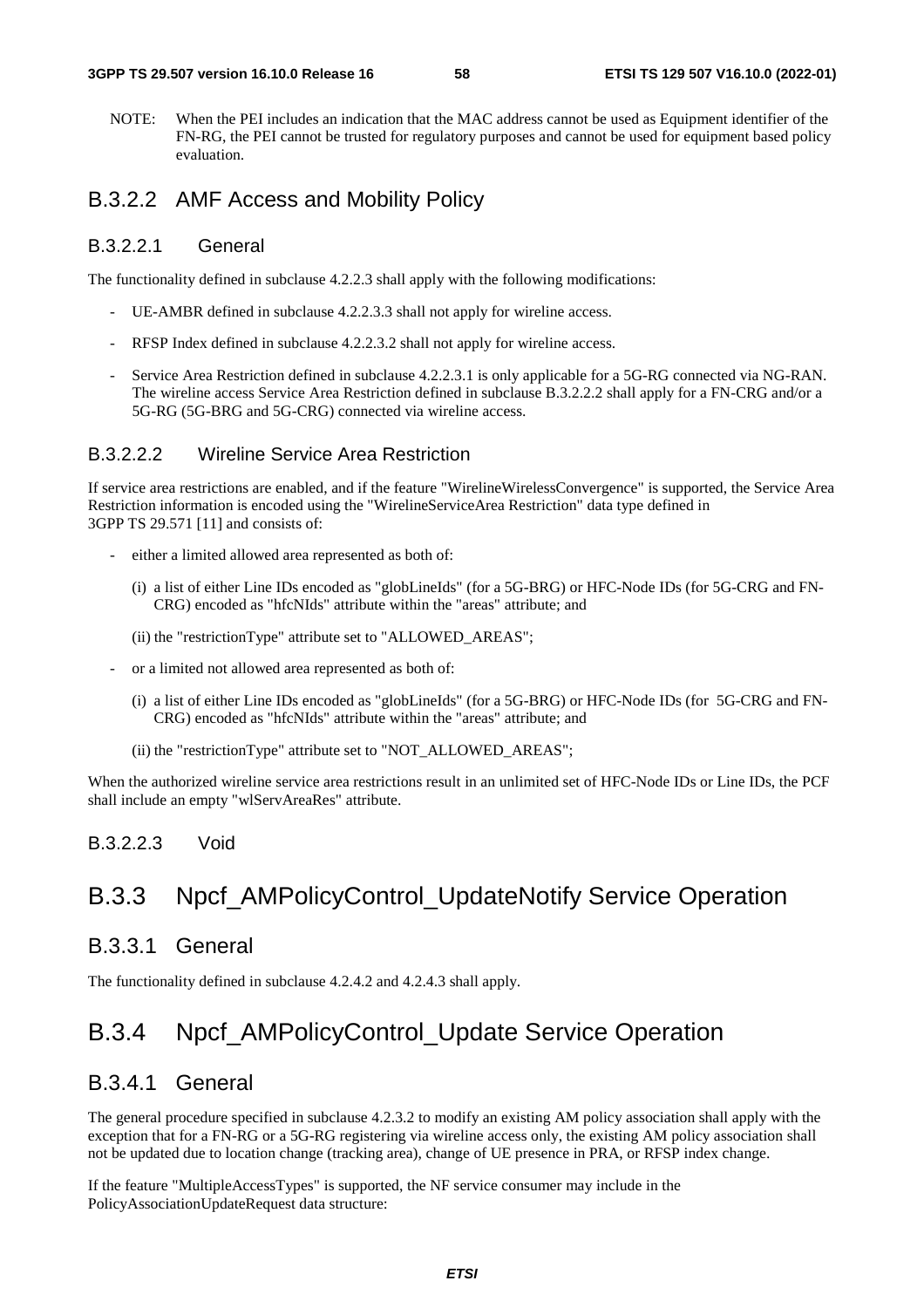if the Access Type and/or the RAT type changed and the access type change Policy Control Request Trigger was previously provisioned (see subclause B.3.4.2), the list of Access Type and RAT Type combinations available encoded in the "accessTypes" attribute, "ratTypes" attribute.

When the feature "MultipleAccessTypes" is supported the PCF may include in the PolicyUpdate data type the access type change Policy Control Request Trigger (see subclause B.3.4.2) encoded within the "triggers" attribute.

If the feature "SliceSupport" or the feature "DNNReplacementControl" is supported in the AMF, the UE is registered in the non-3GPP access, and the feature "MultipleAccessTypes" is supported, the NF service consumer (e.g. AMF) shall include the Allowed NSSAI in the non-3GPP access encoded in the "n3gAllowedSnssais" attribute together with the "ALLOWED NSSAI CH" policy control request trigger when a change of the Allowed NSSAI for the non-3GPP access occurred.

If the feature "DNNReplacementControl" is supported, the UE is registered in the non-3GPP access, and the feature "MultipleAccessTypes" is supported, the Allowed NSSAI changed and/or the mapping of a S-NSSAI of the Allowed NSSAI to the corresponding S-NSSAI of the HPLMN changed, and the Policy Control Request Trigger "Change of allowed NSSAI" was provided then NF service consumer (e.g. AMF) may include the mapping of each S-NSSAI of the Allowed NSSAI in the non-3GPP access to the corresponding S-NSSAI of the HPLMN encoded in the "mappingSnssais" attribute.

In addition, if the feature "WirelineWirelessConvergence" is supported:

- the PolicyAssociationUpdateRequest data structure shall include if a wireline access Service Area restriction change occurred, the wireline access Service Area Restrictions (see subclause B.3.2.2.2) derived from the ones obtained from the UDM encoded as "wlServAreaRes" attribute;
- the PolicyUpdate data returned in the response, if the PCF received the " wlServAreaRes" attribute in the request, wireline access Service Area Restrictions encoded as "wlServAreaRes" attribute.

### B.3.4.2 Policy Control Request Triggers

For a 5G-RG registering via NG-RAN, the Policy Control Request Triggers defined in subclause 4.2.3.2 shall apply.

For a FN-RG or a 5G-RG registering via wireline access, only the following Policy Control Request Triggers defined in subclause 4.2.3.2 shall apply:

- "SERV AREA CH", i.e. Service Area Restriction change: the UDM notifies the AMF that the subscribed service area restriction information has changed;
- "ALLOWED\_NSSAI\_CH", i.e. change of allowed NSSAI of the served UE;
- NOTE 1: The "ALLOWED\_NSSAI\_CH" trigger only applies if the feature "SliceSupport" or the feature "DNNReplacementControl" is supported.
- NOTE 2: The "SERV AREA CH" trigger is also used to notify that the subscribed wireline access service area restriction information has changed.
- "ACCESS\_TYPE\_CH", i.e. the access type change: the AMF notifies that the access type and the RAT type combinations available in the AMF for a UE with simultaneous 3GPP and non-3GPP connectivity has changed; and

NOTE 3: The "ACCESS\_TYPE\_CH" trigger only applies if the "MultipleAccessTypes" feature is supported.

"SMF\_SELECT\_CH", i.e. SMF selection information change.

NOTE 4: The "SMF\_SELECT\_CH" trigger only applies if the "DNNReplacementControl" feature is supported.

### B.3.4.3 Encoding of updated policy

Updated policies shall be encoded within the PolicyUpdate as specified in subclause 4.2.3.3 with the modifications listed in subclauses B.3.4.1, B.3.4.2, and this subclause.

AMF Access and Mobility Policy (see subclause B.3.2.2.2) Service Area Restriction for wireline access is encoded as "wlServAreaRes" attribute.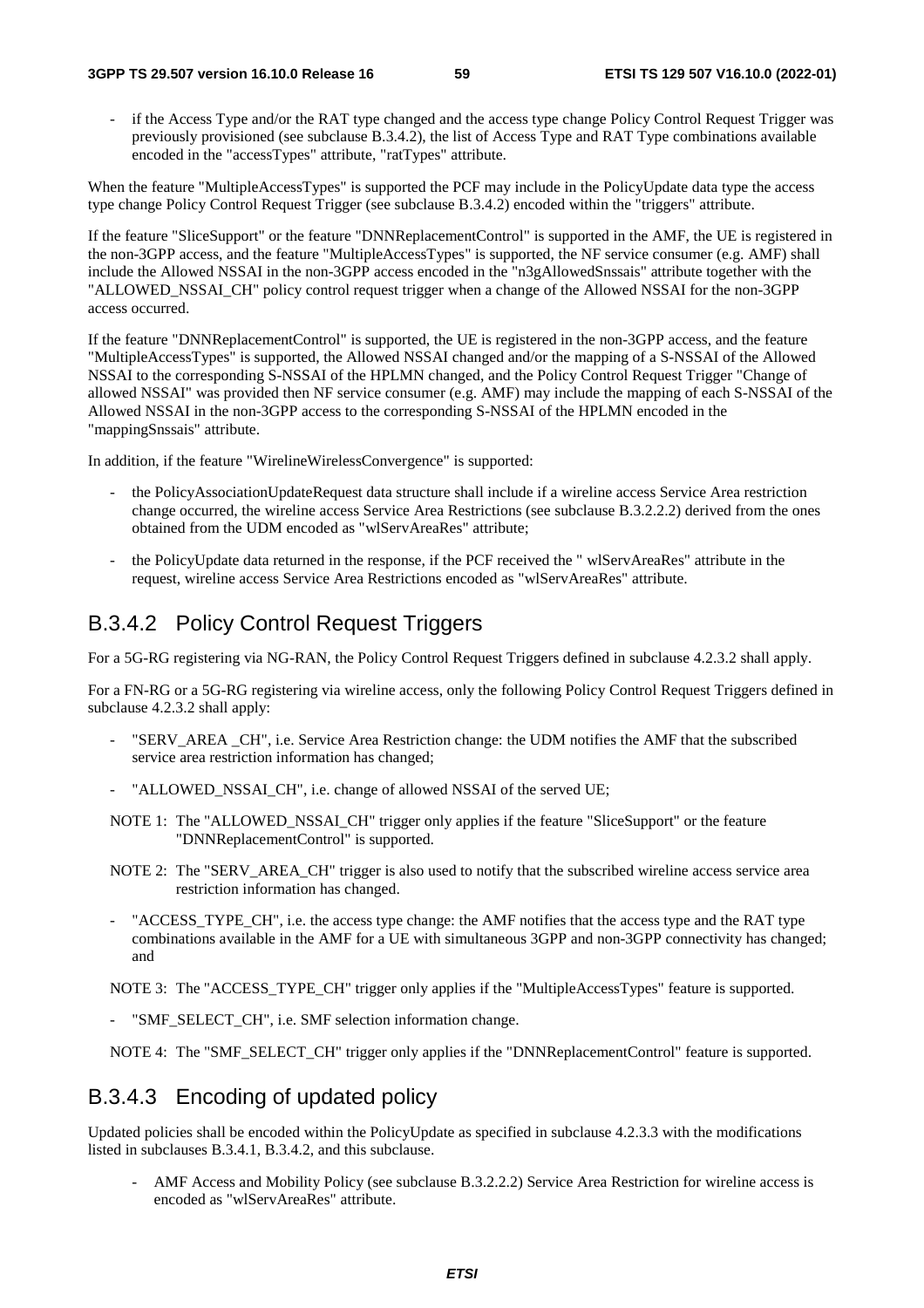## B.3.5 Npcf\_AMPolicyControl\_Delete Service Operation

## B.3.5.1 General

The functionality defined in subclause 4.2.5 shall apply.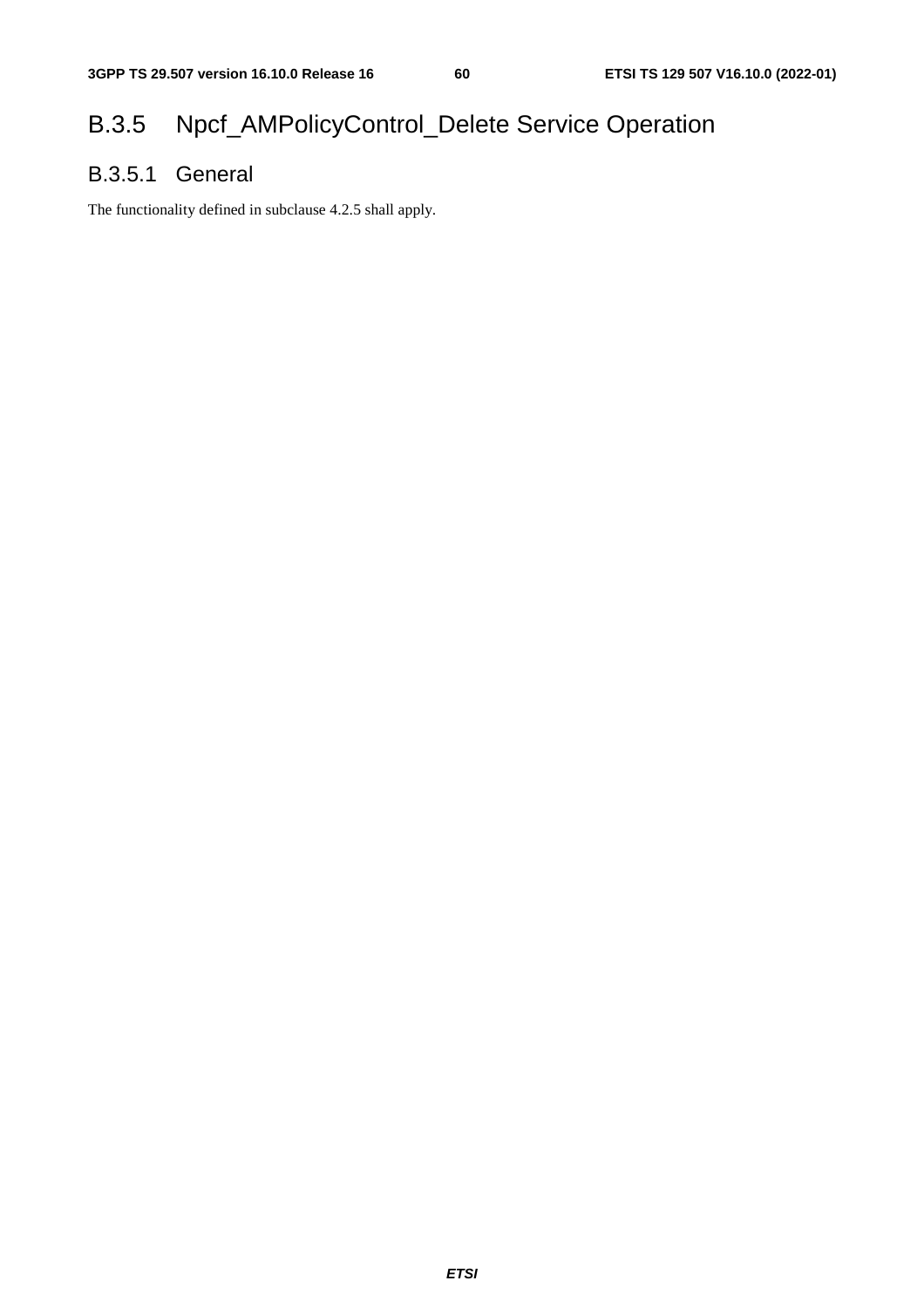Annex C (informative): Change history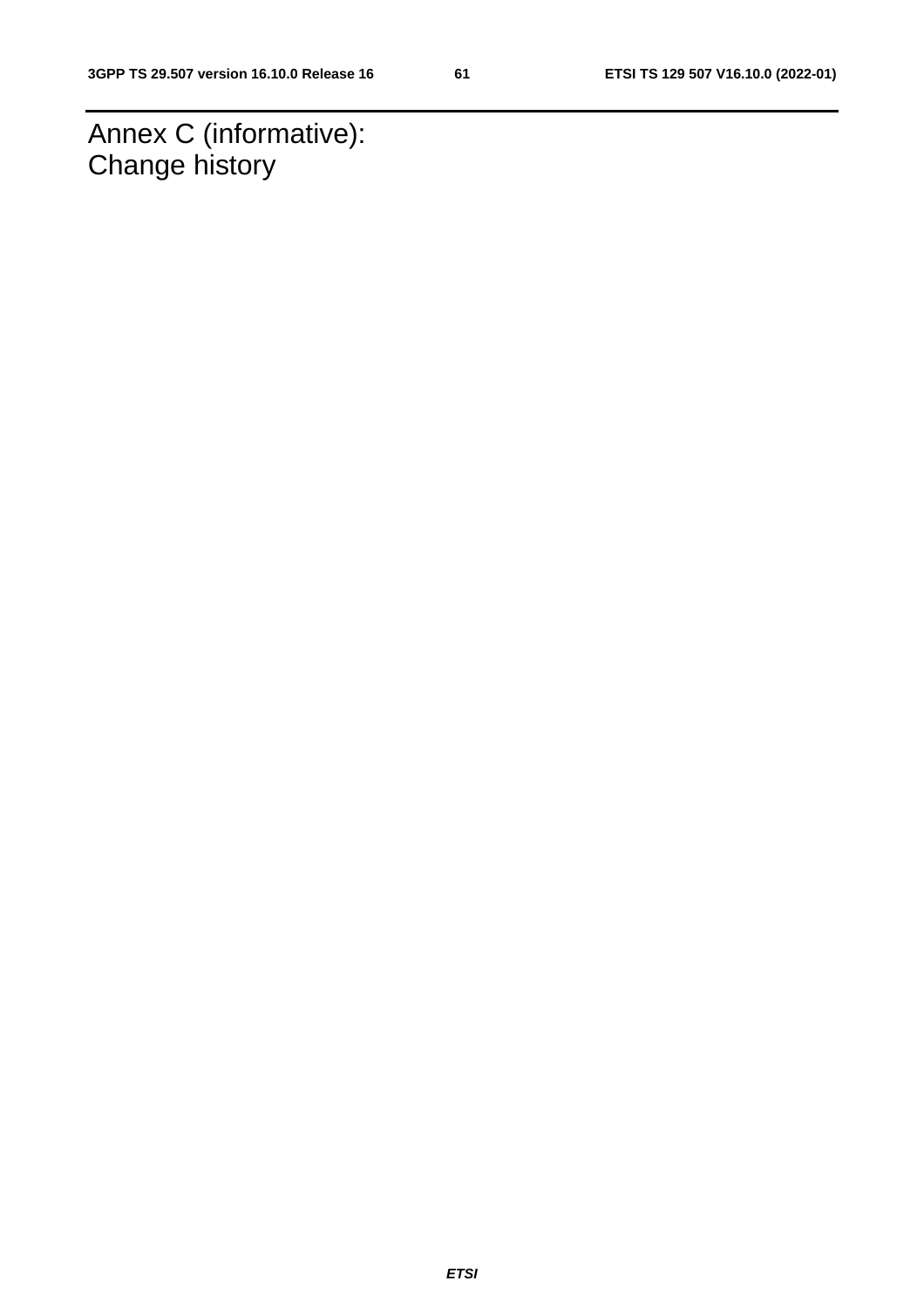| <b>Change history</b>          |              |                        |              |                |        |                                                               |                  |
|--------------------------------|--------------|------------------------|--------------|----------------|--------|---------------------------------------------------------------|------------------|
| <b>Date</b>                    | TSG#         | <b>TSG Doc.</b>        | <b>CR</b>    | Re             | Cat    | Subject/Comment                                               | <b>New</b>       |
| 2017-10                        |              |                        |              | v              |        | TS skeleton of Access and Mobility Policy Control             | 0.0.0            |
|                                |              |                        |              |                |        | Service specification                                         |                  |
| 2017-10                        | CT3#92       |                        |              |                |        | C3-175324, C3-175338 and C3-17525                             | 0.1.0            |
| 2017-12                        | CT3#93       |                        |              |                |        | C3-176355, C3-176354, C3-176237, C3-176238 and C3-            | 0.2.0            |
|                                |              |                        |              |                |        | 176239                                                        |                  |
| 2018-01                        | CT3#94       |                        |              |                |        | C3-180033, C3-180195 C3-182307, C3-182308, C3-182309,         | 0.3.0            |
|                                |              |                        |              |                |        | C3-182442, C3-182311, C3-182312, C3-182313 and C3-<br>182314. |                  |
| 2018-05                        | CT3#97       |                        |              |                |        | C3-183447, C3-183803, C3-183449, C3-183804, C3-183805,        | 0.5.0            |
|                                |              |                        |              |                |        | C3-183806, C3-183807, C3-183844, C3-183650 and C3-            |                  |
|                                |              |                        |              |                |        | 183650                                                        |                  |
| 2018-06                        | CT#80        | CP-181025              |              |                |        | TS sent to plenary for approval                               | 1.0.0            |
| 2018-06                        | <b>CT#80</b> | CP-181025              |              |                |        | TS approved by plenary                                        | 15.0.0           |
| 2018-09<br>2018-09             | CT#81        | CP-182023<br>CP-182015 | 0002<br>0003 | Ι1<br>3        | B<br>F | Trace activation                                              | 15.1.0<br>15.1.0 |
|                                | CT#81        |                        |              |                |        | AM Policy Association management during the AMF<br>relocation |                  |
| 2018-09                        | CT#81        | CP-182015              | 0004         | $\overline{4}$ | F      | Completion of Error Codes in OpenAPI file                     | 15.1.0           |
| 2018-09                        | CT#81        | CP-182015              | 0005         | 11             | F      | Stateless AMF support updates                                 | 15.1.0           |
| 2018-09                        | CT#81        | CP-182015              | 0006         | $\overline{7}$ | F      | Removal of editor's note about additional parameters to       | 15.1.0           |
|                                |              |                        |              |                |        | further qualify event triggers                                |                  |
| 2018-09 CT#81                  |              | CP-182029              | 0007         | 3              | F      | <b>Service Area Restrictions</b>                              | 15.1.0           |
| 2018-09 CT#81                  |              | CP-182015              | 0008         | IЗ             | F      | <b>UE Policies</b>                                            | 15.1.0           |
| 2018-09 CT#81                  |              | CP-182015              | 0009         |                | F      | V-PCF procedures                                              | 15.1.0           |
| 2018-09 CT#81                  |              | CP-182015              | 0010         |                | F      | Alignment of resource URIs to resource URI structure          | 15.1.0           |
| 2018-09                        | CT#81        | CP-182015              | 0011         | $\overline{1}$ | F      | Including location information when a location change         | 15.1.0           |
|                                |              |                        |              |                |        | event is met                                                  |                  |
| 2018-09 CT#81                  |              | CP-182015              | 0012         | 1              | F      | Description of Structured data types                          | 15.1.0           |
| 2018-09 CT#81                  |              | CP-182015              | 0014         |                | F      | Update of notification                                        | 15.1.0           |
| 2018-09 CT#81                  |              | CP-182015              | 0015         |                | F      | Update the consumer of Npcf_AMPolicyControl service           | 15.1.0           |
| 2018-09 CT#81                  |              | CP-182015              | 0016         | l1             | F      | Type of Rfsp attribute in PolicyAssociation data type         | 15.1.0           |
| 2018-09                        | CT#81        | $CF-182015$            | 0017         | 3              | F      | Encoding to provide only updated parts of policies            | 15.1.0           |
| 2018-09                        | CT#81        | $CF-182015$            | 0018         | $\overline{1}$ | F      | <b>Termination Causes</b>                                     | 15.1.0           |
| 2018-09 CT#81                  |              | CP-182015              | 0019         |                | F<br>F | Update of resource figure                                     | 15.1.0           |
| 2018-09 CT#81                  |              | CP-182015<br>CP-183205 | 0020<br>0021 |                | F      | Correction of cardinality of arrays<br>Cleanup of UE policy   | 15.1.0           |
| 2018-12 CT#82<br>2018-12 CT#82 |              | CP-183205              | 0022         | $\overline{2}$ | F      | AM Policy association handling during the AMF                 | 15.2.0<br>15.2.0 |
|                                |              |                        |              |                |        | relocation                                                    |                  |
| 2018-12 CT#82                  |              | CP-183205              | 0023         | 1              | F      | Removal of unused abbreviations                               | 15.2.0           |
| 2018-12 CT#82                  |              | CP-183205              | 0024         | 1              | F      | Correction of HTTP header field with URL of created           | 15.2.0           |
|                                |              |                        |              |                |        | resource                                                      |                  |
| 2018-12                        | CT#82        | CP-183205              | 0025         |                | F      | Type of servAreaRes attribute within Type                     | 15.2.0           |
|                                |              |                        |              |                |        | PolicyAssociation                                             |                  |
| 2018-12 CT#82                  |              | CP-183205              | 0026         |                | F      | <b>HTTP Error responses for Notifications</b>                 | 15.2.0           |
| 2018-12 CT#82                  |              | CP-183205              | 0028         | $\overline{2}$ | F      | Individual AM policy deletion at AMF relocation               | 15.2.0           |
| 2018-12                        | CT#82        | CP-183205              | 0029         |                | F      | Correction of the update of Policy Control Request            | 15.2.0           |
| 2018-12 CT#82                  |              |                        |              |                | F      | triggers                                                      |                  |
| 2018-12 CT#82                  |              | CP-183205<br>CP-183205 | 0030<br>0031 |                | F      | Default value for apiRoot<br><b>API</b> version               | 15.2.0<br>15.2.0 |
| 2018-12 CT#82                  |              | CP-183205              | 0032         |                | F      | ExternalDocs OpenAPI field                                    | 15.2.0           |
| 2018-12 CT#82                  |              | CP-183205              | 0033         |                | F      | Location header field in OpenAPI                              | 15.2.0           |
| 2018-12 CT#82                  |              | CP-183205              | 0034         |                | F      | Security                                                      | 15.2.0           |
| 2018-12 CT#82                  |              | CP-183205              | 0035         |                | F      | supported content types                                       | 15.2.0           |
| 2018-12 CT#82                  |              | CP-183205              | 0036         | $\overline{2}$ | F      | <b>HTTP Error responses</b>                                   | 15.2.0           |
| 2018-12 CT#82                  |              | CP-183205              | 0037         | $\overline{1}$ | F      | Correction to the PolicyAssociation data type                 | 15.2.0           |
| 2018-12 CT#82                  |              | CP-183205              | 0039         |                | F      | Re-use PresenceInfoRm data type                               | 15.2.0           |
| 2018-12 CT#82                  |              | CP-183205              | 0040         |                | F      | Correction to the PresenceInfo data type                      | 15.2.0           |
| 2018-12 CT#82                  |              | CP-183205              | 0041         |                | F      | Alternate IP address in Npcf_AMPolicyControl_Update           | 15.2.0           |
| 2018-12                        | CT#82        | CP-183205              | 0042         | $\overline{2}$ | F      | Corrections on authorized service area restrictions and       | 15.2.0           |
|                                |              |                        |              |                |        | RFSP index                                                    |                  |
| 2018-12 CT#82                  |              | CP-183205              | 0043         | $\overline{2}$ | F      | Corrections on encoding of Service Area Restrictions          | 15.2.0           |
| 2018-12 CT#82                  |              | CP-183205              | 0044         | 1              | F      | AM Policy Control support for Emergency Registration          | 15.2.0           |
| 2018-12 CT#82                  |              | CP-183205              | 0045         | 11             | F      | Multiple Internal Group identifiers                           | 15.2.0           |
| 2018-12                        | CT#82        | CP-183205              | 0046         | 2              | Ŀ      | Corrections on Protocol and Application errors                | 15.2.0           |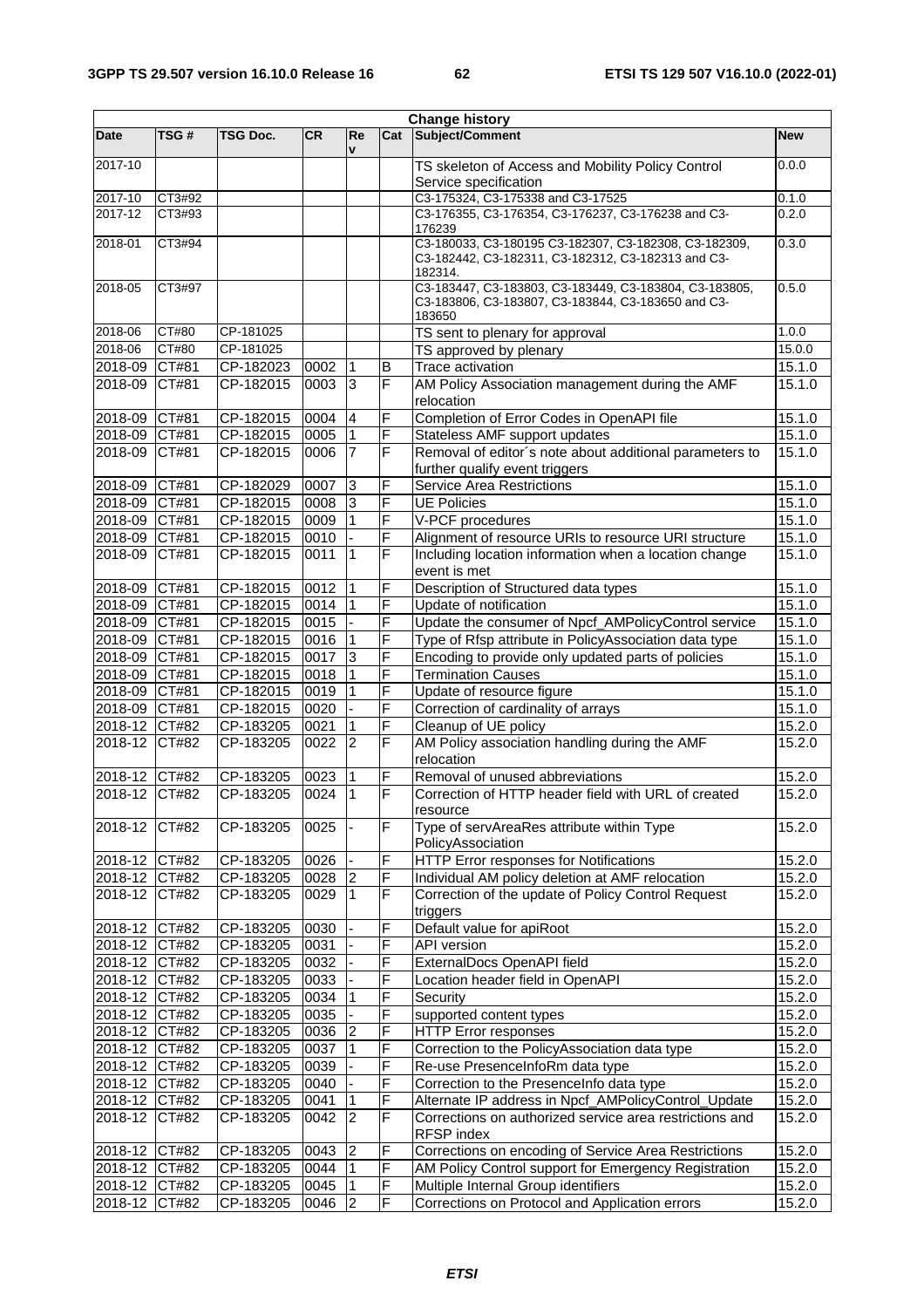| 2018-12 CT#82  |               | CP-183205                | 0047   | $\mathbf 1$    | F              | Correction of Resource name                                 | 15.2.0 |
|----------------|---------------|--------------------------|--------|----------------|----------------|-------------------------------------------------------------|--------|
| 2018-12 CT#82  |               | CP-183205                | 0048   | $\overline{1}$ | F              | Removal of pras attribute                                   | 15.2.0 |
| 2018-12 CT#82  |               | CP-183176                | 0049   |                | F              | Corrections of Cardinality in OpenAPI                       | 15.2.0 |
| 2019-03 CT#83  |               | CP-190114                | 0050   | <sup>2</sup>   | F              | Correction on PCF-initiated AM Policy association           | 15.3.0 |
|                |               |                          |        |                |                | termination                                                 |        |
| 2019-06 CT#84  |               | CP-191187                | 0053   | 1              | F              | Precedence of OpenAPI file                                  | 15.4.0 |
| 2019-06 CT#84  |               | CP-191187                | 0057   | 1              | F              | Correction to Service Area Restriction and RFSP             | 15.4.0 |
| 2019-06 CT#84  |               | CP-191187                | 0059   |                | F              | Copyright Note in YAML file                                 | 15.4.0 |
| 2019-06 CT#84  |               | CP-191089                | 0051   | 3              | F              |                                                             |        |
|                |               |                          |        |                |                | Support of Allowed NSSAI                                    | 16.0.0 |
| 2019-06        | CT#84         | CP-191089                | 0054   |                | F              | Correction on Policy Association termination                | 16.0.0 |
| 2019-06 CT#84  |               | CP-191101                | 0055   | $\overline{2}$ | F              | <b>API version Update</b>                                   | 16.0.0 |
| 2019-06 CT#84  |               | CP-191096                | 0056   | $\overline{1}$ | F              | Adding tags to OpenAPI File                                 | 16.0.0 |
| 2019-06        | CT#84         | CP-191089                | 0058   |                | F              | Race Condition handling                                     | 16.0.0 |
| 2019-09        | CT#85         | CP-192178                | 0061   |                | B              | Adding NID as input for policy decisions                    | 16.1.0 |
| 2019-09        | CT#85         | CP-192156                | 0062   |                | B              | Serving PLMN UE AMBR control                                | 16.1.0 |
| 2019-09 CT#85  |               | CP-192140                | 0065   | 11             | A              | Correcting the resource URI of AM Policy Associations       | 16.1.0 |
| 2019-09        | CT#85         | CP-192176                | 0066   | l1             | B              | Support of wireline and wireless access convergence,        | 16.1.0 |
|                |               |                          |        |                |                | <b>NFs</b>                                                  |        |
| 2019-09 CT#85  |               | CP-192152                | 0067   | 2              | В              | Support of 5WWC, Policy Control Request Triggers            | 16.1.0 |
|                |               |                          |        |                |                |                                                             |        |
| 2019-09        | CT#85         | CP-192152                | 0068   |                | B              | Annex of wireless and wireline convergence access           | 16.1.0 |
|                |               |                          |        |                |                | support                                                     |        |
| 2019-09        | CT#85         | CP-192152                | 0070   |                | B              | Npcf_AMPolicyControl_Create Service Operation of            | 16.1.0 |
|                |               |                          |        |                |                | annex                                                       |        |
| 2019-09 CT#85  |               | CP-192140                | 0074   | $\overline{2}$ | Α              | GUAMI included in the Update operation                      | 16.1.0 |
| 2019-09 CT#85  |               | CP-192173                | 0076   |                | F              | OpenAPI version update for TS 29.507 Rel-16                 | 16.1.0 |
| 2019-12 CT#86  |               | CP-193197                | 0078   |                | F              | Data type of the "serviceName" attribute                    | 16.2.0 |
| 2019-12 CT#86  |               | CP-193182                | 0080   |                | Α              | Correction to PolicyUpdate                                  | 16.2.0 |
| 2019-12 CT#86  |               | CP-193197                | 0081   | $\overline{2}$ | B              | DNN replacement                                             | 16.2.0 |
| 2019-12 CT#86  |               | CP-193237                | 0084   | 2              | B              | Line Identifier                                             | 16.2.0 |
| 2019-12 CT#86  |               | CP-193197                | 0086   | 1              | B              | AM Policy association establishment rejection               | 16.2.0 |
| 2019-12 CT#86  |               |                          | 0088   |                |                |                                                             |        |
|                |               | CP-193182                |        |                | Α              | Correction to Service Area Restrictions description         | 16.2.0 |
| 2019-12 CT#86  |               | CP-193182                | 0090   |                | Α              | Correction on 307 error, 29.507                             | 16.2.0 |
| 2019-12        | CT#86         | CP-193232                | 0091   | 1              | В              | Support of simultaneous registration in multiple            | 16.2.0 |
|                |               |                          |        |                |                | accesses                                                    |        |
| 2019-12 CT#86  |               | CP-193232                | 0092   | $\overline{2}$ | B              | Support of S-NSSAI for non-3GPP access                      | 16.2.0 |
| 2019-12 CT#86  |               | CP-193191                | 0093   | $\overline{1}$ | B              | Support of 5WWC, Service Area Restrictions                  | 16.2.0 |
| 2019-12 CT#86  |               | CP-193191                | 0094   | $\overline{1}$ | B              | Clarification of PEI format, 29.507                         | 16.2.0 |
| 2019-12 CT#86  |               | CP-193226                | 0095   | 2              | B              | HFC node Id in Location information                         | 16.2.0 |
| 2019-12 CT#86  |               | CP-193212                | 0096   |                | F              | Update of API version and TS version in OpenAPI file        | 16.2.0 |
| 2020-03 CT#87e |               | CP-200203                | 0097   |                | B              | Policy Control Request Triggers for wireline access         | 16.3.0 |
|                |               | 2020-03 CT#87e CP-200203 | 0098 1 |                | $\overline{B}$ | The data type of GlobalLineld                               | 16.3.0 |
| 2020-03 CT#87e |               | CP-200207                | 0099   |                | F              | Corrections related to DNN replacement                      | 16.3.0 |
|                |               |                          |        |                |                |                                                             |        |
| 2020-03 CT#87e |               | CP-200207                | 0100   |                | F              | Remove the possibility of SNSSAI change for DNN             | 16.3.0 |
|                |               |                          |        |                |                | replacement                                                 |        |
| 2020-03 CT#87e |               | CP-200207                | 0101   |                | В              | Mapping Of Allowed NSSAI                                    | 16.3.0 |
| 2020-03 CT#87e |               | CP-200207                | 0102   |                | B              | Completion of DNN replacement functionality                 | 16.3.0 |
| 2020-03        | <b>CT#87e</b> | CP-200207                | 0103   | $\vert$ 1      | B              | Completing the description of triggers values applicability | 16.3.0 |
|                |               |                          |        |                |                | in PolicyAssociation and PolicyUpdate types.                |        |
| 2020-03        | CT#87e        | CP-200216                | 0105   | 11.            | В              | Update of OpenAPI version and TS version in                 | 16.3.0 |
|                |               |                          |        |                |                | externalDocs field                                          |        |
| 2020-06 CT#88e |               | CP-201215                | 0107   | 1              | Α              | Corrections on Service Area Restriction                     | 16.4.0 |
| 2020-06 CT#88e |               | CP-201215                | 0109   | 1              | Α              | Location Header of 307 status code                          | 16.4.0 |
| 2020-06 CT#88e |               | CP-201215                | 0111   | 11             | Α              | Notification URI                                            | 16.4.0 |
| 2020-06        | <b>CT#88e</b> | CP-201233                | 0112   | 3              | B              | Correction to the DNN replacement                           | 16.4.0 |
|                |               |                          |        |                | B              | Enable removing the policy decision                         |        |
| 2020-06        | CT#88e        | CP-201233                | 0113   |                |                |                                                             | 16.4.0 |
| 2020-06        | CT#88e        | CP-201233                | 0114   |                | B              | FQDN of alternative AMF                                     | 16.4.0 |
| 2020-06 CT#88e |               | CP-201228                | 0115   |                | F              | Removal of MAC address                                      | 16.4.0 |
| 2020-06        | CT#88e        | CP-201233                | 0116   | l3             | D              | OpenAPI: Removal of values from description of              | 16.4.0 |
|                |               |                          |        |                |                | "triggers" property                                         |        |
| 2020-06 CT#88e |               | CP-201228                | 0117   |                | F              | Corrections on Annex B                                      | 16.4.0 |
| 2020-06 CT#88e |               | CP-201228                | 0118   |                | B              | Untrusted FN-RG PEI                                         | 16.4.0 |
| 2020-06 CT#88e |               | CP-201244                | 0119   |                | F              | Storage of YAML files in ETSI Forge                         | 16.4.0 |
| 2020-06 CT#88e |               | CP-201256                | 0121   | 11             | F              | URI of the Npcf_AMPolicyControl service                     | 16.4.0 |
| 2020-06 CT#88e |               | CP-201261                | 0122   | 11             | F              | Removal of RG_TMBR trigger                                  | 16.4.0 |
|                |               |                          |        |                |                |                                                             |        |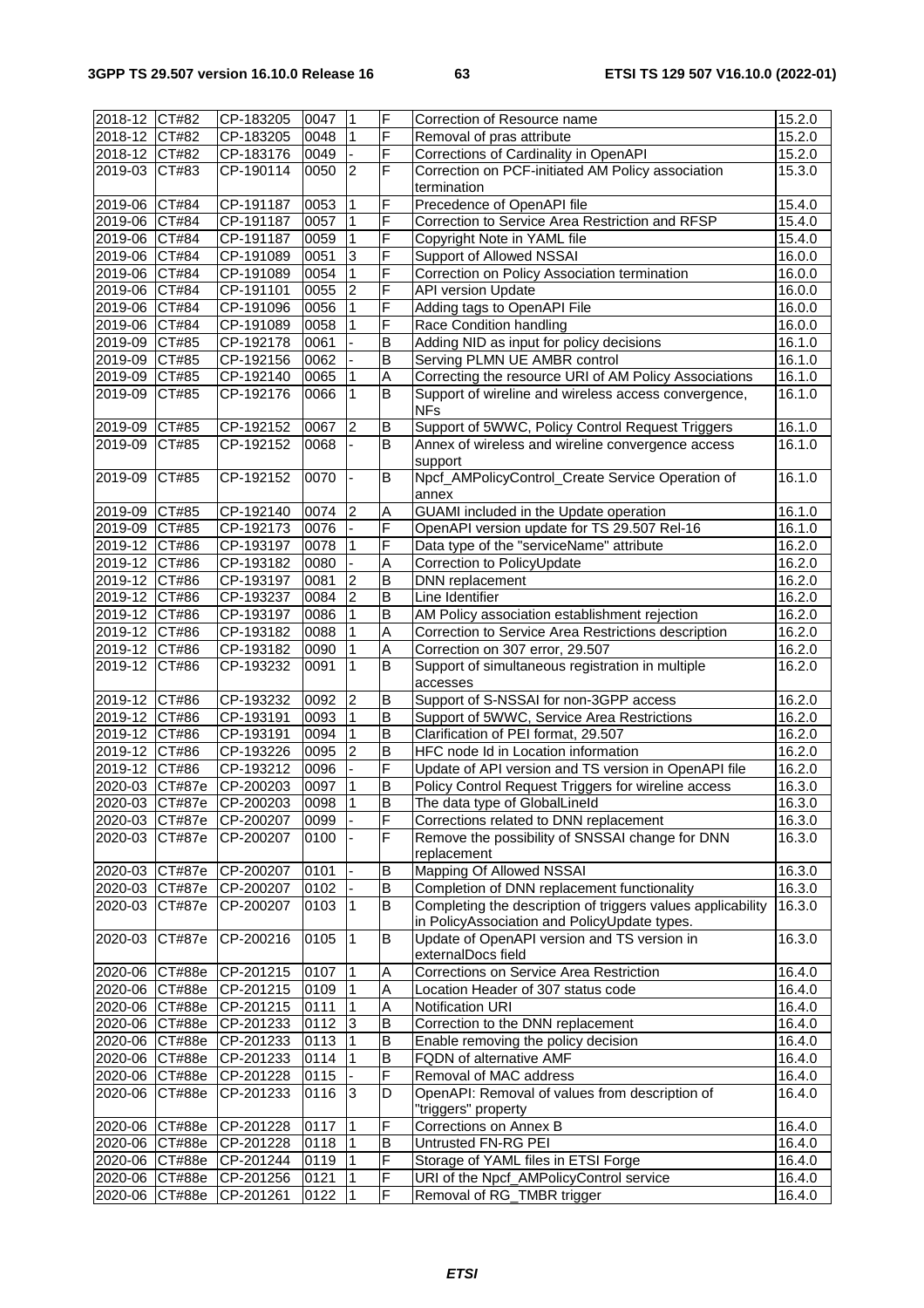| 2020-06        | CT#88e         | CP-201228 | 0123 |    | F              | Correction to wireline service area restriction                          | 16.4.0       |
|----------------|----------------|-----------|------|----|----------------|--------------------------------------------------------------------------|--------------|
| 2020-06 CT#88e |                | CP-201244 | 0125 |    | F              | Optionality of ProblemDetails                                            | 16.4.0       |
| 2020-06        | CT#88e         | CP-201244 | 0126 |    | $\overline{F}$ | Supported headers, Resource Data type, Operation<br>Name                 | 16.4.0       |
| 2020-06        | CT#88e         | CP-201255 | 0128 |    | F              | Update of OpenAPI version and TS version in<br>externalDocs field        | 16.4.0       |
| 2020-09        | CT#89e         | CP-202059 | 0129 |    | F              | correction to ACCESS_TYPE_CH trigger                                     | 16.5.0       |
| 2020-09        | CT#89e         | CP-202084 | 0135 |    | F              | Update of OpenAPI version and TS version in<br>externalDocs field        | 16.5.0       |
| 2020-12 CT#90e |                | CP-203073 | 0136 | 12 | F              | Essential corrections and alignments                                     | 16.6.0       |
| 2020-12 CT#90e |                | CP-203139 | 0138 |    | F              | Storage of YAML files in 3GPP Forge                                      | 16.6.0       |
| 2020-12        | CT#90e         | CP-203143 | 0140 |    | F              | Correction to PRA                                                        | 16.6.0       |
| 2020-12 CT#90e |                | CP-203112 | 0147 |    | A              | report initial presence status for PRA                                   | 16.6.0       |
| 2020-12 CT#90e |                | CP-203152 | 0150 |    | F              | Update of OpenAPI version and TS version in<br>externalDocs field        | 16.6.0       |
|                | 2021-03 CT#91e | CP-210191 | 0151 |    | $\mathsf F$    | Support of stateless NFs                                                 | 16.7.0       |
| 2021-03        | CT#91e         | CP-210191 | 0161 |    | F              | Correction to resource identifiers descriptions used in<br>notifications | 16.7.0       |
| 2021-03 CT#91e |                | CP-210239 | 0164 |    | IF             | Update of OpenAPI version and TS version in<br>externalDocs field        | 16.7.0       |
| 2021-06 CT#92e |                | CP-211200 | 0169 |    | F              | Temporary and Permanent Redirection                                      | 16.8.0       |
| 2021-06        | CT#92e         | CP-211264 | 0172 |    | F              | Update of OpenAPI version and TS version in<br>externalDocs field        | 16.8.0       |
| 2021-09 CT#93e |                | CP-212222 | 0178 |    | F              | Update of OpenAPI version and TS version in<br>externalDocs field        | 16.9.0       |
| 2021-12        | CT#94e         | CP-213224 | 0189 |    | IF             | Correction to PCF-provisioned triggers                                   | 16.10.<br>10 |